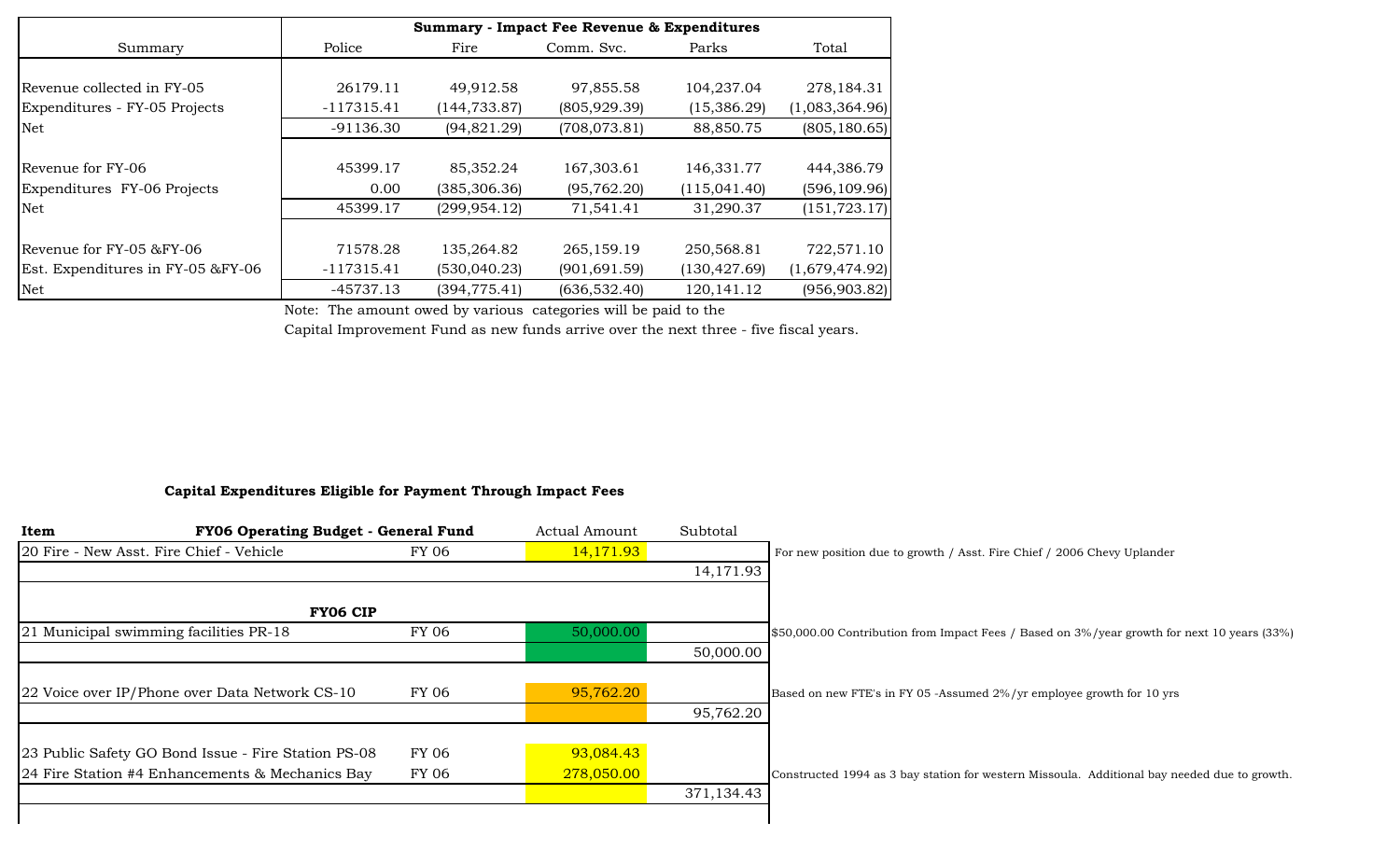| 25 Fort Missoula Regional Park - PR -16                       | FY 06 | 0.00      |           | Mill levy failed/Exploring funding sources/Based on 3%/yr growth for next 10 years (33%).        |
|---------------------------------------------------------------|-------|-----------|-----------|--------------------------------------------------------------------------------------------------|
| 26 Maintenance Management Software (CS-36 in FY05 / FY06      |       | 0.00      |           | In process of getting bids & selecting vendor / Based on 3%/year growth for next 10 years (33%)  |
| 27 Maintenance Vehicles - Gator 4 x 4                         | FY 06 | 0.00      |           | $$16300$ funded from Impact Fees/Two utility vehicles purchase & one is an addition to the fleet |
| 28 Playfair Park - Site Plan, Design, Rennovation PR-21 FY 06 |       | 43,418.00 |           | Plan Design/park growth - increased demands on park - necessitates additional improvements       |
| 29 Trail Lighting PR-22                                       | FY 06 | 0.00      |           | \$10,938 to be funded from Impact Fees / FY2007 is Schedules Start Date                          |
| 30 Parks 2006 Toro Tri-Plex Mower with Cab PR-08              | FY 06 | 21,623.40 |           | 0.00 Purchased due to acquistion of new park land. Assumes 3% growth for ten years               |
|                                                               |       |           | 65,041.40 |                                                                                                  |
|                                                               |       |           |           |                                                                                                  |
|                                                               |       |           |           |                                                                                                  |
| <b>Total - FY - 06</b>                                        |       |           |           | 596,109.96 FY-06 subtotal                                                                        |

# **Capital Expenditures Eligible for Payment Through Impact Fees**

| Item                                                    | FY06 Operating Budget - Gener: Actual Amount |            | Subtotal   | Police                   | Fire       | Comm. Svc. | Parks      |            |
|---------------------------------------------------------|----------------------------------------------|------------|------------|--------------------------|------------|------------|------------|------------|
| 20 Fire - New Asst. Fire Chief - Vehicle                | <b>FY 06</b>                                 | 14,171.93  |            |                          | 14,171.93  |            |            |            |
|                                                         |                                              |            | 14,171.93  |                          |            |            |            |            |
|                                                         |                                              |            |            |                          |            |            |            |            |
| FY06 CIP                                                |                                              |            |            |                          |            |            |            |            |
| 21 Municipal swimming facilities PR-18                  | <b>FY 06</b>                                 | 50,000.00  |            |                          |            |            | 50,000.00  |            |
|                                                         |                                              |            | 50,000.00  |                          |            |            |            |            |
|                                                         |                                              |            |            |                          |            |            |            |            |
| 22 Voice over IP/Phone over Data Network CS-10          | FY 06                                        | 95,762.20  |            |                          |            | 95,762.20  |            |            |
|                                                         |                                              |            | 95,762.20  |                          |            |            |            |            |
|                                                         |                                              |            |            |                          |            |            |            |            |
| 23 Public Safety GO Bond Issue - Fire Station PS-08     | <b>FY 06</b>                                 | 93,084.43  |            |                          | 93,084.43  |            |            |            |
| 24 Fire Station #4 Enhancements & Mechanics Bay         | FY 06                                        | 278,050.00 |            |                          | 278,050.00 |            |            |            |
|                                                         |                                              |            | 371,134.43 |                          |            |            |            |            |
|                                                         |                                              |            |            |                          |            |            |            |            |
|                                                         |                                              |            |            |                          |            |            |            |            |
| 25 Fort Missoula Regional Park - PR -16                 | <b>FY 06</b>                                 | 0.00       |            |                          |            |            |            |            |
| 26 Maintenance Management Software (CS-36 in FY05 /     | FY 06                                        | 0.00       |            |                          |            |            |            |            |
| 27 Maintenance Vehicles - Gator 4 x 4                   | <b>FY 06</b>                                 | 0.00       |            |                          |            |            |            |            |
| 28 Playfair Park - Site Plan, Design, Rennovation PR-21 | FY 06                                        | 43,418.00  |            |                          |            |            | 43,418.00  |            |
| 29 Trail Lighting PR-22                                 | FY 06                                        | 0.00       |            |                          |            |            |            |            |
| 30 Parks 2006 Toro Tri-Plex Mower with Cab PR-08        | <b>FY 06</b>                                 | 21,623.40  | 0.00       |                          |            |            | 21,623.40  |            |
|                                                         |                                              |            | 65,041.40  |                          |            |            |            |            |
|                                                         |                                              |            |            |                          |            |            |            |            |
| <b>Total - FY - 06</b>                                  |                                              |            | 596,109.96 | $\overline{\phantom{a}}$ | 385,306.36 | 95,762.20  | 115,041.40 | 596,109.96 |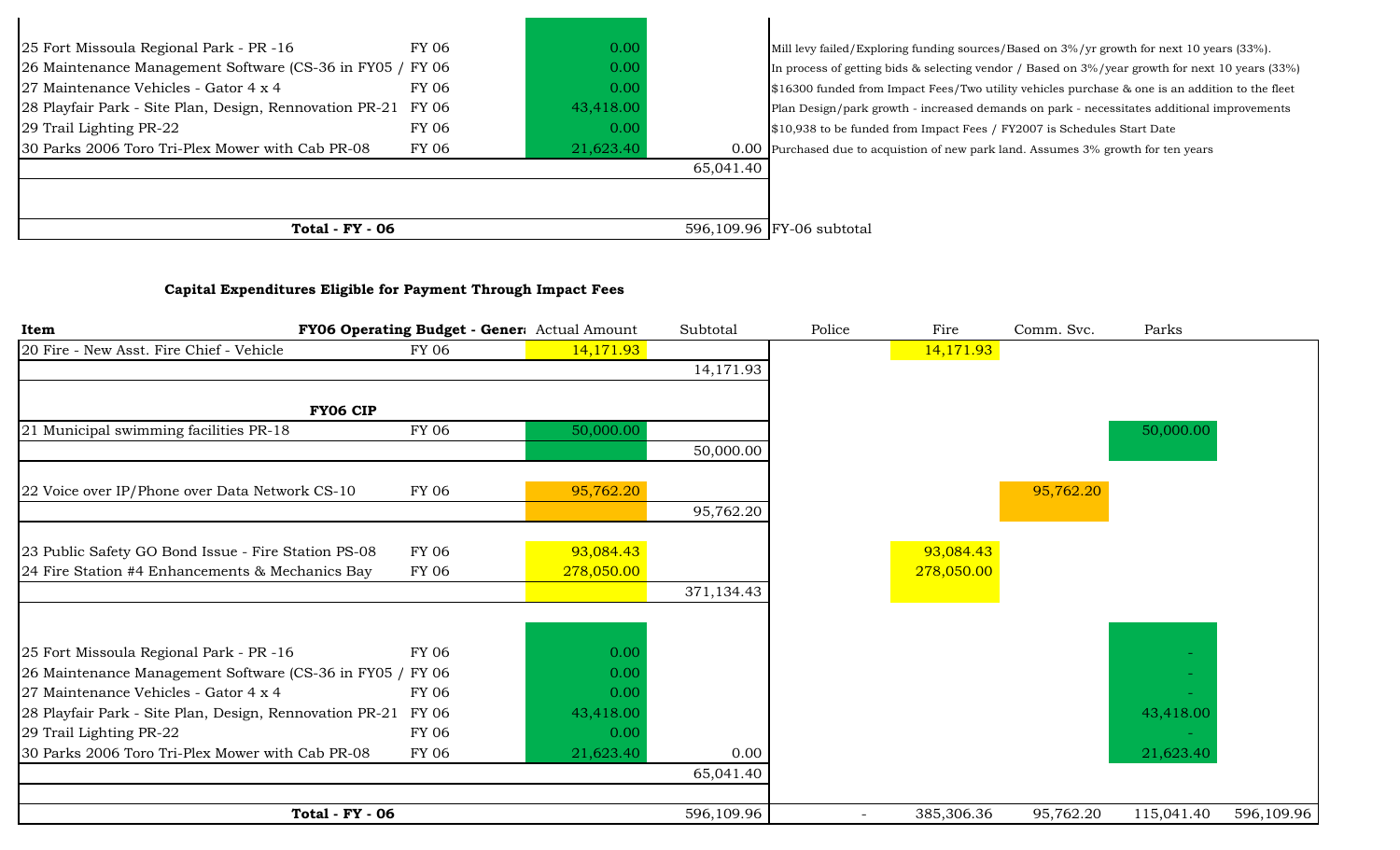|                               |                          |                          |                           |                                                                          |                            | <b>IMPACT FEE ALLOCATION</b><br><b>RESIDENTIAL</b> |                               |                          |                           |                     |                       |                          |                             |
|-------------------------------|--------------------------|--------------------------|---------------------------|--------------------------------------------------------------------------|----------------------------|----------------------------------------------------|-------------------------------|--------------------------|---------------------------|---------------------|-----------------------|--------------------------|-----------------------------|
|                               | <b>Jul 05</b>            | Aug 05                   | Sep 05                    | Oct 05                                                                   | Nov 05                     | Dec 05                                             | Jan 06                        | Feb 06                   | Mar 06                    | Apr 06              | May 06                | Jun 06                   | Total                       |
| Residential                   |                          |                          |                           |                                                                          |                            |                                                    |                               |                          |                           |                     |                       |                          |                             |
| $<$ 1000 sqft                 | 3.033.00<br>\$           | 530.00<br>- \$           | 678.00<br>- \$            | 1,479.00 \$<br>SS.                                                       | 4,195.87 \$                | $\sim$                                             | $\frac{1}{2}$<br>$.250.00$ \$ | $1,250.00$ \$            | 1,875.00                  | \$<br>1,250.00      | - \$<br>$2,500.00$ \$ | 625.00                   | 14,424.87<br><sup>\$</sup>  |
| 1000-1499 sqft                | 3,705.00<br>\$           | -\$<br>2,964.00          | \$<br>5,928.00            | -SS<br>5,187.00                                                          | - S<br>$3,705.00$ \$       |                                                    | ,482.00<br>\$                 | \$<br>5,928.00           | - \$<br>2,223.00          | \$<br>1,482.00      | 7,642.00<br>\$        | 1,482.00<br>- \$         | 29,131.00<br>\$             |
| 1000-1499 sqft - Pleasantview | \$                       |                          |                           | \$<br>$1,805.00$ \$                                                      | 1,083.00                   | 722.00<br>-86                                      | -\$                           | 361.00                   | 361.00<br>- \$            | \$<br>1,083.00      | - \$                  | \$.<br>2,166.00          | 7,581.00<br>\$              |
| 1500-1999sqft                 | 8,260.00<br>\$           | 826.00                   | \$<br>6,608.00            | \$11,564.00                                                              | $3,304.00$ \$<br>- \$      | .652.00                                            | \$<br>2,478.00                | - \$<br>1,652.00         | $9,171.00$ \$<br>\$       | 2,648.00            | SS.<br>4,130.00       | ,345.00<br>-\$           | 44,944.00<br>\$             |
| 1500-1999sqft - Pleasantview  | \$                       |                          |                           | \$<br>4.444.00 \$                                                        | 1,616.00                   | 1.212.00<br>- \$                                   | - \$                          | 1.212.00                 | 1,616.00<br>\$            | \$<br>$3,232.00$ \$ |                       | \$.<br>4,444.00          | 17,776.00<br>\$             |
| 2000-2499sqft                 | \$<br>3,544.00           | 1,772.00<br>\$           | $\frac{1}{2}$<br>2,658.00 | \$<br>$3,544.00$ \$                                                      | $4,430.00$ \$              | 2,658.00                                           | \$<br>1,772.00 \$             | 946.00 \$                | $4,430.00$ \$             | 2,658.00            | 886.00 \$<br>- \$     | 240.00                   | $\mathfrak{F}$<br>29,538.00 |
| 2000-2499sqft - Pleasantview  | \$                       |                          | \$                        | \$                                                                       | 1,299.00<br>$\mathbb{S}^-$ | 866.00<br>- \$                                     | - \$                          | 866.00                   | 866.00<br>- \$            | \$                  |                       | 866.00                   | 4,763.00<br>\$              |
| $2500 + \text{sqft}$          | \$10.329.00              | \$11,268.00              | 8,451.00<br>SS.           | 7,512.00<br>$\mathbb{S}$                                                 | \$10,329.00                | \$<br>4,695.00                                     | 8,504.00 \$<br>\$             | $6,679.00$ \$            | 8,504.00                  | \$<br>7,618.00      | 5,687.00<br>\$        | 9,549.00<br>\$           | $\mathbb{S}$<br>99,125.00   |
| Other                         | \$7,587.00               | $$8,385.00$ \$           |                           | \$                                                                       | \$2,236.00                 | - \$                                               | \$<br>72.00                   | \$<br>4,378.00           | \$<br>1,118.00            | \$<br>9,290.00      | - \$                  | $\mathbb{S}$<br>5,401.40 | $\mathcal{S}$<br>38,467.40  |
| <b>Total Residential</b>      |                          |                          |                           | $$36,458.00 \$25,745.00 \$24,323.00 \$35,535.00 \$32,197.87 \$11,805.00$ |                            |                                                    |                               | $$15,558.00 \$23,272.00$ | $$30,164.00 \ $29,261.00$ |                     | \$20,845.00           |                          | $$33,118.40 \& 318,282.27$  |
|                               |                          |                          |                           |                                                                          |                            |                                                    |                               |                          |                           |                     |                       |                          |                             |
| <b>COMMERCIAL</b>             |                          |                          |                           |                                                                          |                            |                                                    |                               |                          |                           |                     |                       |                          |                             |
|                               | Jul 05                   | Aug 05                   | Sep 05                    | Oct 05                                                                   | Nov 05                     | Dec 05                                             | Jan 06                        | Feb 06                   | Mar 06                    | Apr $06$            | May 06                | Jun 06                   | Total                       |
| Commercial                    |                          |                          |                           |                                                                          |                            |                                                    |                               |                          |                           |                     |                       |                          |                             |
| $CS < 50,000$ sqft            | 106.14<br>\$             | 2,401.97<br>\$           | \$15,497.24               | \$<br>8,895.55                                                           | 847.20<br>- \$             | 138.88<br>-\$                                      | 548.58 \$<br>\$               |                          | 1,757.93                  | \$<br>6,152.79      | - \$<br>246.19 \$     |                          | 36,592.47<br>\$             |
| CS 50,001-100,000 sqft        | \$                       |                          |                           |                                                                          |                            |                                                    |                               |                          |                           | \$                  |                       |                          |                             |
| CS 100,001-200,000 sqft       | \$                       |                          |                           |                                                                          |                            |                                                    |                               |                          |                           |                     |                       |                          |                             |
| $CS +200,000$ sqft            | \$                       |                          |                           |                                                                          |                            |                                                    |                               |                          |                           |                     |                       |                          |                             |
| $OI < 25,000$ sqft            | \$<br>2,160.58           | \$                       | \$43,828.10               | \$11,131.34                                                              | \$14,360.09                |                                                    | 740.42                        | - \$                     | 671.01                    | \$                  |                       |                          | 72,891.54                   |
| OI 25,001-50,000 sqft         | \$                       |                          |                           |                                                                          |                            |                                                    |                               |                          |                           |                     |                       |                          |                             |
| OI 50,001-100,000 sqft        | \$                       |                          |                           |                                                                          |                            |                                                    |                               |                          |                           |                     |                       |                          |                             |
| $OI + 100,000$ sqft           |                          |                          |                           |                                                                          |                            |                                                    |                               |                          |                           |                     |                       |                          |                             |
| Industrial                    | \$.                      |                          |                           |                                                                          |                            |                                                    | $,950.00$ \$<br>\$            |                          |                           |                     |                       |                          | 1,950.00                    |
| Warehouse                     |                          |                          |                           |                                                                          |                            |                                                    |                               |                          |                           |                     |                       |                          |                             |
| <b>Total Commercial</b>       | 2,266.72<br>$\mathbb{S}$ | 2,401.97<br>\$           | \$59,325.34               | \$20,026.89                                                              | \$15,207.29                | 138.88<br>- \$                                     | \$<br>$3,239.00$ \$           |                          | 2,428.94                  | \$<br>6,152.79      | 246.19<br>-\$         | - \$                     | \$111,434.01                |
| <b>Total Impact Fees</b>      |                          | $$38.724.72 \$28.146.97$ | \$83.648.34               | \$55,561.89                                                              | \$47.405.16                | $$11,943.88$ $$18,797.00$                          |                               | \$23,272.00              | \$32.592.94               | \$35,413.79         | \$21.091.19           | \$33.118.40              | \$429.716.28                |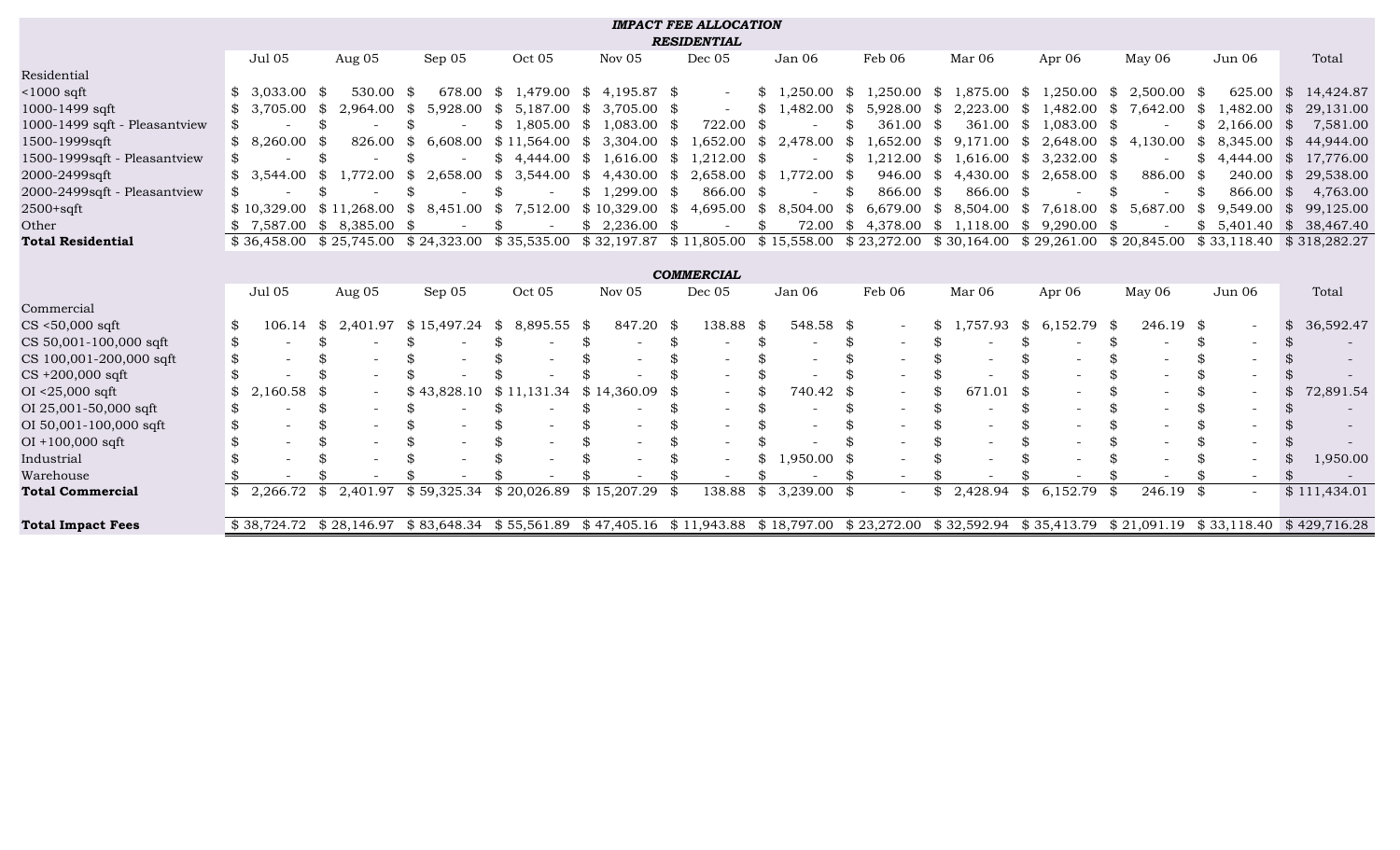|                               |    |              |    |                          |    | <b>Jul-05</b> |    |               |                  |
|-------------------------------|----|--------------|----|--------------------------|----|---------------|----|---------------|------------------|
| Residential                   |    | <b>Total</b> |    | <b>Parks</b>             |    | Fire          |    | Police        | <b>Comm Svcs</b> |
| $<$ 1000 sqft                 | \$ | 3,033.00     | \$ | 1,552.90                 | \$ | 407.64        | \$ | 198.96        | \$<br>873.50     |
| 1000-1499 sqft                | \$ | 3,705.00     | \$ | 1,899.92                 | \$ | 500.18        | \$ | 240.08        | \$<br>1,064.82   |
| 1000-1499 sqft - Pleasantview | \$ |              | \$ |                          | \$ |               | \$ |               | \$               |
| 1500-1999sqft                 | \$ | 8,260.00     | \$ | 4,220.03                 | \$ | 1,120.06      | \$ | 540.20        | \$<br>2,379.71   |
| 1500-1999sqft - Pleasantview  | \$ |              | \$ |                          | \$ |               | \$ |               | \$               |
| 2000-2499sqft                 | \$ | 3,544.00     | \$ | 1,812.05                 | \$ | 479.86        | \$ | 232.13        | \$<br>1,019.96   |
| 2000-2499sqft - Pleasantview  | \$ |              | \$ |                          | \$ |               | \$ |               | \$               |
| $2500+sqrt$                   | \$ | 10,329.00    | \$ | 5,290.51                 | \$ | 1,397.51      | \$ | 671.39        | \$<br>2,969.59   |
| Other                         | \$ | 7,587.00     | \$ | 3,881.51                 | \$ | 1,031.83      | \$ | 488.60        | \$<br>2,185.06   |
| <b>Total Residential</b>      | \$ | 36,458.00    | \$ | 18,656.92                | \$ | 4,937.07      | \$ | 2,371.37      | \$<br>10,492.63  |
|                               |    |              |    |                          |    | <b>Aug-05</b> |    |               |                  |
| Residential                   |    | <b>Total</b> |    | <b>Parks</b>             |    | <b>Fire</b>   |    | <b>Police</b> | <b>Comm Svcs</b> |
| $<$ 1000 sqft                 | \$ | 530.00       | \$ | 271.36                   | \$ | 71.23         | \$ | 34.77         | \$<br>152.64     |
| 1000-1499 sqft                | \$ | 2,964.00     | \$ | 1,519.94                 | \$ | 400.14        | \$ | 192.07        | \$<br>851.85     |
| 1000-1499 sqft - Pleasantview | \$ |              | \$ |                          | \$ |               | \$ |               | \$               |
| 1500-1999sqft                 | \$ | 826.00       | \$ | 422.00                   | \$ | 112.01        | \$ | 54.02         | \$<br>237.97     |
| 1500-1999sqft - Pleasantview  | \$ |              |    |                          | \$ |               | \$ |               |                  |
| 2000-2499sqft                 | \$ | 1,772.00     | \$ | 906.02                   | \$ | 239.93        | \$ | 116.07        | \$<br>509.98     |
| 2000-2499sqft - Pleasantview  | \$ |              | \$ |                          | \$ |               | \$ |               | \$               |
| $2500+sqrt$                   | \$ | 11,268.00    | \$ | 5,771.47                 | \$ | 1,524.56      | \$ | 732.42        | \$<br>3,239.55   |
| Other                         | \$ | 8,385.00     | \$ | 4,289.77                 | \$ | 1,140.36      | \$ | 539.99        | \$<br>2,414.88   |
| <b>Total Residential</b>      | \$ | 25,745.00    | \$ | 13,180.56                | \$ | 3,488.23      | \$ | 1,669.34      | \$<br>7,406.88   |
|                               |    |              |    |                          |    | $Sep-05$      |    |               |                  |
| Residential                   |    | <b>Total</b> |    | <b>Parks</b>             |    | <b>Fire</b>   |    | <b>Police</b> | <b>Comm Svcs</b> |
| $<$ 1000 sqft                 | \$ | 678.00       | \$ | 347.14                   | \$ | 91.12         | \$ | 44.48         | \$<br>195.26     |
| 1000-1499 sqft                | \$ | 5,928.00     | \$ | 3,039.88                 | \$ | 800.28        | \$ | 384.13        | \$<br>1,703.71   |
| 1000-1499 sqft - Pleasantview | \$ |              | \$ |                          | \$ |               | \$ |               | \$               |
| 1500-1999sqft                 | \$ | 6,608.00     | \$ | 3,376.03                 | \$ | 896.04        | \$ | 432.16        | \$<br>1,903.76   |
| 1500-1999sqft - Pleasantview  | Φ  |              | 22 | $\overline{\phantom{a}}$ | Φ  |               | Φ  |               | \$               |
| 2000-2499sqft                 | \$ | 2,658.00     | \$ | 1,359.04                 | \$ | 359.89        | \$ | 174.10        | \$<br>764.97     |
| 2000-2499sqft - Pleasantview  | \$ |              | \$ |                          | \$ |               | \$ |               | \$               |
| $2500+sqrt$                   | \$ | 8,451.00     | \$ | 4,328.60                 | \$ | 1,143.42      | \$ | 549.32        | \$<br>2,429.66   |
| Other                         | \$ |              |    |                          | \$ |               | \$ |               | \$               |
| <b>Total Residential</b>      | \$ | 24,323.00    | \$ | 12,450.68                | \$ | 3,290.76      | \$ | 1,584.19      | \$<br>6,997.37   |
|                               |    |              |    |                          |    | <b>Oct-05</b> |    |               |                  |
| Residential                   |    | <b>Total</b> |    | <b>Parks</b>             |    | Fire          |    | Police        | <b>Comm Svcs</b> |
| $<$ 1000 sqft                 | \$ | 1,479.00     | \$ | 757.25                   | \$ | 198.78        | \$ | 97.02         | \$<br>425.95     |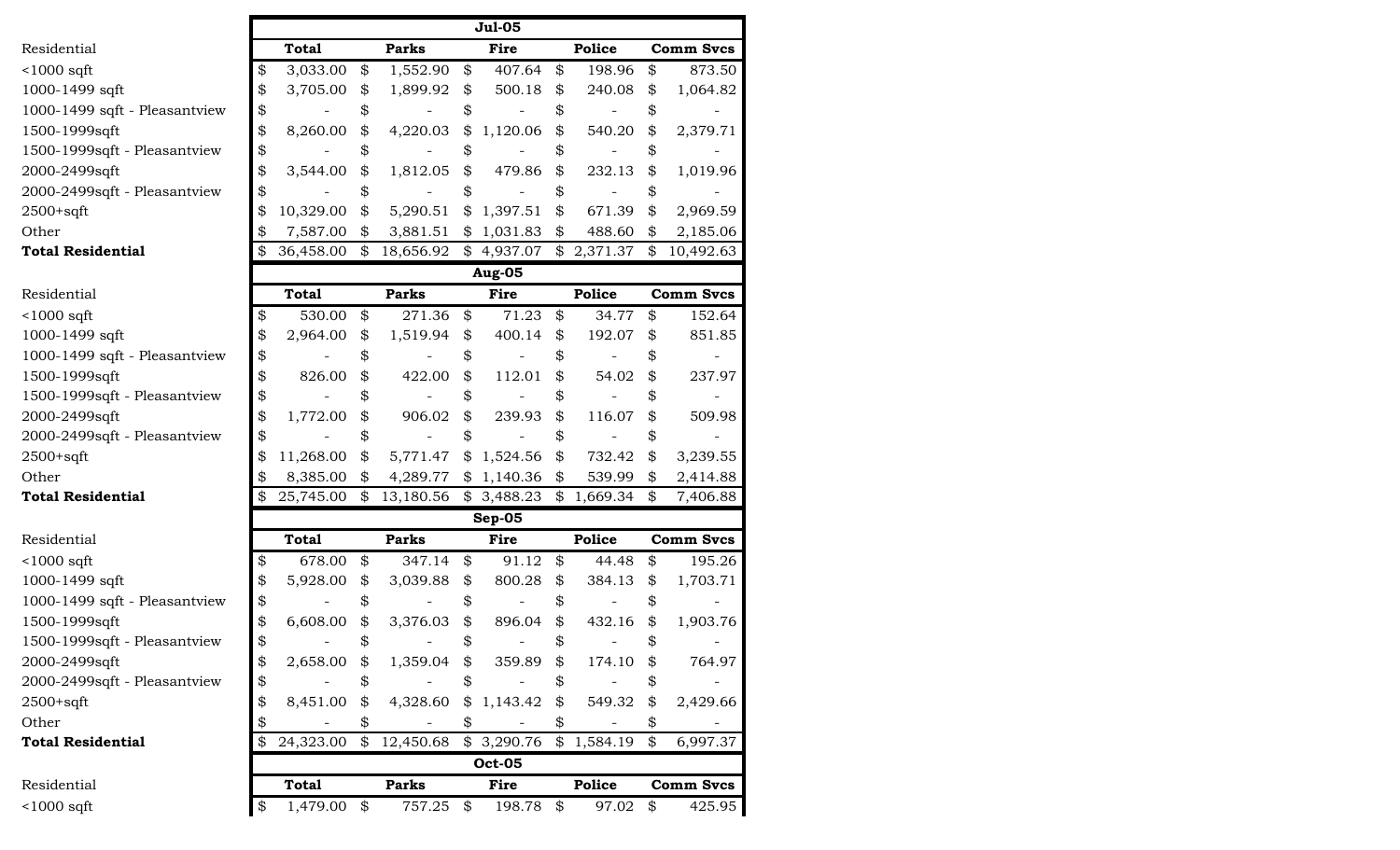| 1000-1499 sqft                | \$<br>5,187.00  | \$                         | 2,659.89     | \$            | 700.25        | \$<br>336.12  | \$            | 1,490.74                                       |
|-------------------------------|-----------------|----------------------------|--------------|---------------|---------------|---------------|---------------|------------------------------------------------|
| 1000-1499 sqft - Pleasantview | \$<br>1,805.00  | \$                         |              | \$            | 500.17        | \$<br>240.07  | \$            | 1,064.77                                       |
| 1500-1999sqft                 | \$<br>11,564.00 | \$                         | 5,908.05     | \$            | 1,568.08      | \$<br>756.29  | \$            | 3,331.59                                       |
| 1500-1999sqft - Pleasantview  | \$<br>4,444.00  | \$                         |              | \$            | 1,231.88      | \$<br>594.16  | \$            | 2,617.96                                       |
| 2000-2499sqft                 | \$<br>3,544.00  | \$                         | 1,812.05     | \$            | 479.86        | \$<br>232.13  | \$            | 1,019.96                                       |
| 2000-2499sqft - Pleasantview  | \$              |                            |              | \$            |               | \$            | \$            |                                                |
| $2500+sqrt$                   | \$<br>7,512.00  | \$                         | 3,847.65     | \$            | 1,016.37      | \$<br>488.28  | \$            | 2,159.70                                       |
| Other                         | \$              | \$                         |              | \$            |               | \$            | \$            |                                                |
| <b>Total Residential</b>      | \$<br>35,535.00 | \$                         | 14,984.88    | $\frac{1}{2}$ | 5,695.37      | \$2,744.07    | $\frac{1}{2}$ | 12,110.68                                      |
|                               |                 |                            |              |               | <b>Nov-05</b> |               |               |                                                |
| Residential                   | <b>Total</b>    |                            | <b>Parks</b> |               | Fire          | Police        |               | <b>Comm Svcs</b>                               |
| $<$ 1000 sqft                 | \$<br>4,195.87  | \$                         | 2,148.29     | \$            | 563.92        | \$<br>275.25  | \$            | 1,208.41                                       |
| 1000-1499 sqft                | \$<br>3,705.00  | \$                         | 1,899.92     | \$            | 500.18        | \$<br>240.08  | \$            | 1,064.82                                       |
| 1000-1499 sqft - Pleasantview | \$<br>1,083.00  | \$                         |              | \$            | 300.10        | \$<br>144.04  | \$            | 638.86                                         |
| 1500-1999sqft                 | \$<br>3,304.00  | \$                         | 1,688.01     | \$            | 448.02        | \$<br>216.08  | \$            | 951.88                                         |
| 1500-1999sqft - Pleasantview  | \$<br>1,616.00  | \$                         |              | \$            | 447.96        | \$<br>216.06  | \$            | 951.99                                         |
| 2000-2499sqft                 | \$<br>4,430.00  | \$                         | 2,265.06     | \$            | 599.82        | \$<br>290.17  | \$            | 1,274.95                                       |
| 2000-2499sqft - Pleasantview  | \$<br>1,299.00  | \$                         |              | \$            | 359.95        | \$<br>174.07  | \$            | 764.98                                         |
| $2500+sqrt$                   | \$<br>10,329.00 | \$                         | 5,290.51     | \$            | 1,397.51      | \$<br>671.39  | \$            | 2,969.59                                       |
| Other                         | \$<br>2,236.00  | \$                         | 1,143.94     | \$            | 304.10        | \$<br>144.00  | \$            | 643.97                                         |
| <b>Total Residential</b>      | \$<br>32,197.87 | \$                         | 14,435.73    | \$            | 4,921.56      | \$2,371.13    | \$            | 10,469.45                                      |
|                               |                 |                            |              |               | <b>Dec-05</b> |               |               |                                                |
| Residential                   | <b>Total</b>    |                            | <b>Parks</b> |               | Fire          | <b>Police</b> |               | <b>Comm Svcs</b>                               |
| $<$ 1000 sqft                 | \$              | \$                         |              | \$            |               | \$            | \$            |                                                |
| 1000-1499 sqft                | \$              |                            |              | \$            |               | \$            | \$            |                                                |
| 1000-1499 sqft - Pleasantview | \$<br>722.00    | \$                         |              | \$            | 200.07        | \$<br>96.03   | \$            | 425.91                                         |
| 1500-1999sqft                 | \$<br>1,652.00  | \$                         | 844.01       | \$            | 224.01        | \$<br>108.04  | \$            | 475.94                                         |
| 1500-1999sqft - Pleasantview  | \$<br>1,212.00  | \$                         |              | \$            | 335.97        | \$<br>162.04  | \$            | 713.99                                         |
| 2000-2499sqft                 | \$<br>2,658.00  | \$                         | 1,359.04     | \$            | 359.89        | \$<br>174.10  | \$            | 764.97                                         |
| 2000-2499sqft - Pleasantview  | \$<br>866.00    | \$                         |              | \$            | 239.97        | \$<br>116.04  | \$            | 509.99                                         |
| 2500+sqft                     | 4,695.00        | \$                         | 2,404.78     | \$            | 635.23        | \$<br>305.18  | \$            | 1,349.81                                       |
| Other                         | \$              | \$                         |              | \$            |               | \$            | \$            |                                                |
| <b>Total Residential</b>      | \$<br>11,805.00 | $\boldsymbol{\mathcal{Z}}$ | 4,607.82     |               | \$1,995.14    | \$<br>961.43  | \$            | 4,240.61                                       |
|                               |                 |                            |              |               |               |               |               |                                                |
|                               |                 |                            |              |               | <b>Jan-06</b> |               |               |                                                |
| Residential                   | <b>Total</b>    |                            | <b>Parks</b> |               | Fire          | Police        |               |                                                |
| $<$ 1000 sqft                 | \$<br>1,250.00  | \$                         | 640.00       | \$            | 168.00        | \$<br>82.00   | \$            |                                                |
| 1000-1499 sqft                | \$<br>1,482.00  | \$                         | 759.97       | \$            | 200.07        | \$<br>96.03   | \$            |                                                |
| 1000-1499 sqft - Pleasantview | \$              | \$                         |              | \$            |               | \$            | \$            |                                                |
| 1500-1999sqft                 | \$<br>2,478.00  | \$                         | 1,266.01     | \$            | 336.02        | \$<br>162.06  | \$            | <b>Comm Svcs</b><br>360.00<br>425.93<br>713.91 |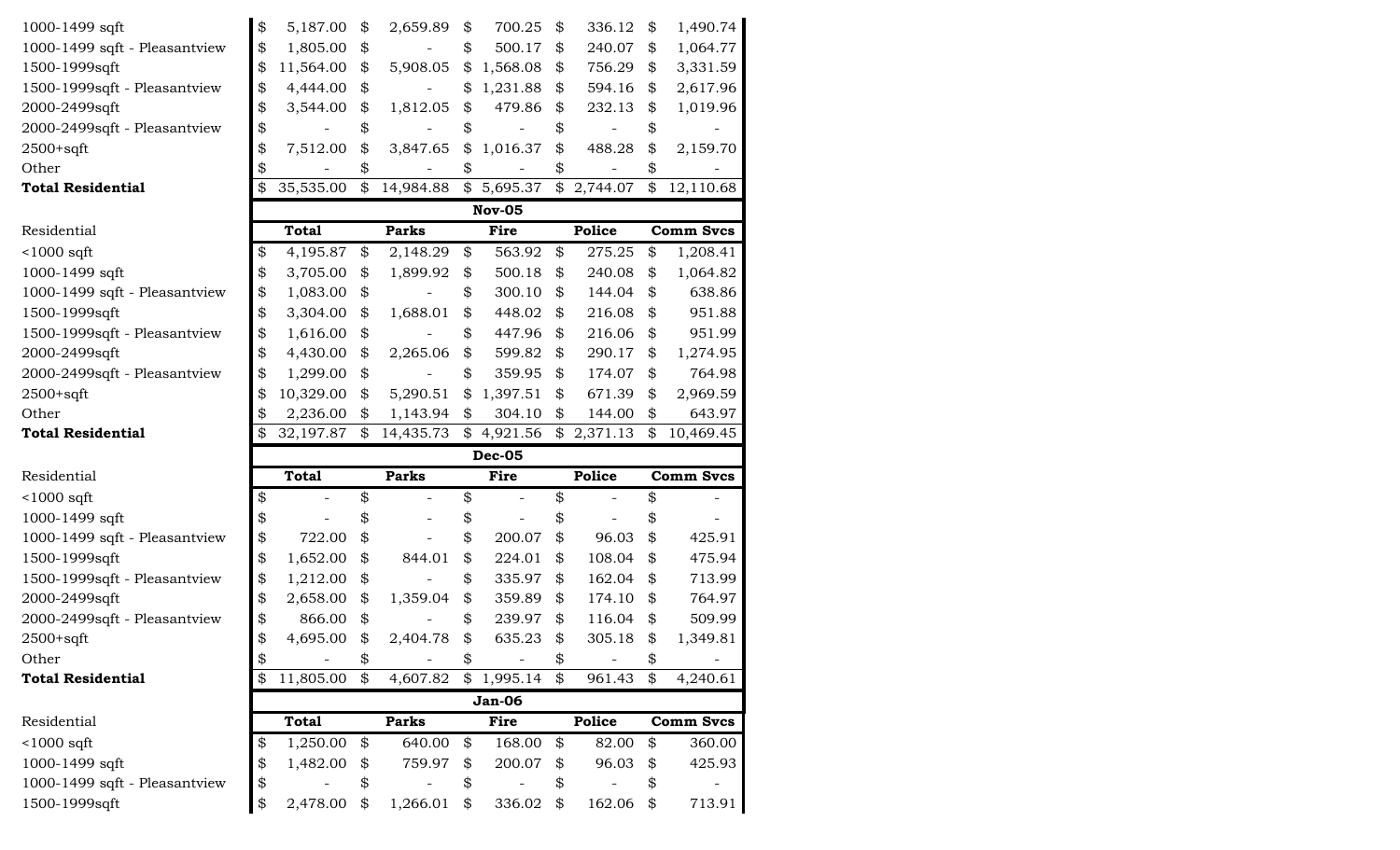| 1500-1999sqft - Pleasantview  | \$              | \$              | \$             | \$                      | \$               |
|-------------------------------|-----------------|-----------------|----------------|-------------------------|------------------|
| 2000-2499sqft                 | \$<br>1,772.00  | \$<br>906.02    | \$<br>239.93   | \$<br>116.07            | \$<br>509.98     |
| 2000-2499sqft - Pleasantview  | \$              | \$              | \$             | \$                      | \$               |
| $2500+sqrt$                   | \$<br>8,504.00  | \$<br>4,355.75  | \$<br>1,150.59 | \$<br>552.76            | \$<br>2,444.90   |
| Other                         | \$<br>72.00     | \$<br>36.84     | \$<br>9.79     | \$<br>4.64              | \$<br>20.74      |
| <b>Total Residential</b>      | \$<br>15,558.00 | \$<br>7,964.59  | \$2,104.40     | \$1,013.56              | \$<br>4,475.46   |
|                               |                 |                 | Feb-06         |                         |                  |
| Residential                   | <b>Total</b>    | <b>Parks</b>    | Fire           | Police                  | <b>Comm Svcs</b> |
| $1000$ sqft                   | \$<br>1,250.00  | \$<br>640.00    | \$<br>168.00   | \$<br>82.00             | \$<br>360.00     |
| 1000-1499 sqft                | \$<br>5,928.00  | \$<br>3,039.88  | \$<br>800.28   | \$<br>384.13            | \$<br>1,703.71   |
| 1000-1499 sqft - Pleasantview | \$<br>361.00    | \$              | \$<br>100.03   | \$<br>48.01             | \$<br>212.95     |
| 1500-1999sqft                 | \$<br>1,652.00  | \$<br>844.01    | \$<br>224.01   | \$<br>108.04            | \$<br>475.94     |
| 1500-1999sqft - Pleasantview  | \$<br>1,212.00  | \$              | \$<br>335.97   | \$<br>162.04            | \$<br>713.99     |
| 2000-2499sqft                 | \$<br>946.00    | \$<br>483.69    | \$<br>128.09   | \$<br>61.96             | \$<br>272.26     |
| 2000-2499sqft - Pleasantview  | \$<br>866.00    | \$              | \$<br>239.97   | \$<br>116.04            | \$<br>509.99     |
| $2500+sqrt$                   | \$<br>6,679.00  | \$<br>3,420.98  | \$<br>903.67   | \$<br>434.14            | \$<br>1,920.21   |
| Other                         | \$<br>4,378.00  | \$<br>2,239.78  | \$<br>595.41   | \$<br>281.94            | \$<br>1,260.86   |
| <b>Total Residential</b>      | \$<br>23,272.00 | \$<br>10,668.34 | \$<br>3,495.42 | \$1,678.32              | \$<br>7,429.91   |
|                               |                 |                 | Mar-06         |                         |                  |
| Residential                   | <b>Total</b>    | <b>Parks</b>    | Fire           | Police                  | <b>Comm Svcs</b> |
| $1000$ sqft                   | \$<br>1,875.00  | \$<br>960.00    | \$<br>252.00   | \$<br>123.00            | \$<br>540.00     |
| 1000-1499 sqft                | \$<br>2,223.00  | \$<br>1,139.95  | \$<br>300.11   | \$<br>144.05            | \$<br>638.89     |
| 1000-1499 sqft - Pleasantview | \$<br>361.00    | \$              | \$<br>100.03   | \$<br>48.01             | \$<br>212.95     |
| 1500-1999sqft                 | \$<br>9,171.00  | \$<br>4,685.46  | \$<br>1,243.59 | \$<br>599.78            | \$<br>2,642.17   |
| 1500-1999sqft - Pleasantview  | \$<br>1,616.00  | \$              | \$<br>447.96   | \$<br>216.06            | \$<br>951.99     |
| 2000-2499sqft                 | \$<br>4,430.00  | \$<br>2,265.06  | \$<br>599.82   | \$<br>290.17            | \$<br>1,274.95   |
| 2000-2499sqft - Pleasantview  | \$<br>866.00    | \$              | \$<br>239.97   | \$<br>116.04            | \$<br>509.99     |
| $2500+sqrt$                   | \$<br>8,504.00  | \$<br>4,355.75  | \$<br>1,150.59 | \$<br>552.76            | \$<br>2,444.90   |
| Other                         | \$<br>1,118.00  | \$<br>571.97    | \$<br>152.05   | \$<br>72.00             | \$<br>321.98     |
| <b>Total Residential</b>      | \$<br>30,164.00 | \$<br>13,978.19 | \$<br>4,486.11 | \$2,161.87              | \$<br>9,537.82   |
|                               |                 |                 | Apr-06         |                         |                  |
| Residential                   | <b>Total</b>    | <b>Parks</b>    | Fire           | Police                  | <b>Comm Svcs</b> |
| $<$ 1000 sqft                 | \$<br>1,250.00  | \$<br>640.00    | \$<br>168.00   | \$<br>82.00             | \$<br>360.00     |
| 1000-1499 sqft                | \$<br>1,482.00  | \$<br>759.97    | \$<br>200.07   | \$<br>96.03             | \$<br>425.93     |
| 1000-1499 sqft - Pleasantview | \$<br>1,083.00  | \$              | \$<br>300.10   | \$<br>144.04            | \$<br>638.86     |
| 1500-1999sqft                 | \$<br>2,648.00  | \$<br>1,352.86  | \$<br>359.07   | \$<br>173.18            | \$<br>762.89     |
| 1500-1999sqft - Pleasantview  | \$<br>3,232.00  | \$              | \$<br>895.91   | \$<br>432.12            | \$<br>1,903.97   |
| 2000-2499sqft                 | \$<br>2,658.00  | \$<br>1,359.04  | \$<br>359.89   | \$<br>174.10            | \$<br>764.97     |
| 2000-2499sqft - Pleasantview  | \$              | \$              | \$             | \$<br>$\qquad \qquad -$ | \$               |
|                               |                 |                 |                |                         |                  |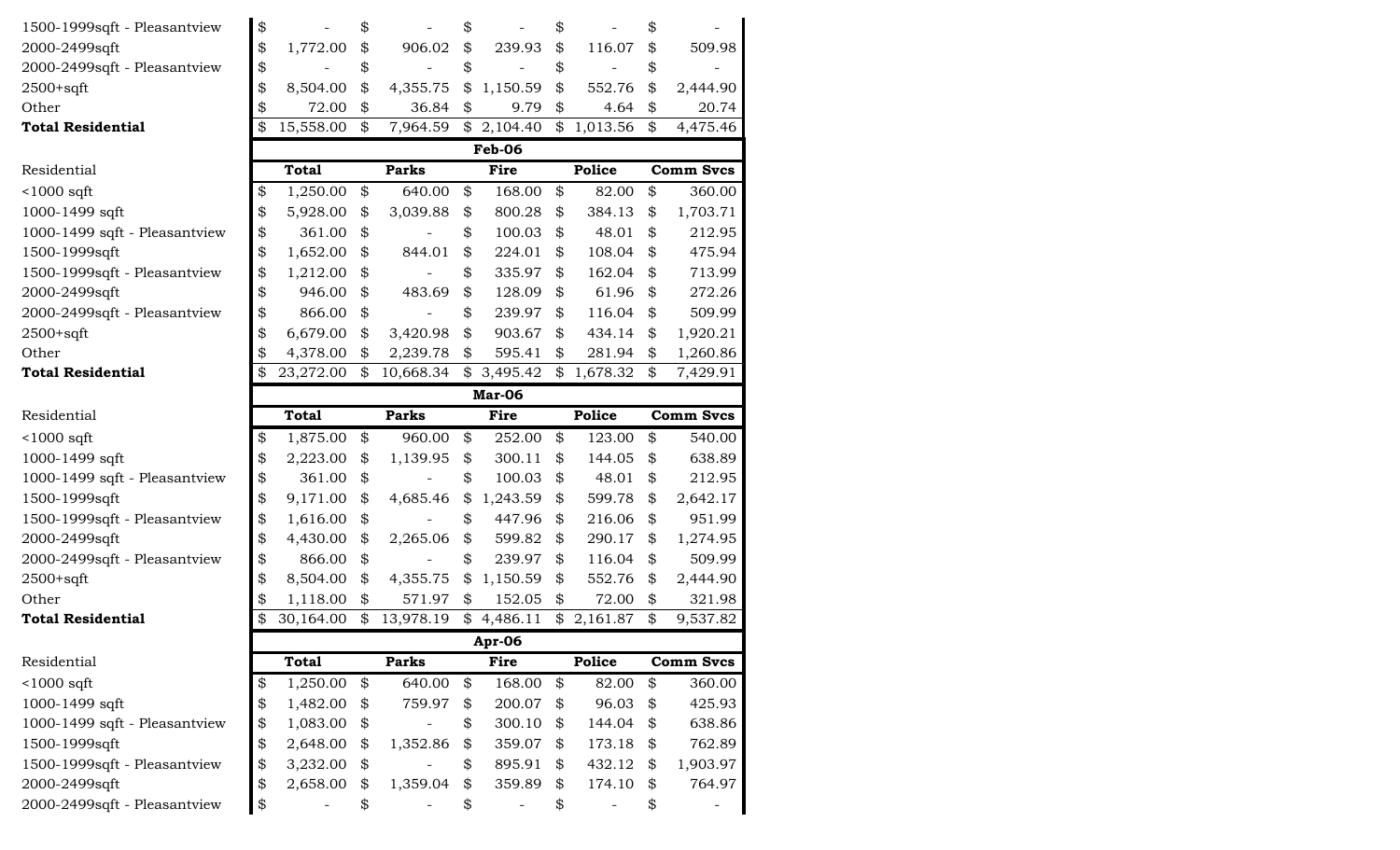| $2500+sqrt$                   | \$<br>7,618.00  | \$                         | 3,901.94          | \$             | 1,030.72      | \$<br>495.17  | \$<br>2,190.18   |
|-------------------------------|-----------------|----------------------------|-------------------|----------------|---------------|---------------|------------------|
| Other                         | 9,290.00        | \$                         | 4,752.76          | \$             | 1,263.44      | \$<br>598.28  | \$<br>2,675.52   |
| <b>Total Residential</b>      | \$<br>29,261.00 | \$                         | 12,766.57         | \$             | 4,577.20      | \$2,194.92    | \$<br>9,722.32   |
|                               |                 |                            |                   |                | May-06        |               |                  |
| Residential                   | <b>Total</b>    |                            | <b>Parks</b>      |                | <b>Fire</b>   | <b>Police</b> | <b>Comm Svcs</b> |
| $<$ 1000 sqft                 | \$<br>2,500.00  | \$                         | 1,280.00          | \$             | 336.00        | \$<br>164.00  | \$<br>720.00     |
| 1000-1499 sqft                | 7,642.00        | \$                         | 3,918.82          | \$             | 1,031.67      | \$<br>495.20  | \$<br>2,196.31   |
| 1000-1499 sqft - Pleasantview | \$              | \$                         |                   | \$             |               | \$            | \$               |
| 1500-1999sqft                 | \$<br>4,130.00  | \$                         | 2,110.02          | $\mathfrak{P}$ | 560.03        | \$<br>270.10  | \$<br>1,189.85   |
| 1500-1999sqft - Pleasantview  |                 | \$                         |                   | \$             |               | \$            | \$               |
| 2000-2499sqft                 | 886.00          | \$                         | 453.01            | \$             | 119.96        | 58.03         | \$<br>254.99     |
| 2000-2499sqft - Pleasantview  | \$              | \$                         |                   | \$             |               | \$            | \$               |
| $2500+sqrt$                   | 5,687.00        | \$                         | 2,912.88          | \$             | 769.45        | \$<br>369.66  | \$<br>1,635.01   |
| Other                         |                 | \$                         |                   | \$             |               |               |                  |
| <b>Total Residential</b>      | 20,845.00       | \$                         | 10,674.73         | \$             | 2,817.11      | \$1,356.99    | \$<br>5,996.17   |
|                               |                 |                            |                   |                | <b>Jun-06</b> |               |                  |
| Residential                   | <b>Total</b>    |                            | <b>Parks</b>      |                | Fire          | <b>Police</b> | <b>Comm Svcs</b> |
| $<$ 1000 sqft                 | \$<br>625.00    | $\boldsymbol{\mathcal{Z}}$ | 320.00            | \$             | 84.00         | \$<br>41.00   | \$<br>180.00     |
| 1000-1499 sqft                | \$<br>1,482.00  | \$                         | 759.97            | \$             | 200.07        | \$<br>96.03   | \$<br>425.93     |
| 1000-1499 sqft - Pleasantview | \$<br>2,166.00  | \$                         |                   | \$             | 600.20        | \$<br>288.08  | \$<br>1,277.72   |
| 1500-1999sqft                 | \$<br>8,345.00  | \$                         | 4,263.46          | \$             | 1,131.58      | \$<br>545.76  | \$<br>2,404.19   |
| 1500-1999sqft - Pleasantview  | 4,444.00        | \$                         |                   | \$             | 1,231.88      | \$<br>594.16  | \$<br>2,617.96   |
| 2000-2499sqft                 | \$<br>240.00    | \$                         | 122.71            | \$             | 32.50         | \$<br>15.72   | \$<br>69.07      |
| 2000-2499sqft - Pleasantview  | \$<br>866.00    | \$                         | $\qquad \qquad -$ | \$             | 239.97        | \$<br>116.04  | \$<br>509.99     |
| $2500+sqrt$                   | 9,549.00        | \$                         | 4,891.00          | \$             | 1,291.98      | \$<br>620.69  | \$<br>2,745.34   |
|                               | \$              |                            |                   |                |               |               |                  |
| Other                         | 5,401.40        | \$                         | 2,763.36          | \$             | 734.59        | \$<br>347.85  | \$<br>1,555.60   |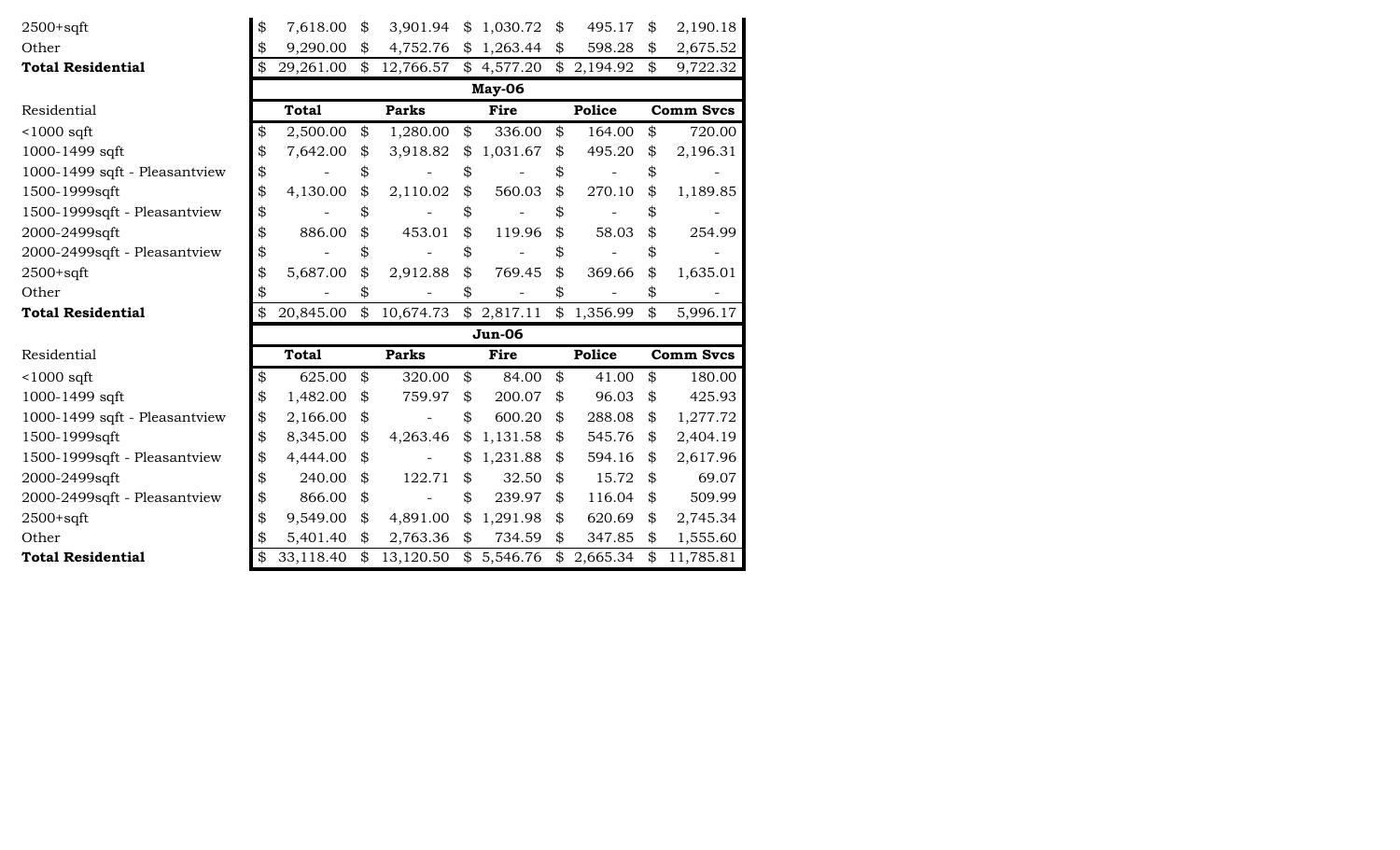|                            |                                 |                                     |                   |      | <b>Parks</b>      | <b>Fire</b>       |     | <b>Police</b>       |     | <b>Comm Svcs</b>  | <b>Is</b>         |
|----------------------------|---------------------------------|-------------------------------------|-------------------|------|-------------------|-------------------|-----|---------------------|-----|-------------------|-------------------|
|                            |                                 |                                     |                   |      | <b>Allocation</b> | <b>Allocation</b> |     | <b>Allocation</b>   |     | <b>Allocation</b> | <b>Allocation</b> |
| Permit #                   |                                 | <b>Receipt Date Project Address</b> | <b>Total Fee</b>  |      | 51.20%            | 13.44%            |     | 6.56%               |     | 28.80%            | 100%?             |
|                            |                                 |                                     |                   |      |                   |                   |     |                     |     |                   |                   |
| B20050266                  | 07/07/05                        | 449 W SUSSEX AVE                    | \$<br>53.00       | \$   | 27.14             | \$<br>7.12        | \$  | 3.48                | \$  | 15.26             | <b>YES</b>        |
| B20050650                  | 07/27/05                        | WOODWORTH AVE<br>333                | \$<br>53.00       | \$   | 27.14             | \$<br>7.12        | \$  | 3.48                | \$  | 15.26             | <b>YES</b>        |
| B20050881                  | 07/22/05                        | <b>BROADWAY CONDO #A</b><br>400 W   | \$<br>559.00      | \$   | 286.21            | \$<br>75.13       | \$  | 36.67               | \$  | 160.99            | <b>YES</b>        |
| B20050882                  | 07/22/05                        | 400 W BROADWAY CONDO #B             | \$<br>559.00      | \$   | 286.21            | \$<br>75.13       | \$  | 36.67               | \$  | 160.99            | <b>YES</b>        |
| B20050883                  | 07/22/05                        | 400 W BROADWAY CONDO #C             | \$<br>559.00      | \$   | 286.21 \$         | 75.13             | \$  | 36.67               | -\$ | 160.99            | <b>YES</b>        |
| B20050234                  | 07/13/05                        | <b>SONOMA ST</b><br>4722            | \$<br>625.00      | \$   | 320.00            | \$<br>84.00       | \$  | 41.00               | \$  | 180.00            | <b>YES</b>        |
| B20050481                  | 07/20/05                        | 206 W CENTRAL AVE                   | \$<br>625.00      | \$   | 320.00            | \$<br>84.00       | \$  | 41.00               | \$  | 180.00            | <b>YES</b>        |
| <b>TOTAL FOR JULY 2005</b> |                                 |                                     | \$<br>3,033.00    | \$   | 1,552.90          | \$<br>407.64      | SS. | 198.96              | \$  | 873.50            | <b>YES</b>        |
|                            |                                 |                                     |                   |      |                   |                   |     |                     |     |                   |                   |
| B20050754                  | 07/29/05                        | <b>GREENOUGH CT</b><br>2243         | \$<br>198.00      | \$   | 101.38            | \$<br>26.61       | \$  | 12.99               | \$  | 57.02             | <b>YES</b>        |
| B20050780                  | 08/17/05                        | <b>EVANS AVE</b><br>411             | \$<br>53.00       | \$   | 27.14             | \$<br>7.12        | \$  | 3.48                | \$  | 15.26             | <b>YES</b>        |
| B20050878                  | 08/18/05                        | <b>BEN HOGAN DR</b><br>501          | \$<br>53.00       | \$   | 27.14             | \$<br>7.12        | \$  | 3.48                | \$  | 15.26             | <b>YES</b>        |
| B20050787                  | 08/02/05                        | PARKVIEW WAY<br>806                 | \$<br>113.00      | \$   | 57.86             | \$<br>15.19       | \$  | 7.41                | -\$ | 32.54             | <b>YES</b>        |
| B20050887                  | 08/25/05                        | <b>SUNFLOWER DR</b><br>1605         | \$<br>113.00      | \$   | 57.86             | \$<br>15.19       | \$  | 7.41                | \$  | 32.54             | <b>YES</b>        |
|                            | <b>TOTAL FOR AUGUST 2005</b>    |                                     | \$<br>530.00      | - \$ | 271.36 \$         | 71.23             | \$  | 34.77 \$            |     | 152.64            | <b>YES</b>        |
|                            |                                 |                                     |                   |      |                   |                   |     |                     |     |                   |                   |
| B20051085                  | 09/07/05                        | ROYAL PINES CT<br>909               | \$<br>53.00       | \$   | 27.14             | \$<br>7.12        | \$  | 3.48                | \$  | 15.26             | <b>YES</b>        |
| B20051018                  | 09/12/05                        | <b>JAIDEN LN</b><br>4805            | \$<br>60.00       | \$   | 30.72             | \$<br>8.06        | \$  | 3.94                | \$  | 17.28             | <b>YES</b>        |
| B20051052                  | 09/08/05                        | 335 S 02ND ST W                     | \$<br>80.00       | \$   | 40.96             | \$<br>10.75       | \$  | 5.25                | \$  | 23.04             | <b>YES</b>        |
| B20051016                  | 09/16/05                        | <b>COOLEY ST</b><br>829             | \$<br>85.00       | \$   | 43.52             | \$<br>11.42       | \$  | 5.58                | \$  | 24.48             | <b>YES</b>        |
| B20051019                  | 09/16/05                        | <b>COOLEY ST</b><br>821             | \$<br>85.00       | \$   | 43.52             | \$<br>11.42       | \$  | 5.58                | \$  | 24.48             | <b>YES</b>        |
| B20050155                  | 09/22/05                        | 2004 S 04TH ST W                    | \$<br>85.00       | \$   | 43.52             | \$<br>11.42       | \$  | 5.58                | \$  | 24.48             | <b>YES</b>        |
| B20051072                  | 09/26/05                        |                                     | \$<br>85.00       | \$   | 43.52             | \$<br>11.42       | \$  | 5.58                | \$  | 24.48             | <b>YES</b>        |
| B20050581                  | 09/09/05                        | <b>JACKSON ST</b><br>1327           | \$<br>145.00      | \$   | 74.24             | \$<br>19.49       | \$  | 9.51                | \$  | 41.76             | <b>YES</b>        |
|                            | <b>TOTAL FOR SEPTEMBER 2005</b> |                                     | \$<br>678.00      | \$   | 347.14            | \$<br>91.12       | \$  | 44.48               | \$  | 195.26            | <b>YES</b>        |
|                            |                                 |                                     |                   |      |                   |                   |     |                     |     |                   |                   |
| B20050984                  | 10/06/05                        | 4702 SONOMA ST                      | \$<br>625.00 \$   |      | 320.00 \$         | 84.00 \$          |     | 41.00 $\frac{1}{2}$ |     | 180.00            | <b>YES</b>        |
| B20050982                  | 10/19/05                        | <b>BORDEAUX BLVD</b><br>4438        | \$<br>625.00      | \$   | 320.00            | \$<br>84.00       | \$  | 41.00 $\frac{1}{2}$ |     | 180.00            | <b>YES</b>        |
| B20051259                  | 10/25/05                        | 2404 HIGHWOOD DR                    | \$<br>113.00      | \$   | 57.86 \$          | 15.19             | \$  | $7.41$ \$           |     | 32.54             | <b>YES</b>        |
| B20050876                  | 10/19/05                        | 625 N 04TH ST W                     | \$<br>$116.00$ \$ |      | 59.39 \$          | 15.59             | \$  | $7.61$ \$           |     | 33.41             | <b>YES</b>        |
|                            | <b>TOTAL FOR OCTOBER 2005</b>   |                                     | \$<br>1,479.00 \$ |      | 757.25 \$         | 198.78            | \$  | 97.02 \$            |     | 425.95            | <b>YES</b>        |

## *RESIDENTIAL IMPACT FEE ALLOCATION <1000 SQUARE FEET*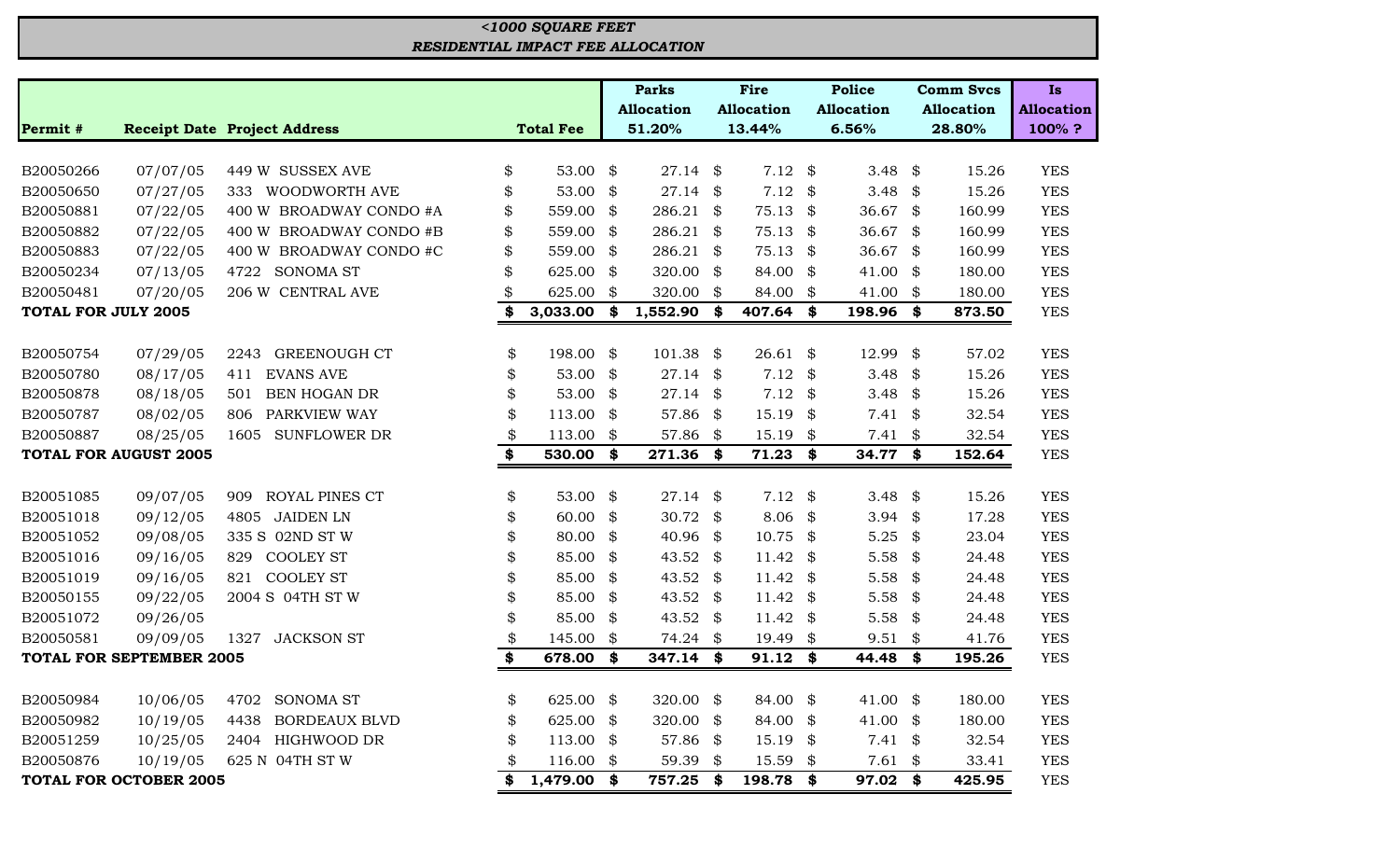|                                | 11/10/00 |      |                      |                 |      |            |      |           |      |                   | 100.00         | 1 P Y      |
|--------------------------------|----------|------|----------------------|-----------------|------|------------|------|-----------|------|-------------------|----------------|------------|
| <b>TOTAL FOR NOVEMBER 2005</b> |          |      |                      | 4,195.87        | \$   | 2,148.29   | \$   | 563.92    | \$   | 275.25            | \$<br>1,208.41 | <b>YES</b> |
| <b>NONE FOR DECEMBER 2005</b>  |          |      |                      |                 |      |            |      |           |      |                   |                |            |
| B20051561                      | 01/13/06 | 2326 | <b>BENTON AVE</b>    | \$<br>625.00 \$ |      | 320.00 \$  |      | 84.00 \$  |      | 41.00 $\text{\$}$ | 180.00         | <b>YES</b> |
| B20050976                      | 01/18/06 | 4422 | <b>BORDEAUX BLVD</b> | 625.00          | S.   | 320.00 \$  |      | 84.00     | \$   | 41.00 \$          | 180.00         | <b>YES</b> |
| <b>TOTAL FOR JANUARY 2006</b>  |          |      |                      | \$<br>1,250.00  | \$   | 640.00 \$  |      | 168.00 \$ |      | 82.00 \$          | 360.00         | <b>YES</b> |
| B20051395                      | 02/01/06 | 918  | <b>KERN ST</b>       | \$<br>625.00 \$ |      | 320.00 \$  |      | 84.00 \$  |      | 41.00 \$          | 180.00         | <b>YES</b> |
| B20050993                      | 02/03/06 | 4404 | <b>BORDEAUX BLVD</b> | 625.00          | -86  | 320.00 \$  |      | 84.00     | SS.  | 41.00 \$          | 180.00         | <b>YES</b> |
| <b>TOTAL FOR FEBRUARY 2006</b> |          |      |                      | 1,250.00        | - \$ | 640.00     | - \$ | 168.00    | \$   | $82.00$ \$        | 360.00         | <b>YES</b> |
| B20060087                      | 03/08/06 |      |                      | \$<br>625.00 \$ |      | 320.00 \$  |      | 84.00 \$  |      | 41.00 \$          | 180.00         | <b>YES</b> |
| B20060004                      | 03/24/06 |      |                      | 625.00          | \$   | 320.00 \$  |      | 84.00 \$  |      | 41.00 \$          | 180.00         | <b>YES</b> |
| B20060077                      | 03/30/06 |      |                      | 625.00          | -86  | 320.00 \$  |      | 84.00     | - \$ | 41.00 \$          | 180.00         | <b>YES</b> |
| <b>TOTAL FOR MARCH 2006</b>    |          |      |                      | 1,875.00        | S.   | 960.00     | - \$ | 252.00    | \$   | $123.00$ \$       | 540.00         | <b>YES</b> |
| B20060270                      | 04/20/06 |      | 1017 POPLAR ST       | \$<br>625.00 \$ |      | 320.00 $$$ |      | 84.00 \$  |      | 41.00 \$          | 180.00         | <b>YES</b> |
| B20060364                      | 04/25/06 |      | 4324 ADDINGTON DR    | 625.00          | -S   | 320.00 \$  |      | 84.00     | -SS  | 41.00 \$          | 180.00         | <b>YES</b> |
| <b>TOTAL FOR APRIL 2006</b>    |          |      |                      | \$<br>1,250.00  | \$   | 640.00 \$  |      | 168.00    | S.   | 82.00 \$          | 360.00         | <b>YES</b> |
| B20060394                      | 05/04/06 |      |                      | \$<br>625.00 \$ |      | 320.00 \$  |      | 84.00 \$  |      | 41.00 \$          | 180.00         | <b>YES</b> |
| B20060193                      | 05/05/06 |      | 4411 B BORDEAUX BLVD | 625.00          | \$   | 320.00 \$  |      | 84.00 \$  |      | 41.00 \$          | 180.00         | <b>YES</b> |
| B20060201                      | 05/05/06 |      | 4447 A BORDEAUX BLVD | \$<br>625.00    | \$   | 320.00 \$  |      | 84.00 \$  |      | 41.00 \$          | 180.00         | <b>YES</b> |
| B20060504                      | 05/26/06 |      |                      | 625.00          | \$   | 320.00 \$  |      | 84.00     | - \$ | 41.00 \$          | 180.00         | <b>YES</b> |
| <b>TOTAL FOR MAY 2006</b>      |          |      |                      | 2,500.00        | \$   | 1,280.00   | - \$ | 336.00    | \$   | $164.00$ \$       | 720.00         | <b>YES</b> |

| B20051357 | 11/02/05 | PALMER ST<br>708           |
|-----------|----------|----------------------------|
| B20051359 | 11/16/05 | 232 DEARBORN AVE           |
| B20051293 | 11/15/05 | 119 W MAIN ST              |
| B20050950 | 11/14/05 | 125 WOODWORTH AVE          |
| B20051311 | 11/04/05 | 2420 S 04TH ST W           |
| B20051192 | 11/16/05 | 642 PLYMOUTH ST            |
| B20051370 | 11/29/05 | 1719 S 12TH ST W           |
| B20051250 | 11/02/05 | <b>COOLEY ST</b><br>831    |
| B20051251 | 11/02/05 | <b>COOLEY ST</b><br>827    |
| B20051245 | 11/09/05 | <b>STEPHENS AVE</b><br>709 |
| B20050981 | 11/16/05 |                            |
| B20051244 | 11/16/05 | COOLEY ST<br>823           |
|           |          |                            |

| TOTAL FOR NOVEMBER 2005 |          |     |                     |     | 4,195.87             | 2,148.29             | S | $563.92$ \$         | 275.25              | \$<br>1,208.41 | <b>YES</b> |
|-------------------------|----------|-----|---------------------|-----|----------------------|----------------------|---|---------------------|---------------------|----------------|------------|
| B20051244               | 11/16/05 | 823 | <b>COOLEY ST</b>    | \$. | 625.00 \$            | 320.00 \$            |   | 84.00 \$            | 41.00 \$            | 180.00         | <b>YES</b> |
| B20050981               | 11/16/05 |     |                     | \$  | 625.00 \$            | 320.00 $\frac{1}{2}$ |   | 84.00 \$            | 41.00 \$            | 180.00         | <b>YES</b> |
| B20051245               | 11/09/05 | 709 | <b>STEPHENS AVE</b> | \$  | 625.00 \$            | 320.00 \$            |   | 84.00 \$            | 41.00 \$            | 180.00         | <b>YES</b> |
| B20051251               | 11/02/05 | 827 | <b>COOLEY ST</b>    | \$  | 625.00 \$            | 320.00 \$            |   | 84.00 \$            | 41.00 \$            | 180.00         | <b>YES</b> |
| B20051250               | 11/02/05 |     | 831 COOLEY ST       | \$  | 625.00 \$            | 320.00 $\frac{1}{2}$ |   | 84.00 \$            | 41.00 \$            | 180.00         | <b>YES</b> |
| B20051370               | 11/29/05 |     | 1719 S 12TH ST W    | \$  | 559.00 \$            | $286.21$ \$          |   | 75.13 \$            | 36.67 $\frac{1}{2}$ | 160.99         | <b>YES</b> |
| B20051192               | 11/16/05 |     | 642 PLYMOUTH ST     | \$  | $116.00 \text{ }$ \$ | $59.39$ \$           |   | $15.59$ \$          | $7.61$ \$           | 33.41          | <b>YES</b> |
| B20051311               | 11/04/05 |     | 2420 S 04TH ST W    | \$  | $113.00 \text{ }$ \$ | 57.86 \$             |   | $15.19$ \$          | $7.41 \text{ } $$   | 32.54          | <b>YES</b> |
| B20050950               | 11/14/05 | 125 | WOODWORTH AVE       | \$  | $85.00$ \$           | 43.52 \$             |   | 11.42 $\frac{1}{2}$ | 5.58 $\frac{1}{2}$  | 24.48          | <b>YES</b> |
| B20051293               | 11/15/05 |     | 119 W MAIN ST       | \$  | 77.87 \$             | 39.87 \$             |   | $10.47 \text{ }$ \$ | $5.11 \text{ }$ \$  | 22.43          | <b>YES</b> |
| B20051359               | 11/16/05 | 232 | DEARBORN AVE        | \$  | $60.00 \text{ }$ \$  | 30.72 $\frac{1}{2}$  |   | $8.06 \; \;$ \$     | 3.94 $\frac{1}{2}$  | 17.28          | <b>YES</b> |
| B20051357               | 11/02/05 | 708 | PALMER ST           | \$  | $60.00 \text{ }$ \$  | 30.72 $\frac{1}{2}$  |   | $8.06 \text{ } $$   | 3.94 $\frac{1}{2}$  | 17.28          | <b>YES</b> |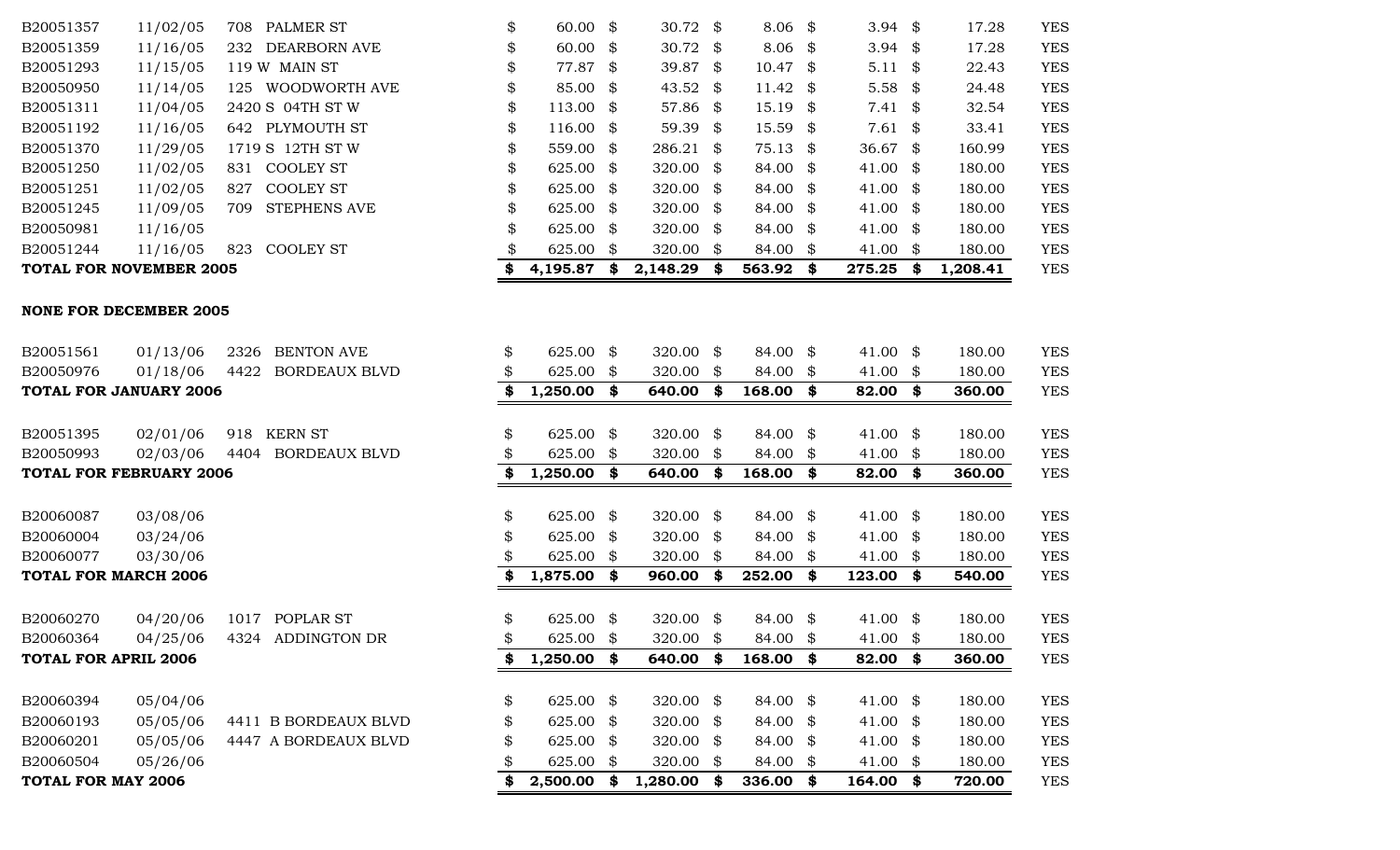## B20060506 06/12/06 519 HILL ST \$ 625.00 \$ 320.00 \$ 84.00 \$ 41.00 \$ 180.00 YES

 $T$ **OTAL FOR JUNE 2006** 

| \$<br>625.00 \$ | 320.00 \$           | 84.00 \$ | 41.00 \$ | 180.00 | YES |
|-----------------|---------------------|----------|----------|--------|-----|
| \$<br>625.00 \$ | $320.00\text{ }$ \$ | 84.00 \$ | 41.00 \$ | 180.00 | YES |

#### *RESIDENTIAL IMPACT FEE ALLOCATION 1000 to 1499 SQUARE FEET*

|                            |                                 |                                     |                     | <b>Parks</b>      |      | Fire              |      | <b>Police</b>       |      | <b>Comm Svcs</b>  | <b>Is</b>         |
|----------------------------|---------------------------------|-------------------------------------|---------------------|-------------------|------|-------------------|------|---------------------|------|-------------------|-------------------|
|                            |                                 |                                     |                     | <b>Allocation</b> |      | <b>Allocation</b> |      | <b>Allocation</b>   |      | <b>Allocation</b> | <b>Allocation</b> |
| Permit #                   |                                 | <b>Receipt Date Project Address</b> | <b>Total Fee</b>    | 51.28%            |      | 13.50%            |      | 6.48%               |      | 28.74%            | 100%?             |
|                            |                                 |                                     |                     |                   |      |                   |      |                     |      |                   |                   |
| B20050239                  | 07/19/05                        | <b>SONOMA ST</b><br>4744            | \$<br>741.00        | \$<br>379.98 \$   |      | 100.04            | \$   | 48.02               | \$   | 212.96            | <b>YES</b>        |
| B20050238                  | 07/13/05                        |                                     | \$<br>741.00        | \$<br>379.98      | \$   | 100.04            | \$   | 48.02               | \$   | 212.96            | <b>YES</b>        |
| B20050763                  | 07/20/05                        | CHELSEA DR<br>3944                  | \$<br>741.00        | \$<br>379.98 \$   |      | 100.04            | \$   | 48.02               | \$   | 212.96            | <b>YES</b>        |
| B20050698                  | 07/15/05                        |                                     | \$<br>741.00        | \$<br>379.98 \$   |      | 100.04            | \$   | 48.02               | \$   | 212.96            | <b>YES</b>        |
| B20050699                  | 07/15/05                        |                                     | \$<br>741.00        | \$<br>379.98      | \$   | 100.04            | \$   | 48.02               | \$   | 212.96            | <b>YES</b>        |
| <b>TOTAL FOR JULY 2005</b> |                                 |                                     | \$<br>3,705.00      | \$<br>1,899.92 \$ |      | 500.18            | \$   | 240.08              | \$   | 1,064.82          | <b>YES</b>        |
|                            |                                 |                                     |                     |                   |      |                   |      |                     |      |                   |                   |
| B20050030                  | 07/29/05                        | HERBERT ST<br>909                   | \$<br>741.00        | \$<br>379.98 \$   |      | 100.04            | \$   | 48.02               | \$   | 212.96            | <b>YES</b>        |
| B20050817                  | 08/01/05                        |                                     | \$<br>741.00        | \$<br>379.98      | \$   | 100.04            | \$   | 48.02               | -\$  | 212.96            | <b>YES</b>        |
| B20051019                  | 08/24/05                        | <b>COOLEY ST</b><br>821             | \$<br>741.00        | \$<br>379.98 \$   |      | 100.04            | \$   | 48.02 $\frac{1}{2}$ |      | 212.96            | <b>YES</b>        |
| B20051016                  | 08/24/05                        | <b>COOLEY ST</b><br>829             | \$<br>741.00        | \$<br>379.98 \$   |      | 100.04            | \$   | 48.02 $\frac{1}{2}$ |      | 212.96            | <b>YES</b>        |
|                            | <b>TOTAL FOR AUGUST 2005</b>    |                                     | 2,964.00            | \$<br>1,519.94 \$ |      | 400.14            | \$   | 192.07              | \$   | 851.85            | <b>YES</b>        |
|                            |                                 |                                     |                     |                   |      |                   |      |                     |      |                   |                   |
| B20050769                  | 09/22/05                        | <b>MARGARET ST</b><br>2304          | \$<br>$(741.00)$ \$ | $(379.98)$ \$     |      | $(100.04)$ \$     |      | $(48.02)$ \$        |      | (212.96)          | <b>YES</b>        |
| B20050947                  | 09/19/05                        | <b>BRIGGS ST</b><br>2159            | \$<br>741.00        | \$<br>379.98 \$   |      | 100.04            | \$   | 48.02 $\frac{1}{2}$ |      | 212.96            | <b>YES</b>        |
| B20051160                  | 09/21/05                        | <b>COOLEY ST</b><br>702             | \$<br>741.00        | \$<br>379.98 \$   |      | 100.04            | \$   | 48.02 $$$           |      | 212.96            | <b>YES</b>        |
| B20050776                  | 09/22/05                        | 2329 W SUSSEX AVE                   | \$<br>741.00        | \$<br>379.98 \$   |      | 100.04            | \$   | 48.02               | \$   | 212.96            | <b>YES</b>        |
| B20050777                  | 09/22/05                        | 2331 W SUSSEX AVE                   | \$<br>741.00        | \$<br>379.98 \$   |      | 100.04            | \$   | 48.02               | \$   | 212.96            | <b>YES</b>        |
| B20050770                  | 09/22/05                        | 2337 W SUSSEX AVE                   | \$<br>741.00        | \$<br>379.98 \$   |      | 100.04            | \$   | 48.02               | - \$ | 212.96            | <b>YES</b>        |
| B20050769                  | 09/22/05                        | <b>MARGARET ST</b><br>2304          | \$<br>741.00        | \$<br>379.98 \$   |      | 100.04            | \$   | 48.02               | \$   | 212.96            | <b>YES</b>        |
| B20050766                  | 09/22/05                        | <b>MARGARET ST</b><br>2310          | \$<br>741.00        | \$<br>379.98      | \$   | 100.04            | \$   | 48.02               | \$   | 212.96            | <b>YES</b>        |
| B20050768                  | 09/22/05                        | 2335 W SUSSEX AVE                   | \$<br>741.00        | \$<br>379.98      | \$   | 100.04            | \$   | 48.02               | \$   | 212.96            | <b>YES</b>        |
| B20050769                  | 09/22/05                        | <b>MARGARET ST</b><br>2304          | \$<br>741.00        | \$<br>379.98 \$   |      | 100.04            | \$   | 48.02 $\frac{1}{2}$ |      | 212.96            | <b>YES</b>        |
|                            | <b>TOTAL FOR SEPTEMBER 2005</b> |                                     | 5,928.00            | \$<br>3,039.88    | - \$ | 800.28            | \$   | 384.13              | \$   | 1,703.71          | <b>YES</b>        |
|                            |                                 |                                     |                     |                   |      |                   |      |                     |      |                   |                   |
| B20051199                  | 10/03/05                        |                                     | \$<br>741.00        | \$<br>379.98      | \$   | 100.04            | \$   | 48.02 $\frac{1}{2}$ |      | 212.96            | <b>YES</b>        |
| B20051037                  | 10/03/05                        |                                     | \$<br>741.00        | \$<br>379.98      | \$   | 100.04            | - \$ | 48.02 $$$           |      | 212.96            | <b>YES</b>        |
| B20050691                  | 10/05/05                        | <b>HOWELL ST</b><br>1319            | \$<br>741.00        | \$<br>379.98      | \$   | 100.04            | \$   | 48.02               | \$   | 212.96            | <b>YES</b>        |
| B20050693                  | 10/05/05                        | 1317<br><b>HOWELL ST</b>            | \$<br>741.00        | \$<br>379.98      | \$   | 100.04            | \$   | 48.02               | \$   | 212.96            | <b>YES</b>        |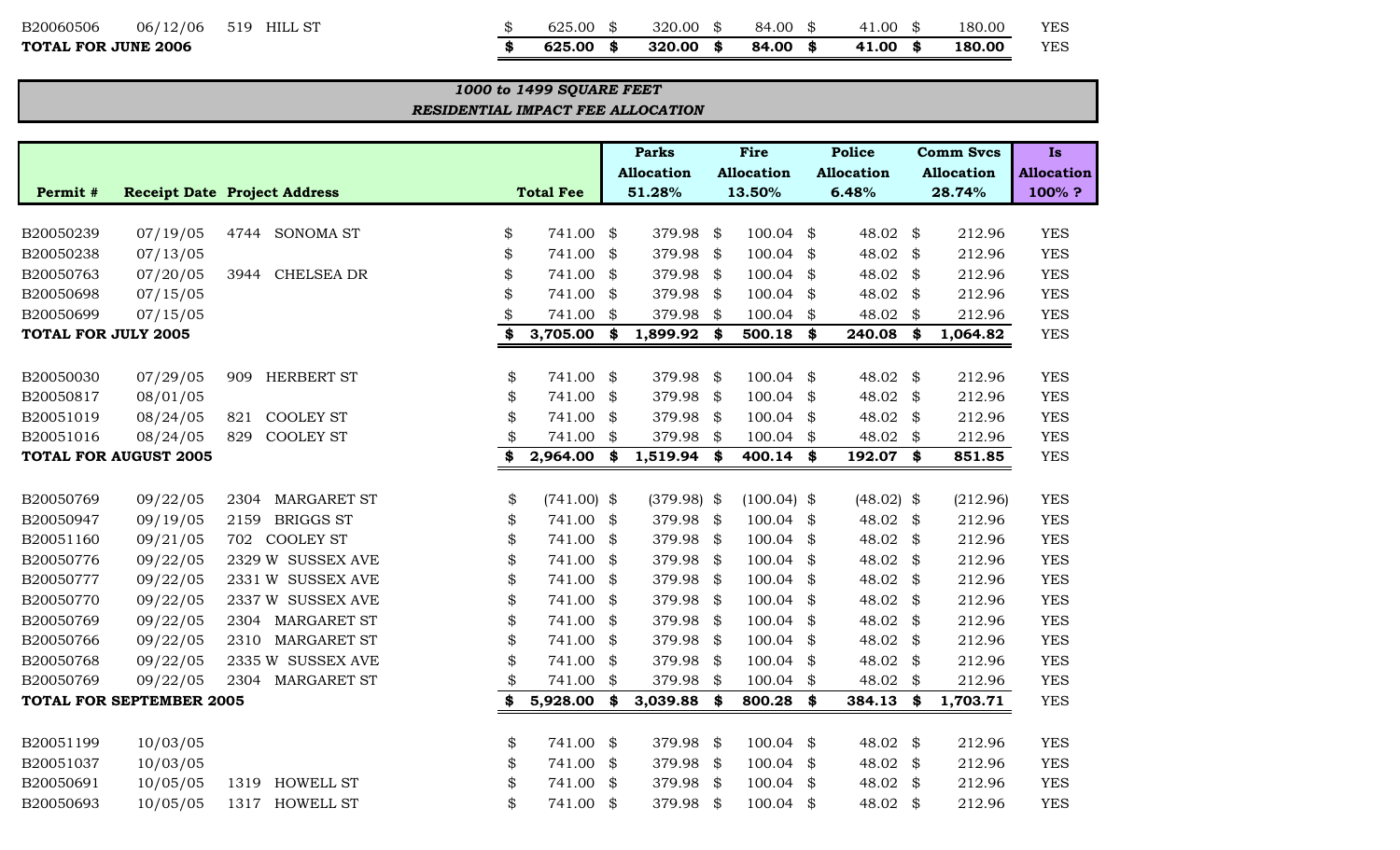| B20051316                      | 11/04/05 |      | 2711 DUBLIN ST        | \$ | 741.00 \$     |     | 379.98        | \$                         | $100.04$ \$   | 48.02           | \$            | 212.96   | <b>YES</b> |
|--------------------------------|----------|------|-----------------------|----|---------------|-----|---------------|----------------------------|---------------|-----------------|---------------|----------|------------|
| B20051257                      | 11/14/05 |      | 1738 S 12TH ST W      | \$ | 741.00 \$     |     | 379.98        | \$                         | $100.04$ \$   | 48.02 \$        |               | 212.96   | <b>YES</b> |
| B20051256                      | 11/15/05 |      | 1742 S 12TH ST W      | \$ | 741.00 \$     |     | 379.98        | \$                         | 100.04        | \$<br>48.02 \$  |               | 212.96   | <b>YES</b> |
| B20051442                      | 11/21/05 |      |                       | \$ | 741.00 \$     |     | 379.98        | \$                         | 100.04        | \$<br>48.02     | \$            | 212.96   | <b>YES</b> |
| <b>TOTAL FOR NOVEMBER 2005</b> |          |      |                       | S. | 3,705.00      | \$  | 1,899.92      | \$                         | 500.18        | \$<br>240.08    | \$            | 1,064.82 | <b>YES</b> |
| <b>NONE FOR DECEMBER 2005</b>  |          |      |                       |    |               |     |               |                            |               |                 |               |          |            |
|                                |          |      |                       |    |               |     |               |                            |               |                 |               |          |            |
| B20051559                      | 01/18/06 |      | 6002 HOBSON LN        | \$ | 741.00 \$     |     | 379.98 \$     |                            | $100.04$ \$   | 48.02 \$        |               | 212.96   | <b>YES</b> |
| B20051544                      | 01/18/06 |      | 1715 RATTLESNAKE DR   | \$ | 741.00        | \$  | 379.98        | \$                         | 100.04        | \$<br>48.02     | \$            | 212.96   | <b>YES</b> |
| <b>TOTAL FOR JANUARY 2006</b>  |          |      |                       | \$ | 1,482.00      | \$  | 759.97        | \$                         | 200.07        | \$<br>96.03     | \$            | 425.93   | <b>YES</b> |
|                                |          |      |                       |    |               |     |               |                            |               |                 |               |          |            |
| B20051465                      | 02/13/06 |      |                       | \$ | $(741.00)$ \$ |     | $(379.98)$ \$ |                            | $(100.04)$ \$ | $(48.02)$ \$    |               | (212.96) | <b>YES</b> |
| B20051464                      | 02/13/06 |      |                       | \$ | $(741.00)$ \$ |     | $(379.98)$ \$ |                            | $(100.04)$ \$ | $(48.02)$ \$    |               | (212.96) | <b>YES</b> |
| B20051081                      | 02/13/06 | 2219 | <b>KENSINGTON AVE</b> | \$ | $(741.00)$ \$ |     | $(379.98)$ \$ |                            | $(100.04)$ \$ | $(48.02)$ \$    |               | (212.96) | <b>YES</b> |
| B20051082                      | 02/13/06 | 2213 | <b>KENSINGTON AVE</b> | \$ | $(741.00)$ \$ |     | $(379.98)$ \$ |                            | $(100.04)$ \$ | $(48.02)$ \$    |               | (212.96) | <b>YES</b> |
| B20051005                      | 02/03/06 | 4410 | <b>BORDEAUX BLVD</b>  | \$ | 741.00 \$     |     | 379.98        | - \$                       | $100.04$ \$   | 48.02 \$        |               | 212.96   | <b>YES</b> |
| B20050985                      | 02/03/06 |      |                       | \$ | 741.00 \$     |     | 379.98        | \$                         | $100.04$ \$   | 48.02           | $\mathbf{\$}$ | 212.96   | <b>YES</b> |
| B20060058                      | 02/08/06 |      |                       | \$ | 741.00 \$     |     | 379.98        | \$                         | 100.04        | \$<br>48.02     | \$            | 212.96   | <b>YES</b> |
| B20051465                      | 02/13/06 |      |                       | \$ | 741.00 \$     |     | 379.98        | \$                         | 100.04        | \$<br>48.02     | \$            | 212.96   | <b>YES</b> |
| B20051464                      | 02/13/06 |      |                       | \$ | 741.00 \$     |     | 379.98        | -\$                        | $100.04$ \$   | 48.02           | \$            | 212.96   | <b>YES</b> |
| B20051081                      | 02/13/06 | 2219 | <b>KENSINGTON AVE</b> | \$ | 741.00 \$     |     | 379.98        | \$                         | $100.04$ \$   | 48.02           | \$            | 212.96   | <b>YES</b> |
| B20051082                      | 02/13/06 |      | 2213 KENSINGTON AVE   | \$ | 741.00 \$     |     | 379.98        | \$                         | 100.04        | \$<br>48.02 $$$ |               | 212.96   | <b>YES</b> |
| B20051464                      | 02/14/06 |      |                       | \$ | 741.00 \$     |     | 379.98        | \$                         | 100.04        | \$<br>48.02     | \$            | 212.96   | <b>YES</b> |
| B20051465                      | 02/14/06 |      |                       | \$ | 741.00 \$     |     | 379.98        | \$                         | 100.04        | \$<br>48.02     | \$            | 212.96   | <b>YES</b> |
| B20051082                      | 02/14/06 | 2213 | <b>KENSINGTON AVE</b> | \$ | 741.00 \$     |     | 379.98        | - \$                       | 100.04        | \$<br>48.02 \$  |               | 212.96   | <b>YES</b> |
| B20051081                      | 02/14/06 | 2219 | <b>KENSINGTON AVE</b> | \$ | 741.00        | \$  | 379.98        | $\boldsymbol{\mathcal{S}}$ | 100.04        | \$<br>48.02     | \$            | 212.96   | <b>YES</b> |
| B20060074                      | 02/23/06 |      |                       | \$ | 741.00        | \$  | 379.98        | \$                         | 100.04        | \$<br>48.02     | \$            | 212.96   | <b>YES</b> |
| <b>TOTAL FOR FEBRUARY 2006</b> |          |      |                       | \$ | 5,928.00      | \$  | 3,039.88      | \$                         | 800.28 \$     | 384.13          | \$            | 1,703.71 | <b>YES</b> |
|                                |          |      |                       |    |               |     |               |                            |               |                 |               |          |            |
| B20060086                      | 03/08/06 |      |                       | \$ | 741.00 \$     |     | 379.98        | \$                         | $100.04$ \$   | 48.02           | \$            | 212.96   | <b>YES</b> |
| B20060085                      | 03/08/06 |      |                       | \$ | 741.00 \$     |     | 379.98        | \$                         | $100.04$ \$   | 48.02           | $\mathbf{\$}$ | 212.96   | <b>YES</b> |
| B20060217                      | 03/30/06 | 3839 | <b>ENGLAND BLVD</b>   |    | 741.00        | -\$ | 379.98        | \$                         | 100.04        | \$<br>48.02 \$  |               | 212.96   | <b>YES</b> |
| <b>TOTAL FOR MARCH 2006</b>    |          |      |                       | \$ | 2,223.00      | \$  | 1,139.95      | \$                         | $300.11$ \$   | 144.05          | \$            | 638.89   | <b>YES</b> |

B20051120 10/19/05 2122 SCHILLING ST \$ 741.00 \$ 379.98 \$ 100.04 \$ 48.02 \$ 212.96 YES B20050987 10/19/05 4444 BORDEAUX BLVD \$ 741.00 \$ 379.98 \$ 100.04 \$ 48.02 \$ 212.96 YES B20051243 10/28/05 1017 POPLAR ST \$ 741.00 \$ 379.98 \$ 100.04 \$ 48.02 \$ 212.96 YES **TOTAL FOR OCTOBER 2005 \$ 5,187.00 \$ 2,659.89 \$ 700.25 \$ 336.12 \$ 1,490.74** YES

B20051292 11/01/05 2604 O'SHAUGHNESY ST \$ 741.00 \$ 379.98 \$ 100.04 \$ 48.02 \$ 212.96 YES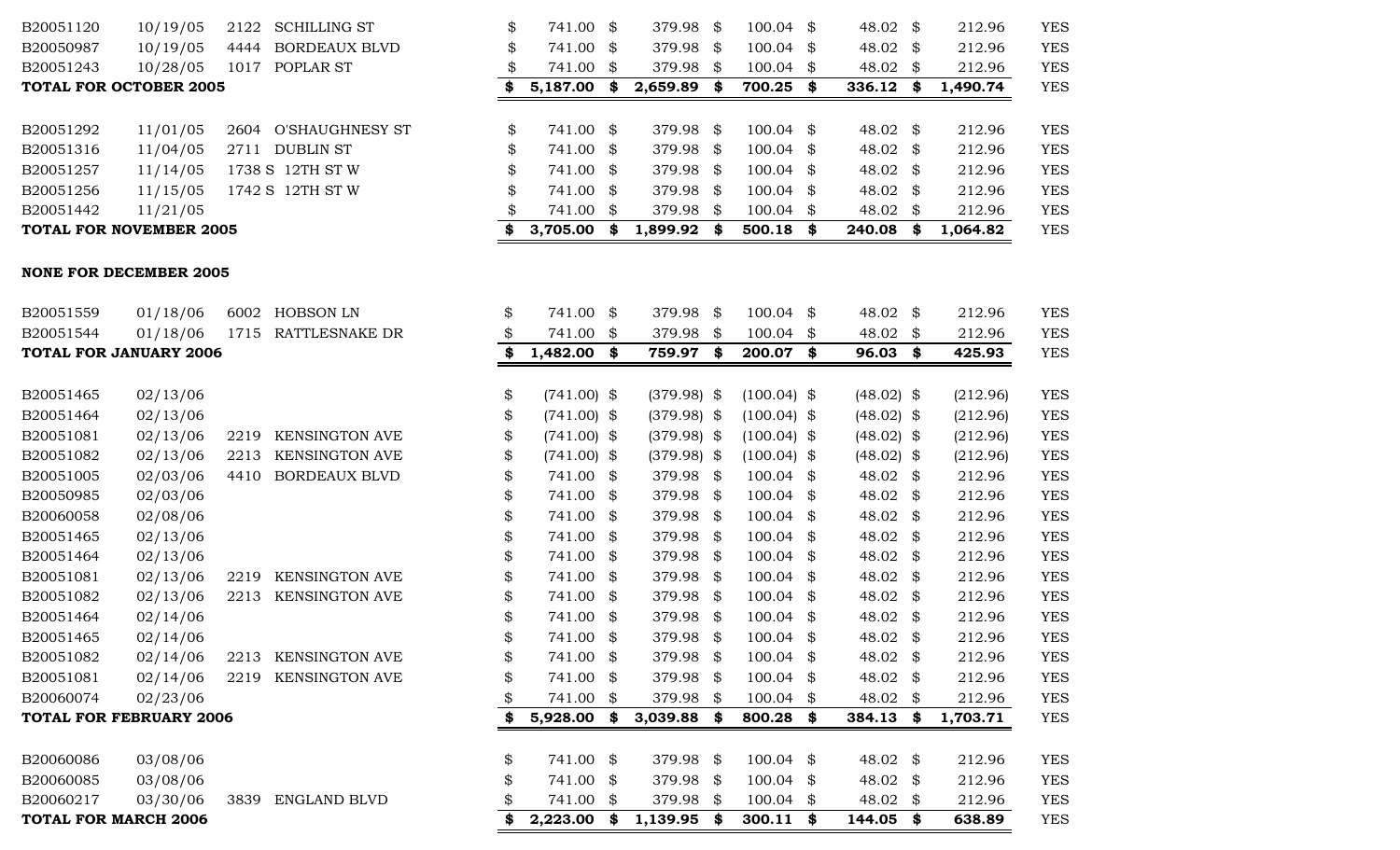| B20060224                   | 04/19/06 |                              | \$  | 741.00               | \$ | 379.98              | - \$ | 100.04      | \$<br>48.02 \$            |      | 212.96   | <b>YES</b> |
|-----------------------------|----------|------------------------------|-----|----------------------|----|---------------------|------|-------------|---------------------------|------|----------|------------|
| B20060220                   | 04/24/06 |                              |     | 741.00               | \$ | 379.98              | - \$ | 100.04      | \$<br>48.02 $\frac{1}{2}$ |      | 212.96   | <b>YES</b> |
| <b>TOTAL FOR APRIL 2006</b> |          |                              |     | 1,482.00             | \$ | 759.97              | \$   | 200.07      | \$<br>96.03               | \$   | 425.93   | <b>YES</b> |
|                             |          |                              |     |                      |    |                     |      |             |                           |      |          |            |
| B20060199                   | 05/05/06 | 4433 A BORDEAUX BLVD         | \$  | 741.00 \$            |    | 379.98 \$           |      | $100.04$ \$ | 48.02 \$                  |      | 212.96   | <b>YES</b> |
| B20060200                   | 05/05/06 | 4425 A BORDEAUX BLVD         | \$  | 741.00               | S. | 379.98 \$           |      | 100.04      | \$<br>48.02 \$            |      | 212.96   | <b>YES</b> |
| B20060194                   | 05/05/06 | 4411 A BORDEAUX BLVD         | \$  | 741.00               | S. | 379.98              | - \$ | 100.04      | \$<br>48.02 $\frac{1}{2}$ |      | 212.96   | <b>YES</b> |
| B20060191                   | 05/05/06 | <b>BORDEAUX BLVD</b><br>4403 | \$  | 741.00               | S. | 379.98              | - \$ | 100.04      | \$<br>48.02 $\frac{1}{2}$ |      | 212.96   | <b>YES</b> |
| B20060198                   | 05/05/06 | 4447 B BORDEAUX BLVD         | \$  | 741.00               | \$ | 379.98 \$           |      | 100.04 \$   | 48.02 $\frac{1}{2}$       |      | 212.96   | <b>YES</b> |
| B20060196                   | 05/05/06 | 4425 B BORDEAUX BLVD         |     | 741.00               | \$ | 379.98              | - \$ | 100.04      | \$<br>48.02 \$            |      | 212.96   | <b>YES</b> |
| B20060197                   | 05/05/06 | 4433 B BORDEAUX BLVD         | \$  | 741.00               | S. | 379.98              | - \$ | 100.04      | \$<br>48.02 $\frac{1}{2}$ |      | 212.96   | <b>YES</b> |
| B20060227                   | 05/09/06 | 201 SOUTH AVE W              | \$  | 116.00               | \$ | 59.48               | - \$ | 15.66 \$    | $7.52$ \$                 |      | 33.34    | <b>YES</b> |
| B20060305                   | 05/18/06 | <b>DUBLIN ST</b><br>2721     | \$  | 741.00               | S. | 379.98              | - \$ | 100.04      | \$<br>48.02 $\frac{1}{2}$ |      | 212.96   | <b>YES</b> |
| B20060464                   | 05/23/06 | 717 EDITH ST                 | \$  | $116.00 \text{ }$ \$ |    | 59.48 $\frac{1}{2}$ |      | $15.66$ \$  | $7.52$ \$                 |      | 33.34    | <b>YES</b> |
| B20060446                   | 05/24/06 |                              | \$  | 741.00               | \$ | 379.98              | - \$ | 100.04      | \$<br>48.02 $\frac{1}{2}$ |      | 212.96   | <b>YES</b> |
| B20060500                   | 05/24/06 |                              |     | 741.00               | \$ | 379.98              | - \$ | 100.04      | \$<br>48.02               | - \$ | 212.96   | <b>YES</b> |
| <b>TOTAL FOR MAY 2006</b>   |          |                              |     | 7,642.00             | \$ | 3,918.82            |      | \$1,031.67  | \$<br>495.20              | - \$ | 2,196.31 | <b>YES</b> |
|                             |          |                              |     |                      |    |                     |      |             |                           |      |          |            |
| B20060481                   | 06/16/06 | YORKSHIRE PL<br>3927         | \$. | 741.00               | \$ | 379.98              | - \$ | 100.04      | \$<br>48.02 \$            |      | 212.96   | <b>YES</b> |
| B20060554                   | 06/26/06 |                              |     | 741.00               | S. | 379.98              | - \$ | 100.04      | \$<br>48.02 $\frac{1}{2}$ |      | 212.96   | <b>YES</b> |
| <b>TOTAL FOR JUNE 2006</b>  |          |                              |     | 1,482.00             | \$ | 759.97              | - \$ | 200.07      | \$<br>96.03               | \$   | 425.93   | <b>YES</b> |

# *1000 to 1499 SQUARE FEET*

*RESIDENTIAL IMPACT FEE ALLOCATION - Pleasantview Homes*

|           |                               |                                     |    |                      |      | <b>Parks</b>             | Fire                       |     | <b>Police</b>       |      | <b>Comm Sycs</b> | <b>Is</b>  |
|-----------|-------------------------------|-------------------------------------|----|----------------------|------|--------------------------|----------------------------|-----|---------------------|------|------------------|------------|
|           |                               |                                     |    |                      |      | Allocation               | <b>Allocation</b>          |     | <b>Allocation</b>   |      | Allocation       | Allocation |
| Permit #  |                               | <b>Receipt Date Project Address</b> |    | <b>Total Fee</b>     |      | 0.00%                    | 27.71%                     |     | 13.30%              |      | 58.99%           | $100\%$ ?  |
|           |                               |                                     |    |                      |      |                          |                            |     |                     |      |                  |            |
| B20051002 | 10/18/05                      |                                     | \$ | 361.00 $\text{\$}$   |      | $\overline{\phantom{0}}$ | \$<br>$100.03 \text{ }$ \$ |     | 48.01 \$            |      | 212.95           | <b>YES</b> |
| B20050999 | 10/18/05                      |                                     | \$ | 361.00               | - \$ | $\overline{\phantom{a}}$ | \$<br>$100.03$ \$          |     | 48.01 \$            |      | 212.95           | <b>YES</b> |
| B20051183 | 10/28/05                      |                                     | \$ | 361.00               | - S  | $\overline{\phantom{a}}$ | \$<br>$100.03$ \$          |     | 48.01 \$            |      | 212.95           | <b>YES</b> |
| B20051305 | 10/28/05                      |                                     | \$ | 361.00               | - \$ | $\overline{\phantom{a}}$ | \$<br>$100.03 \text{ }$ \$ |     | $48.01 \text{ }$ \$ |      | 212.95           | <b>YES</b> |
| B20051181 | 10/28/05                      |                                     | \$ | 361.00               | - \$ | $\overline{\phantom{a}}$ | \$<br>$100.03$ \$          |     | 48.01               | - \$ | 212.95           | <b>YES</b> |
|           | <b>TOTAL FOR OCTOBER 2005</b> |                                     | S  | 1,805.00             |      | \$0.00                   | \$500.17                   |     | \$240.07            |      | \$1,064.77       | <b>YES</b> |
|           |                               |                                     |    |                      |      |                          |                            |     |                     |      |                  |            |
| B20051406 | 11/28/05                      | 4026<br>O'SHAUGHNESY ST             | \$ | $361.00 \text{ }$ \$ |      | $\overline{\phantom{a}}$ | \$<br>$100.03$ \$          |     | $48.01$ \$          |      | 212.95           | <b>YES</b> |
| B20051404 | 11/28/05                      | O'SHAUGHNESY ST<br>4018             | \$ | 361.00               | - \$ | $\overline{\phantom{a}}$ | \$<br>100.03               | -\$ | 48.01 $\frac{1}{9}$ |      | 212.95           | <b>YES</b> |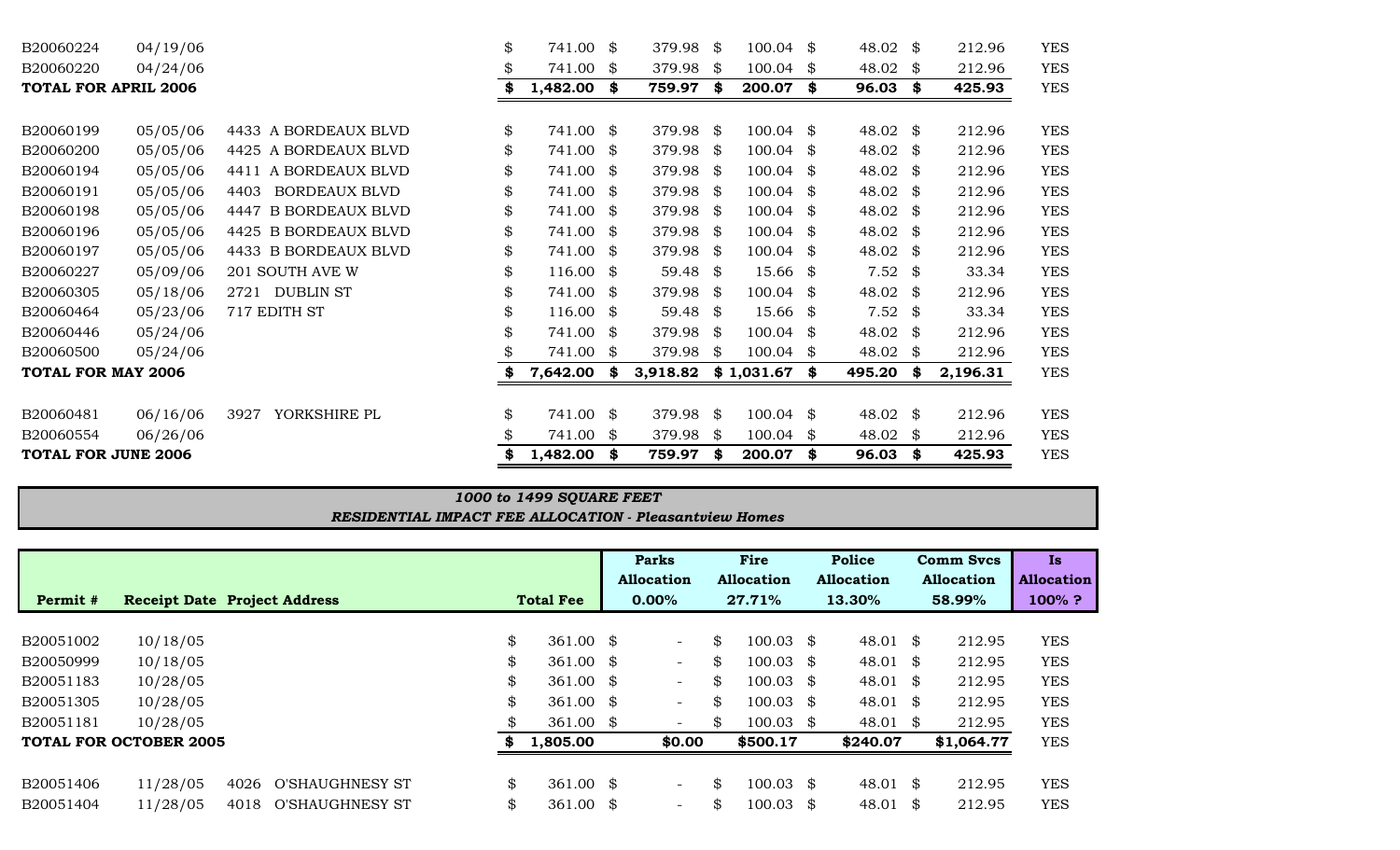| B20051402<br>11/28/05          |      | 4003 O'SHAUGHNESY ST | \$<br>361.00 \$     |    |                          | \$<br>$100.03$ \$ |     | 48.01 $\$$          | 212.95         | <b>YES</b> |
|--------------------------------|------|----------------------|---------------------|----|--------------------------|-------------------|-----|---------------------|----------------|------------|
| <b>TOTAL FOR NOVEMBER 2005</b> |      |                      | \$<br>1,083.00      |    | \$0.00                   | \$300.10          |     | \$144.04            | \$638.86       | <b>YES</b> |
| B20051510<br>12/15/05          |      | 2787 WESTMINSTER DR  | \$<br>361.00        | \$ |                          | \$<br>$100.03$ \$ |     | 48.01 \$            | 212.95         | <b>YES</b> |
| 12/15/05<br>B20051509          | 2771 | WESTMINSTER DR       | 361.00              | \$ | $\overline{\phantom{a}}$ | \$<br>100.03      | -\$ | 48.01 \$            | 212.95         | <b>YES</b> |
| <b>TOTAL FOR DECEMBER 2005</b> |      |                      | \$<br>722.00        | \$ | $\sim$                   | \$<br>200.07      | \$  | $96.03$ \$          | 425.91         | <b>YES</b> |
| <b>NONE FOR JANUARY 2006</b>   |      |                      |                     |    |                          |                   |     |                     |                |            |
| 02/15/06<br>B20060065          |      | 3934 O'SHAUGHNESY ST | \$<br>361.00        | \$ |                          | \$<br>$100.03$ \$ |     | 48.01 $\frac{1}{9}$ | 212.95         | <b>YES</b> |
| <b>TOTAL FOR FEBRUARY 2006</b> |      |                      | \$<br>$361.00$ \$   |    |                          | \$<br>100.03      | \$  | 48.01 \$            | 212.95         | <b>YES</b> |
| B20060210<br>03/30/06          | 3901 | <b>ENGLAND BLVD</b>  | \$<br>361.00        | \$ | $\overline{\phantom{a}}$ | \$<br>$100.03$ \$ |     | 48.01 $\$$          | 212.95         | <b>YES</b> |
| <b>TOTAL FOR MARCH 2006</b>    |      |                      | \$<br>361.00        | \$ | $\blacksquare$           | \$<br>100.03      | \$  | 48.01 \$            | 212.95         | <b>YES</b> |
| B20060329<br>04/24/06          |      | 3904 ENGLAND BLVD    | \$<br>361.00 $$$    |    |                          | \$<br>100.03 \$   |     | 48.01 $\frac{1}{9}$ | 212.95         | <b>YES</b> |
| B20060330<br>04/24/06          | 3836 | ENGLAND BLVD         | 361.00              | \$ | $\overline{\phantom{a}}$ | \$<br>100.03      | \$  | 48.01 \$            | 212.95         | <b>YES</b> |
| B20060331<br>04/27/06          |      | 3828 ENGLAND BLVD    | 361.00              | \$ |                          | 100.03            | \$  | 48.01 $\$$          | 212.95         | <b>YES</b> |
| <b>TOTAL FOR APRIL 2006</b>    |      |                      | \$<br>$1,083.00$ \$ |    | $\sim$                   | \$<br>300.10      | \$  | 144.04 \$           | 638.86         | <b>YES</b> |
| <b>NONE FOR MAY 2006</b>       |      |                      |                     |    |                          |                   |     |                     |                |            |
| B20060487<br>06/07/06          | 3924 | <b>CHELSEA DR</b>    | \$<br>361.00 \$     |    |                          | \$<br>$100.03$ \$ |     | 48.01 $\$$          | 212.95         | <b>YES</b> |
| 06/07/06<br>B20060484          | 3914 | <b>CHELSEA DR</b>    | \$<br>361.00        | \$ | $\overline{\phantom{a}}$ | \$<br>$100.03$ \$ |     | 48.01 $\frac{1}{9}$ | 212.95         | <b>YES</b> |
| 06/15/06<br>B20060580          |      |                      | 361.00              | \$ |                          | \$<br>100.03      | -SS | 48.01 $\$$          | 212.95         | <b>YES</b> |
| 06/15/06<br>B20060591          | 3911 | MELROSE PL           | \$<br>361.00        | -S |                          | \$<br>100.03      | S   | 48.01 $\$$          | 212.95         | <b>YES</b> |
| 06/15/06<br>B20060584          | 3931 | MELROSE PL           | 361.00              | \$ |                          | \$<br>100.03      | \$  | 48.01 $\$$          | 212.95         | <b>YES</b> |
| 06/15/06<br>B20060589          | 3933 | CHELSEA DR           | 361.00              | \$ | $\overline{\phantom{a}}$ | \$<br>100.03      | \$  | 48.01 $\frac{1}{9}$ | 212.95         | <b>YES</b> |
| <b>TOTAL FOR JUNE 2006</b>     |      |                      | 2,166.00            | \$ | $\sim$                   | \$<br>600.20      | \$  | 288.08              | \$<br>1,277.72 | <b>YES</b> |

## *RESIDENTIAL IMPACT FEE ALLOCATION 1500 to 1999 SQUARE FEET*

| Permit #               |                      | <b>Receipt Date Project Address</b> | <b>Total Fee</b>             | <b>Parks</b><br><b>Allocation</b><br>$51.09\%$ | Fire<br><b>Allocation</b><br>13.56% | Police<br><b>Allocation</b><br>6.54%       | <b>Comm Svcs</b><br><b>Allocation</b><br>28.81% | Is<br><b>Allocation</b><br>100%? |
|------------------------|----------------------|-------------------------------------|------------------------------|------------------------------------------------|-------------------------------------|--------------------------------------------|-------------------------------------------------|----------------------------------|
| B20050732<br>B20050229 | 07/11/05<br>07/13/05 | 4736<br>SONOMA ST                   | 826.00 \$<br>826.00 \$<br>Ж, | $422.00 \text{ }$ \$<br>$422.00 \text{ }$ \$   | $112.01$ \$<br>$112.01 \text{ }$ \$ | $54.02 \text{ }$ \$<br>$54.02 \text{ }$ \$ | 237.97<br>237.97                                | <b>YES</b><br><b>YES</b>         |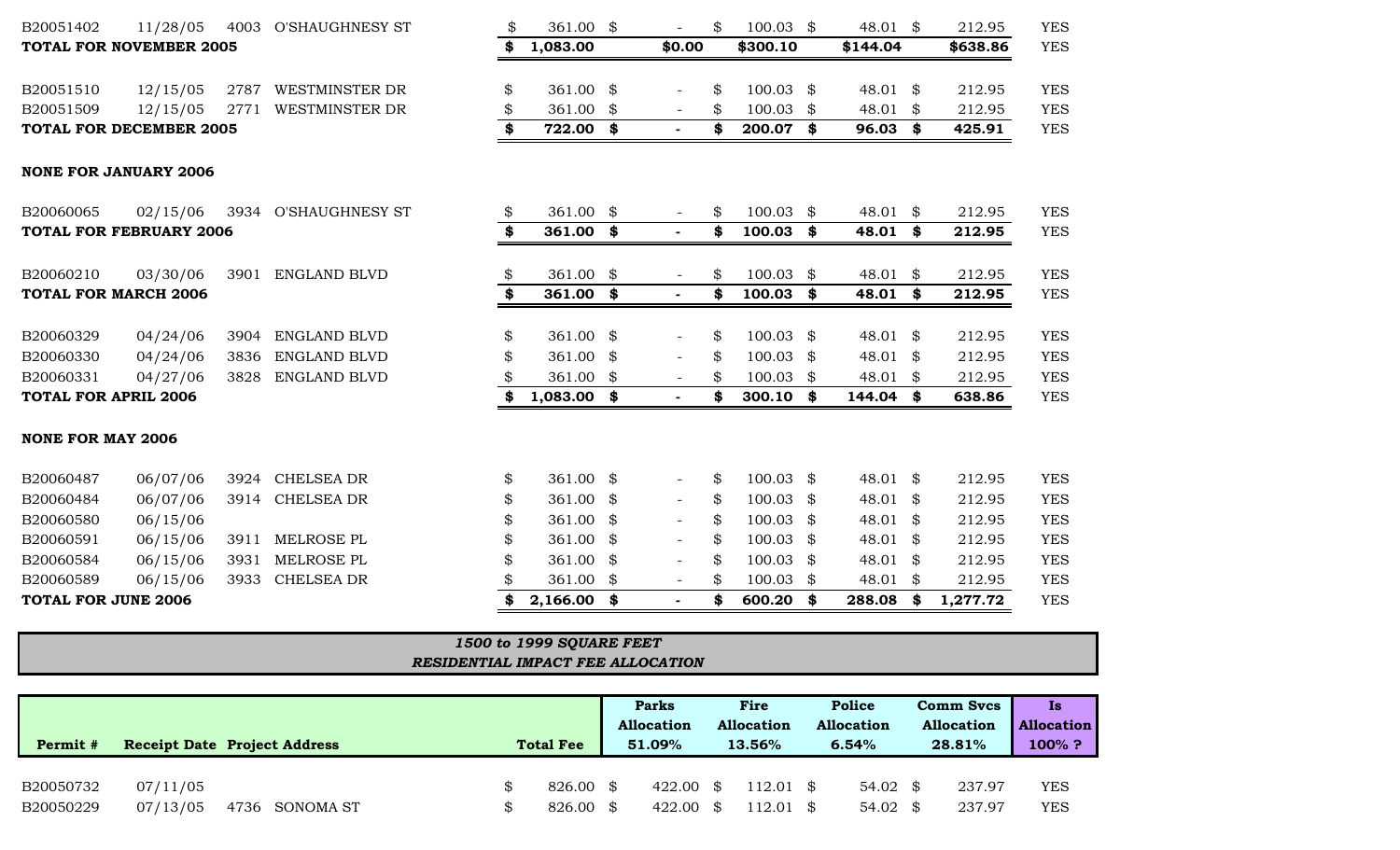|                            | <b>TOTAL FOR OCTOBER 2005</b>            |      |                          | \$11,564.00         |      | \$5,908.05               |      | \$1,568.08               |      | \$756.29     | \$3,331.59     | <b>YES</b> |
|----------------------------|------------------------------------------|------|--------------------------|---------------------|------|--------------------------|------|--------------------------|------|--------------|----------------|------------|
| B20050511                  | 10/04/05                                 |      |                          | \$<br>826.00 \$     |      | 422.00                   | \$   | $112.01$ \$              |      | 54.02 \$     | 237.97         | <b>YES</b> |
| B20050512                  | 10/04/05                                 |      |                          | \$<br>826.00 \$     |      | 422.00                   | -\$  | $112.01$ \$              |      | 54.02 $$$    | 237.97         | <b>YES</b> |
| B20050513                  | 10/04/05                                 |      |                          | \$<br>826.00 \$     |      | 422.00                   | - \$ | $112.01$ \$              |      | 54.02 \$     | 237.97         | <b>YES</b> |
| B20050599                  | 10/04/05                                 | 830  | <b>CRESTMONT WAY #5E</b> | \$<br>826.00 \$     |      | 422.00                   | \$   | $112.01$ \$              |      | 54.02 \$     | 237.97         | <b>YES</b> |
| B20050600                  | 10/04/05                                 | 829  | <b>CRESTMONT WAY #5F</b> | \$<br>826.00 \$     |      | 422.00                   | -\$  | $112.01$ \$              |      | 54.02 \$     | 237.97         | <b>YES</b> |
| B20050598                  | 10/04/05                                 | 828  | <b>CRESTMONT WAY #5D</b> | \$<br>826.00 \$     |      | 422.00                   | - \$ | $112.01$ \$              |      | 54.02 \$     | 237.97         | <b>YES</b> |
| B20050597                  | 10/04/05                                 | 827  | <b>CRESTMONT WAY #5C</b> | \$<br>826.00 \$     |      | 422.00                   | \$   | $112.01$ \$              |      | 54.02 $$$    | 237.97         | <b>YES</b> |
| B20050596                  | 10/04/05                                 | 826  | <b>CRESTMONT WAY #5B</b> | \$<br>826.00 \$     |      | 422.00                   | - \$ | $112.01$ \$              |      | 54.02 \$     | 237.97         | <b>YES</b> |
| B20050595                  | 10/04/05                                 |      | 825 CRESTMONT WAY #5A    | \$<br>826.00 \$     |      | 422.00 \$                |      | $112.01$ \$              |      | 54.02 \$     | 237.97         | <b>YES</b> |
| B20050877                  | 10/21/05                                 |      |                          | 826.00 \$           |      | 422.00                   | \$   | 112.01                   | \$   | 54.02        | \$<br>237.97   | <b>YES</b> |
| B20051279                  | 10/11/05                                 |      |                          | \$<br>826.00        | \$   | 422.00                   | \$   | 112.01                   | \$   | 54.02        | \$<br>237.97   | <b>YES</b> |
| B20050994                  | 10/06/05                                 | 4456 | <b>BORDEAUX BLVD</b>     | \$<br>826.00 \$     |      | 422.00                   | \$   | $112.01$ \$              |      | 54.02        | \$<br>237.97   | <b>YES</b> |
| B20050995                  | 10/06/05                                 | 4450 | <b>BORDEAUX BLVD</b>     | \$<br>826.00 \$     |      | 422.00                   | \$   | $112.01$ \$              |      | 54.02        | \$<br>237.97   | <b>YES</b> |
| B20050997                  | 10/06/05                                 | 4710 | <b>SONOMA ST</b>         | \$<br>826.00 \$     |      | 422.00                   | \$   | $112.01$ \$              |      | 54.02 $$$    | 237.97         | <b>YES</b> |
|                            | <b>TOTAL FOR SEPTEMBER 2005</b>          |      |                          | \$<br>6,608.00      | \$   | 3,376.03                 | \$   | 896.04 \$                |      | 432.16 \$    | 1,903.76       | <b>YES</b> |
| B20051193                  | 09/28/05                                 | 4350 | <b>BORDEAUX BLVD</b>     | \$<br>826.00        | \$   | 422.00                   | \$   | $112.01$ \$              |      | 54.02        | \$<br>237.97   | <b>YES</b> |
| B20051007                  | 09/21/05                                 | 1846 | <b>JOHNSON ST</b>        | \$<br>826.00 \$     |      | 422.00                   | \$   | $112.01$ \$              |      | 54.02 $$$    | 237.97         | <b>YES</b> |
| B20051007                  | 09/21/05                                 | 1846 | <b>JOHNSON ST</b>        | \$<br>826.00        | \$   | 422.00                   | \$   | $112.01$ \$              |      | 54.02        | \$<br>237.97   | <b>YES</b> |
| B20050948                  | 09/19/05                                 | 2150 | <b>BRIGGS ST</b>         | \$<br>826.00        | \$   | 422.00                   | \$   | 112.01                   | \$   | 54.02        | \$<br>237.97   | <b>YES</b> |
| B20050949                  | 09/19/05                                 | 2155 | <b>BRIGGS ST</b>         | \$<br>826.00 \$     |      | 422.00                   | \$   | $112.01$ \$              |      | 54.02        | \$<br>237.97   | <b>YES</b> |
| B20050911                  | 09/16/05                                 |      |                          | \$<br>826.00        | - \$ | 422.00                   | \$   | 112.01                   | - \$ | 54.02        | \$<br>237.97   | <b>YES</b> |
| B20051096                  | 09/07/05                                 |      | 510 S CALIFORNIA ST      | \$<br>826.00 \$     |      | 422.00                   | \$   | $112.01$ \$              |      | 54.02 $$$    | 237.97         | <b>YES</b> |
| B20051006                  | 09/02/05                                 |      |                          | \$<br>826.00 \$     |      | 422.00                   | \$   | $112.01$ \$              |      | 54.02 $$$    | 237.97         | <b>YES</b> |
| B20051007                  | 09/21/05                                 | 1846 | <b>JOHNSON ST</b>        | \$<br>$(826.00)$ \$ |      | (422.00)                 | \$   | $(112.01)$ \$            |      | $(54.02)$ \$ | (237.97)       | <b>YES</b> |
| B20050816                  | 08/31/05                                 |      |                          | \$<br>826.00        | \$   | 422.00                   | \$   | 112.01                   | \$   | 54.02        | \$<br>237.97   | <b>YES</b> |
|                            |                                          |      |                          | \$                  | \$   | $\overline{\phantom{a}}$ | \$   | $\overline{\phantom{a}}$ | \$   |              | \$<br>$-$      | <b>YES</b> |
|                            | 08/26/05<br><b>TOTAL FOR AUGUST 2005</b> |      |                          | \$<br>826.00        | \$   | 422.00                   | \$   | 112.01                   | \$   | 54.02        | \$<br>237.97   | <b>YES</b> |
| B20050667                  |                                          |      |                          | \$<br>826.00 \$     |      | 422.00                   | \$   | $112.01$ \$              |      | 54.02 $$$    | 237.97         | <b>YES</b> |
| <b>TOTAL FOR JULY 2005</b> |                                          |      |                          | 8,260.00            | \$   | 4,220.03                 |      | $$1,120.06$ \$           |      | 540.20       | \$<br>2,379.71 | <b>YES</b> |
| B20050857                  | 07/28/05                                 |      |                          | 826.00              | \$   | 422.00                   | \$   | $112.01$ \$              |      | 54.02        | \$<br>237.97   | <b>YES</b> |
| B20050764                  | 07/20/05                                 | 3939 | MELROSE PL               | \$<br>826.00        | \$   | 422.00                   | \$   | 112.01                   | -\$  | 54.02        | \$<br>237.97   | <b>YES</b> |
| B20050761                  | 07/20/05                                 | 3941 | YORKSHIRE PL             | \$<br>826.00        | - \$ | 422.00                   | \$   | 112.01                   | - \$ | 54.02        | \$<br>237.97   | <b>YES</b> |
| B20050812                  | 07/26/05                                 |      |                          | \$<br>826.00        | \$   | 422.00                   | \$   | 112.01                   | - \$ | 54.02        | \$<br>237.97   | <b>YES</b> |
| B20050614                  | 07/18/05                                 | 2105 | <b>BRIGGS ST</b>         | \$<br>826.00 \$     |      | 422.00                   | \$   | $112.01$ \$              |      | 54.02 \$     | 237.97         | <b>YES</b> |
| B20050849                  | 07/27/05                                 |      |                          | \$<br>826.00        | \$   | 422.00                   | \$   | $112.01$ \$              |      | 54.02        | \$<br>237.97   | <b>YES</b> |
| B20050762                  | 07/20/05                                 | 3943 | <b>CHELSEA DR</b>        | \$<br>826.00        | \$   | 422.00                   | \$   | 112.01                   | \$   | 54.02        | \$<br>237.97   | <b>YES</b> |
| B20050760                  | 07/20/05                                 | 3940 | MELROSE PL               | \$<br>826.00 \$     |      | 422.00                   | \$   | $112.01$ \$              |      | $54.02$ \$   | 237.97         | <b>YES</b> |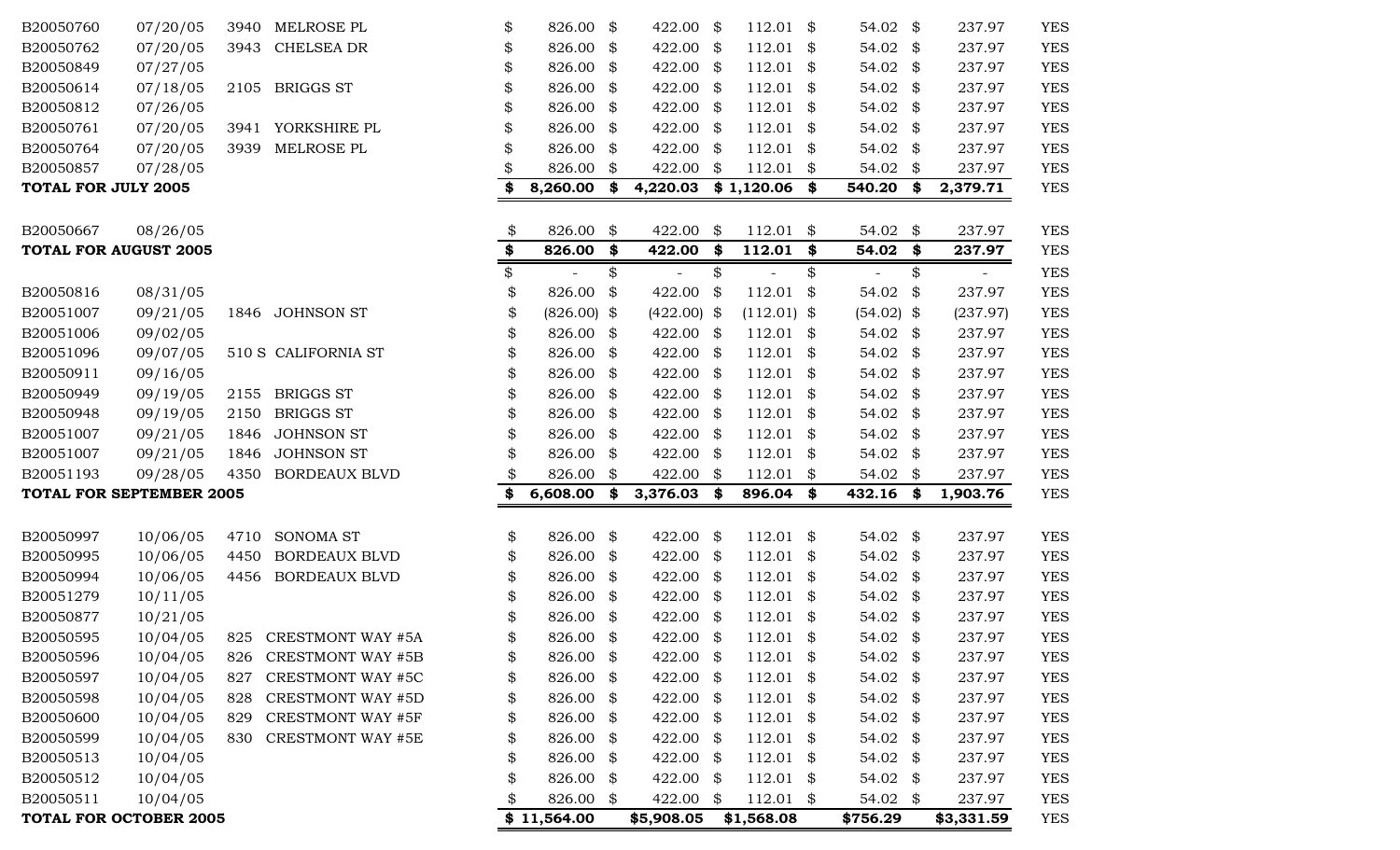| B20051371            | 11/15/05                            |      | 3519 DUNCAN DR       | \$       | 826.00                  | \$   | 422.00                 | $\frac{1}{2}$ | 112.01                | \$   | 54.02 \$                | 237.97           | <b>YES</b>               |
|----------------------|-------------------------------------|------|----------------------|----------|-------------------------|------|------------------------|---------------|-----------------------|------|-------------------------|------------------|--------------------------|
| B20051363            | 11/15/05                            |      | 2431 DIXON AVE       | \$       | 826.00 \$               |      | 422.00                 | - \$          | $112.01$ \$           |      | 54.02 \$                | 237.97           | <b>YES</b>               |
| B20050989            | 11/16/05                            |      |                      | \$       | 826.00                  | \$   | 422.00                 | -\$           | 112.01                | \$   | 54.02 \$                | 237.97           | <b>YES</b>               |
| B20051413            | 11/23/05                            |      |                      | \$       | 826.00 \$               |      | 422.00 \$              |               | $112.01$ \$           |      | 54.02 \$                | 237.97           | <b>YES</b>               |
|                      | TOTAL FOR NOVEMBER 2005             |      |                      | \$       | 3,304.00                |      | \$1,688.01             |               | \$448.02              |      | \$216.08                | \$951.88         | <b>YES</b>               |
| B20051520            | 12/09/05                            |      | 4344 BORDEAUX BLVD   | \$       | 826.00 \$               |      | 422.00                 | - \$          | $112.01$ \$           |      | 54.02 \$                | 237.97           | <b>YES</b>               |
| B20051463            | 12/29/05                            |      | 6010 AVON LN         |          | 826.00                  | \$   | 422.00                 | \$            | $112.01$ \$           |      | 54.02 \$                | 237.97           | <b>YES</b>               |
|                      | TOTAL FOR DECEMBER 2005             |      |                      | S        | $1,652.00$ \$           |      | 844.01                 | - \$          | 224.01 \$             |      | $108.04$ \$             | 475.94           | <b>YES</b>               |
| B20060013            | 01/18/06                            | 4330 | ADDINGTON DR         | \$       | 826.00 \$               |      | 422.00                 | - \$          | $112.01$ \$           |      | 54.02 \$                | 237.97           | <b>YES</b>               |
| B20050991            | 01/18/06                            | 4432 | <b>BORDEAUX BLVD</b> |          | 826.00                  | \$   | 422.00                 | \$            | 112.01                | -\$  | 54.02 $$$               | 237.97           | <b>YES</b>               |
| B20050988            | 01/18/06                            | 4428 | <b>BORDEAUX BLVD</b> | S        | 826.00                  | \$   | 422.00                 | - \$          | 112.01                | -\$  | 54.02 \$                | 237.97           | <b>YES</b>               |
|                      | TOTAL FOR JANUARY 2006              |      |                      | \$       | 2,478.00                | \$   | $1,266.01$ \$          |               | 336.02 \$             |      | $162.06$ \$             | 713.91           | <b>YES</b>               |
|                      |                                     |      |                      |          |                         |      |                        |               |                       |      |                         |                  |                          |
| B20060043            | 02/02/06                            |      |                      | \$       | 826.00                  | \$   | 422.00                 | \$            | $112.01$ \$           |      | 54.02 \$                | 237.97           | <b>YES</b>               |
| B20050992            | 02/03/06<br>TOTAL FOR FEBRUARY 2006 |      | 4416 BORDEAUX BLVD   | \$<br>\$ | 826.00<br>$1,652.00$ \$ | -\$  | 422.00<br>844.01       | - \$<br>- \$  | 112.01<br>$224.01$ \$ | \$   | 54.02 \$<br>$108.04$ \$ | 237.97<br>475.94 | <b>YES</b><br><b>YES</b> |
|                      |                                     |      |                      |          |                         |      |                        |               |                       |      |                         |                  |                          |
| B20060088            | 03/08/06                            |      |                      | \$       | 826.00 \$               |      | 422.00 \$              |               | $112.01$ \$           |      | 54.02 \$                | 237.97           | <b>YES</b>               |
| B20060137            | 03/14/06                            |      |                      | \$       | 826.00                  | \$   | 422.00                 | - \$          | 112.01                | \$   | 54.02 \$                | 237.97           | <b>YES</b>               |
| B20060136            | 03/14/06                            |      |                      |          | 826.00                  | - \$ | 422.00                 | - \$          | $112.01$ \$           |      | 54.02 \$                | 237.97           | <b>YES</b>               |
| B20060167            | 03/16/06                            |      | 1011 WOLF ST         |          | 85.00                   | \$   | 43.43 $$$              |               | 11.53                 | \$   | $5.56$ \$               | 24.49            | <b>YES</b>               |
| B20060195            | 03/22/06                            |      | 1308 LILLY CT        | \$       | 826.00                  | \$   | 422.00                 | - \$          | $112.01$ \$           |      | 54.02 \$                | 237.97           | <b>YES</b>               |
| B20060187            | 03/27/06                            |      |                      |          | 826.00                  | \$   | 422.00                 | \$            | 112.01                | S.   | 54.02 \$                | 237.97           | <b>YES</b>               |
| B20060204            | 03/28/06                            |      |                      | \$       | 826.00                  | -\$  | 422.00                 | - \$          | 112.01                | \$   | 54.02 \$                | 237.97           | <b>YES</b>               |
| B20060218            | 03/30/06                            | 3833 | <b>ENGLAND BLVD</b>  |          | 826.00 \$               |      | 422.00                 | - \$          | 112.01                | - \$ | 54.02 \$                | 237.97           | <b>YES</b>               |
| B20060209            | 03/30/06                            | 3941 | <b>ENGLAND BLVD</b>  | \$       | 826.00                  | \$   | 422.00                 | - \$          | 112.01                | \$   | 54.02 \$                | 237.97           | <b>YES</b>               |
| B20060211            | 03/30/06                            | 3821 | ENGLAND BLVD         |          | 826.00                  | \$   | 422.00                 | - \$          | 112.01                | \$   | 54.02 \$                | 237.97           | <b>YES</b>               |
| B20060216            | 03/30/06                            | 3827 | ENGLAND BLVD         |          | 826.00                  | \$   | 422.00                 | \$            | 112.01                | -\$  | 54.02 \$                | 237.97           | <b>YES</b>               |
| B20060213            | 03/30/06                            | 3931 | ENGLAND BLVD         | \$       | 826.00                  | \$   | 422.00                 | \$            | 112.01                | \$   | 54.02 \$                | 237.97           | <b>YES</b>               |
| TOTAL FOR MARCH 2006 |                                     |      |                      |          | $9,171.00$ \$           |      | 4,685.46 \$1,243.59 \$ |               |                       |      | 599.78 \$               | 2,642.17         | <b>YES</b>               |
| B20060272            | 04/06/06                            |      |                      | \$       | 826.00 \$               |      | 422.00 \$              |               | $112.01$ \$           |      | 54.02 $\frac{1}{2}$     | 237.97           | <b>YES</b>               |
| B20060230            | 04/14/06                            |      | 168 STRAND AVE       | \$       | 85.00 \$                |      | 43.43 $\frac{1}{2}$    |               | $11.53$ \$            |      | $5.56$ \$               | 24.49            | <b>YES</b>               |
| B20060285            | 04/19/06                            |      |                      | \$       | 826.00 \$               |      | 422.00 \$              |               | $112.01$ \$           |      | 54.02 \$                | 237.97           | <b>YES</b>               |
| B20060245            | 04/21/06                            |      | 103 WAPIKIYA DR      | \$       | 85.00 \$                |      | 43.43 $$$              |               | $11.53$ \$            |      | 5.56 $$$                | 24.49            | <b>YES</b>               |
| B20060324            | 04/24/06                            |      | 3934 ENGLAND BLVD    | \$       | 826.00 \$               |      | 422.00 \$              |               | $112.01$ \$           |      | 54.02 \$                | 237.97           | <b>YES</b>               |
|                      |                                     |      |                      |          |                         |      |                        |               |                       |      |                         |                  |                          |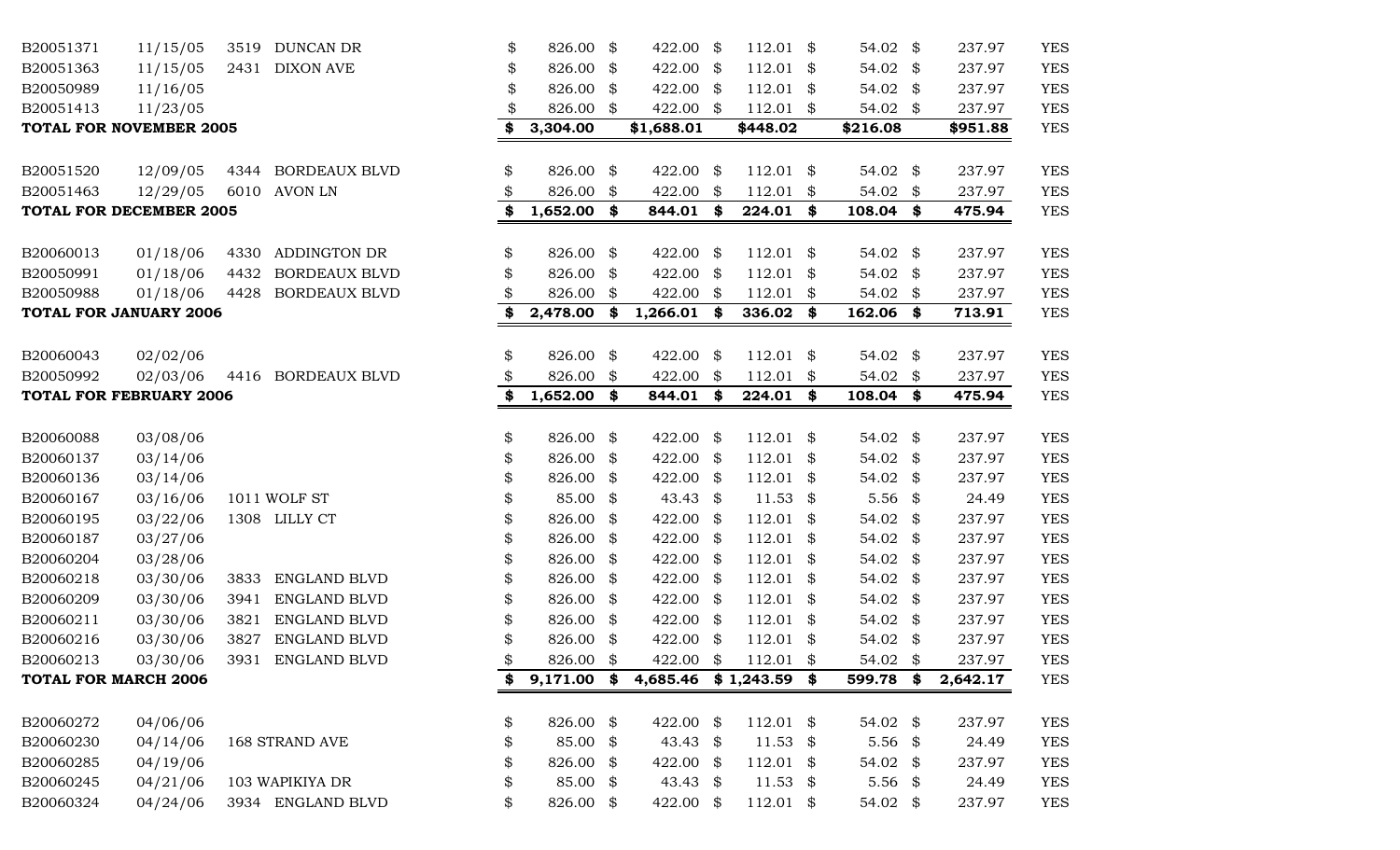| <b>TOTAL FOR APRIL 2006</b> |          |                             | 2,648.00        | S  | 1,352.86  | - \$ | 359.07      | \$ | 173.18    | - \$ | 762.89   | <b>YES</b> |
|-----------------------------|----------|-----------------------------|-----------------|----|-----------|------|-------------|----|-----------|------|----------|------------|
|                             |          |                             |                 |    |           |      |             |    |           |      |          |            |
| B20060405                   | 05/10/06 | RODERICK WAY<br>2727        | \$<br>826.00    | \$ | 422.00 \$ |      | 112.01      | \$ | 54.02 \$  |      | 237.97   | <b>YES</b> |
| B20060428                   | 05/19/06 | MUGGLE LN<br>4271           | \$<br>826.00 \$ |    | 422.00    | - \$ | 112.01      | \$ | 54.02 \$  |      | 237.97   | <b>YES</b> |
| B20060442                   | 05/24/06 |                             | \$<br>826.00 \$ |    | 422.00 \$ |      | 112.01      | \$ | 54.02 \$  |      | 237.97   | <b>YES</b> |
| B20060513                   | 05/25/06 |                             | 826.00 \$       |    | 422.00 \$ |      | 112.01      | \$ | 54.02 \$  |      | 237.97   | <b>YES</b> |
| B20060385                   | 05/30/06 | 2919<br><b>GRASSLAND DR</b> | 826.00          | \$ | 422.00    | - \$ | 112.01      | \$ | 54.02     | - \$ | 237.97   | <b>YES</b> |
| <b>TOTAL FOR MAY 2006</b>   |          |                             | 4,130.00        | \$ | 2,110.02  | - \$ | 560.03      | \$ | 270.10    | - \$ | 1,189.85 | <b>YES</b> |
|                             |          |                             |                 |    |           |      |             |    |           |      |          |            |
| B20060450                   | 06/01/06 |                             | \$<br>826.00 \$ |    | 422.00 \$ |      | $112.01$ \$ |    | 54.02 \$  |      | 237.97   | <b>YES</b> |
| B20060547                   | 06/08/06 | 1032 HARRISON ST            | 85.00 \$        |    | 43.43     | - \$ | 11.53       | \$ | $5.56$ \$ |      | 24.49    | <b>YES</b> |
| B20060486                   | 06/16/06 | YORKSHIRE PL<br>3915        | \$<br>826.00    | \$ | 422.00    | - \$ | 112.01      | \$ | 54.02 \$  |      | 237.97   | <b>YES</b> |
| B20060016                   | 06/20/06 | <b>DUBLIN ST</b><br>2801    | \$<br>826.00    | \$ | 422.00    | -\$  | 112.01      | \$ | 54.02     | - \$ | 237.97   | <b>YES</b> |
| B20060614                   | 06/21/06 |                             | \$<br>826.00 \$ |    | 422.00 \$ |      | 112.01      | S. | 54.02 \$  |      | 237.97   | <b>YES</b> |
| B20060613                   | 06/21/06 |                             | 826.00 \$       |    | 422.00    | - \$ | 112.01      | \$ | 54.02 \$  |      | 237.97   | <b>YES</b> |
| B20060626                   | 06/22/06 |                             | \$<br>826.00 \$ |    | 422.00    | - \$ | 112.01      | \$ | 54.02 \$  |      | 237.97   | <b>YES</b> |
| B20060624                   | 06/22/06 |                             | \$<br>826.00 \$ |    | 422.00    | -\$  | 112.01      | \$ | 54.02     | - \$ | 237.97   | <b>YES</b> |
| B20060616                   | 06/23/06 |                             | \$<br>826.00 \$ |    | 422.00 \$ |      | 112.01      | S. | 54.02 \$  |      | 237.97   | <b>YES</b> |
| B20060645                   | 06/29/06 |                             | 826.00 \$       |    | 422.00    | - \$ | 112.01      | \$ | 54.02 \$  |      | 237.97   | <b>YES</b> |
| B20060637                   | 06/29/06 |                             | 826.00          | \$ | 422.00    | - \$ | 112.01      | \$ | 54.02 \$  |      | 237.97   | <b>YES</b> |
| <b>TOTAL FOR JUNE 2006</b>  |          |                             | 8,345.00        | S  | 4,263.46  |      | \$1,131.58  | \$ | 545.76    | - \$ | 2,404.19 | <b>YES</b> |

## *RESIDENTIAL IMPACT FEE ALLOCATION - Pleasantview Homes 1500 to 1999 SQUARE FEET*

|           |                                     |      |                     |                            |      | Parks                    | <b>Fire</b>       |     | Police              | <b>Comm Svcs</b>  | Is.               |
|-----------|-------------------------------------|------|---------------------|----------------------------|------|--------------------------|-------------------|-----|---------------------|-------------------|-------------------|
|           |                                     |      |                     |                            |      | <b>Allocation</b>        | <b>Allocation</b> |     | <b>Allocation</b>   | <b>Allocation</b> | <b>Allocation</b> |
| Permit #  | <b>Receipt Date Project Address</b> |      |                     | <b>Total Fee</b>           |      | $0.00\%$                 | 27.72%            |     | 13.37%              | 58.91%            | $100\%$ ?         |
|           |                                     |      |                     |                            |      |                          |                   |     |                     |                   |                   |
| B20050998 | 10/18/05                            | 4126 | ENGLAND BLVD        | \$<br>$404.00 \text{ }$ \$ |      | $\overline{\phantom{a}}$ | \$<br>$111.99$ \$ |     | $54.01$ \$          | 238.00            | <b>YES</b>        |
| B20051000 | 10/18/05                            | 4108 | ENGLAND BLVD        | \$<br>404.00               | - \$ | $\overline{\phantom{a}}$ | \$<br>111.99      | \$  | 54.01 $\frac{1}{2}$ | 238.00            | <b>YES</b>        |
| B20050996 | 10/18/05                            | 4102 | ENGLAND BLVD        | \$<br>404.00               | - \$ | $-$                      | \$<br>111.99      | -\$ | 54.01 $\frac{1}{2}$ | 238.00            | <b>YES</b>        |
| B20051004 | 10/18/05                            |      |                     | \$<br>404.00               | - \$ | $\overline{\phantom{a}}$ | \$<br>111.99      | S.  | 54.01 $\frac{1}{2}$ | 238.00            | <b>YES</b>        |
| B20051184 | 10/28/05                            | 4022 | <b>ENGLAND BLVD</b> | \$<br>404.00               | - \$ | $-$                      | \$<br>111.99      | -\$ | 54.01 $\frac{1}{2}$ | 238.00            | <b>YES</b>        |
| B20051182 | 10/28/05                            |      |                     | \$<br>404.00               | - \$ | $-$                      | \$<br>111.99      | -\$ | 54.01 $\frac{1}{2}$ | 238.00            | <b>YES</b>        |
| B20051179 | 10/28/05                            |      |                     | \$<br>404.00               | - \$ | $\overline{\phantom{a}}$ | \$<br>111.99      | -\$ | 54.01 $\frac{1}{2}$ | 238.00            | <b>YES</b>        |
| B20051302 | 10/28/05                            | 4017 | ENGLAND BLVD        | \$<br>404.00               | - \$ | $\overline{\phantom{a}}$ | \$<br>111.99      | -\$ | 54.01 $\frac{1}{2}$ | 238.00            | <b>YES</b>        |
| B20051304 | 10/28/05                            |      |                     | \$<br>404.00               | - \$ | $-$                      | \$<br>111.99      | \$  | 54.01 $\frac{1}{2}$ | 238.00            | <b>YES</b>        |
| B20051180 | 10/28/05                            | 4005 | ENGLAND BLVD        | \$<br>$404.00$ \$          |      | $\overline{\phantom{a}}$ | \$<br>111.99      | \$  | 54.01 $\frac{1}{2}$ | 238.00            | <b>YES</b>        |
| B20051306 | 10/28/05                            |      |                     | \$<br>404.00               | \$   | $\overline{\phantom{a}}$ | \$<br>111.99      | \$  | 54.01 $\frac{1}{2}$ | 238.00            | <b>YES</b>        |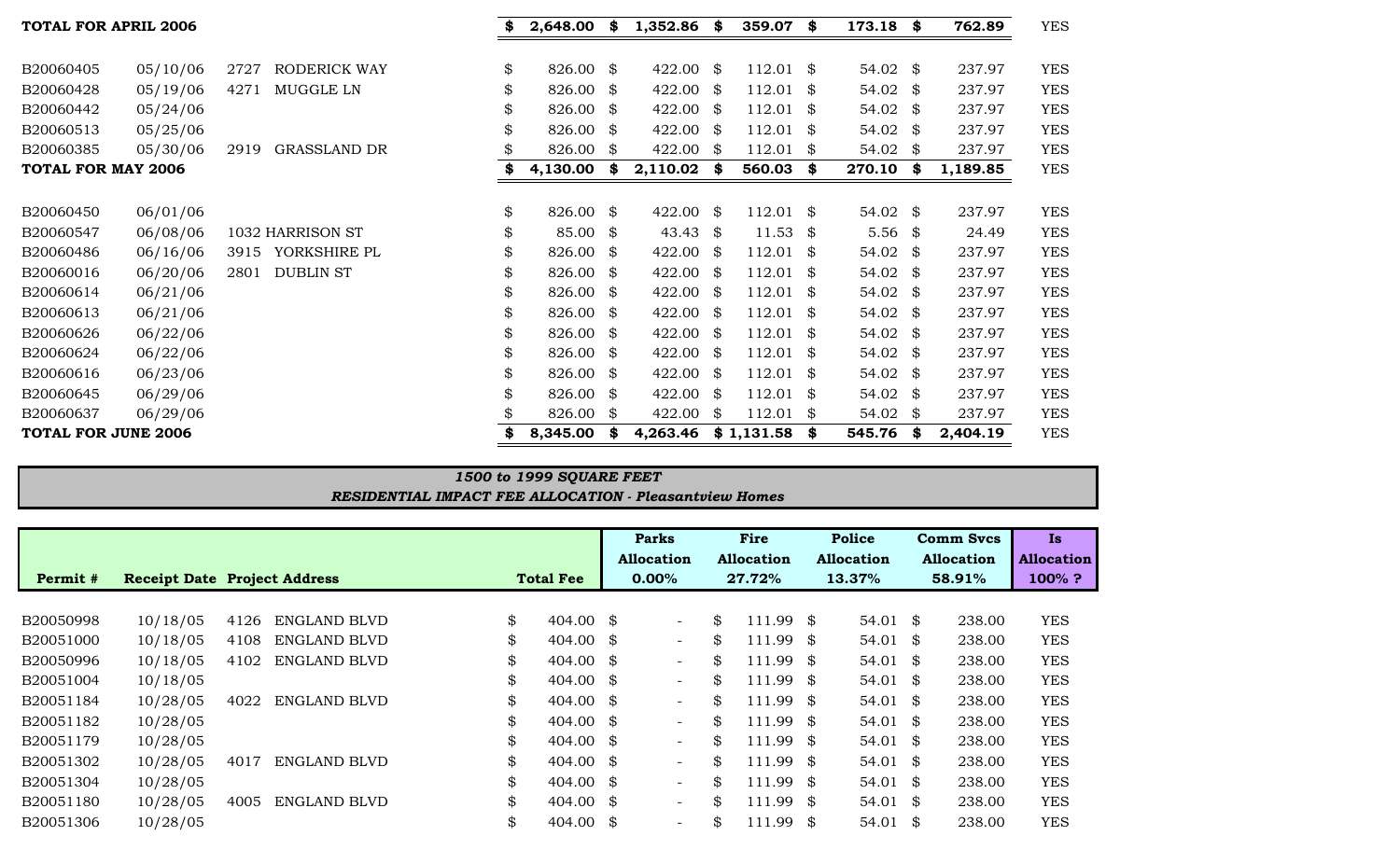| NONE FOR MAY 2006 |          |                 |                          |  |          |        |     |
|-------------------|----------|-----------------|--------------------------|--|----------|--------|-----|
| B20060483         | 06/07/06 | 3934 CHELSEA DR | 404.00 \$ - \$ 111.99 \$ |  | 54.01 \$ | 238.00 | YES |

|                             | <b>NONE FOR JANUARY 2006</b>   |      |                        |    |               |      |                          |    |           |      |                     |    |          |            |
|-----------------------------|--------------------------------|------|------------------------|----|---------------|------|--------------------------|----|-----------|------|---------------------|----|----------|------------|
| B20060068                   | 02/15/06                       | 3924 | <b>O'SHAUGHNESY ST</b> | \$ | 404.00 \$     |      | $\overline{\phantom{a}}$ | \$ | 111.99 \$ |      | 54.01 $\frac{1}{2}$ |    | 238.00   | <b>YES</b> |
| B20060066                   | 02/15/06                       | 3914 | <b>O'SHAUGHNESY ST</b> | \$ | 404.00 \$     |      | $-$                      | \$ | 111.99    | -8   | 54.01               | \$ | 238.00   | <b>YES</b> |
| B20060070                   | 02/15/06                       | 3834 | <b>O'SHAUGHNESY ST</b> |    | 404.00 \$     |      | $\overline{\phantom{a}}$ | \$ | 111.99    | -\$  | 54.01               | \$ | 238.00   | <b>YES</b> |
|                             | <b>TOTAL FOR FEBRUARY 2006</b> |      |                        | \$ | $1,212.00$ \$ |      |                          |    | 335.97 \$ |      | 162.04              | \$ | 713.99   | <b>YES</b> |
|                             |                                |      |                        |    |               |      |                          |    |           |      |                     |    |          |            |
| B20060071                   | 03/02/06                       | 3824 | <b>O'SHAUGHNESY ST</b> | \$ | 404.00 \$     |      |                          | \$ | 111.99 \$ |      | 54.01 $\frac{1}{2}$ |    | 238.00   | <b>YES</b> |
| B20060214                   | 03/30/06                       | 3921 | <b>ENGLAND BLVD</b>    | \$ | 404.00 \$     |      | $-$                      | \$ | 111.99    | \$   | 54.01 $\frac{1}{2}$ |    | 238.00   | <b>YES</b> |
| B20060212                   | 03/30/06                       | 3845 | ENGLAND BLVD           | \$ | 404.00 \$     |      | $\overline{\phantom{a}}$ |    | 111.99    | -\$  | 54.01 $$$           |    | 238.00   | <b>YES</b> |
| B20060219                   | 03/30/06                       | 3911 | ENGLAND BLVD           |    | 404.00 \$     |      | $\overline{\phantom{a}}$ | \$ | 111.99    | - \$ | 54.01               | \$ | 238.00   | <b>YES</b> |
| <b>TOTAL FOR MARCH 2006</b> |                                |      |                        | \$ | $1,616.00$ \$ |      | $\blacksquare$           | \$ | 447.96 \$ |      | 216.06              | S. | 951.99   | <b>YES</b> |
|                             |                                |      |                        |    |               |      |                          |    |           |      |                     |    |          |            |
| B20060334                   | 04/24/06                       | 3804 | ENGLAND BLVD           | \$ | 404.00 \$     |      | $-$                      | \$ | 111.99    | - \$ | 54.01 $\frac{1}{2}$ |    | 238.00   | <b>YES</b> |
| B20060333                   | 04/24/06                       | 3812 | ENGLAND BLVD           | \$ | 404.00 \$     |      |                          | \$ | 111.99    | - \$ | 54.01 \$            |    | 238.00   | <b>YES</b> |
| B20060328                   | 04/24/06                       | 3852 | ENGLAND BLVD           | \$ | 404.00 \$     |      | $-$                      | \$ | 111.99    | -8   | 54.01 $$$           |    | 238.00   | <b>YES</b> |
| B20060332                   | 04/24/06                       | 3820 | <b>ENGLAND BLVD</b>    | \$ | 404.00 \$     |      | $\overline{\phantom{a}}$ | \$ | 111.99    | - \$ | 54.01 $$$           |    | 238.00   | <b>YES</b> |
| B20060323                   | 04/24/06                       | 3944 | ENGLAND BLVD           | \$ | 404.00 \$     |      | $-$                      | \$ | 111.99    | -\$  | 54.01               | \$ | 238.00   | <b>YES</b> |
| B20060327                   | 04/24/06                       | 3844 | ENGLAND BLVD           | \$ | 404.00 \$     |      | $-$                      | \$ | 111.99    | - \$ | 54.01 $$$           |    | 238.00   | <b>YES</b> |
| B20060325                   | 04/24/06                       | 3914 | <b>ENGLAND BLVD</b>    |    | 404.00 \$     |      | $\overline{\phantom{a}}$ | \$ | 111.99    | -\$  | 54.01 $\frac{1}{2}$ |    | 238.00   | <b>YES</b> |
| B20060326                   | 04/27/06                       | 3924 | ENGLAND BLVD           | S  | 404.00        | - \$ | $-$                      | \$ | 111.99    | \$   | 54.01               | \$ | 238.00   | <b>YES</b> |
| <b>TOTAL FOR APRIL 2006</b> |                                |      |                        | \$ | 3,232.00      | S.   |                          | S  | 895.91    | -\$  | 432.12              | S  | 1,903.97 | <b>YES</b> |

| B20051506               |          | 12/15/05 2723 WESTMINSTER DR |
|-------------------------|----------|------------------------------|
| B20051508               | 12/15/05 | 2755 WESTMINSTER DR          |
| B20051505               |          | 12/15/05 2707 WESTMINSTER DR |
| TOTAL FOR DECEMBER 2005 |          |                              |

#### **TOTAL FOR NOVEMBER 2005**

| B20051307 | 11/02/05 |                      |
|-----------|----------|----------------------|
| B20051405 | 11/28/05 | 4019 O'SHAUGHNESY ST |
| B20051403 | 11/28/05 | 4010 O'SHAUGHNESY ST |
| B20051407 | 11/28/05 | 4035 O'SHAUGHNESY ST |

| 11/02/05                    |                                                                                                                                                                                     |                                                                                                                                                       | \$                                                                                                                                                                                                                   | 404.00                                                   | \$                                                                                     |                                                                                  | \$                                                   | 111.99                                                   | \$                                                                                     | 54.01                                                           | \$                                                                                      | 238.00                                                   | <b>YES</b>                                                                                       |
|-----------------------------|-------------------------------------------------------------------------------------------------------------------------------------------------------------------------------------|-------------------------------------------------------------------------------------------------------------------------------------------------------|----------------------------------------------------------------------------------------------------------------------------------------------------------------------------------------------------------------------|----------------------------------------------------------|----------------------------------------------------------------------------------------|----------------------------------------------------------------------------------|------------------------------------------------------|----------------------------------------------------------|----------------------------------------------------------------------------------------|-----------------------------------------------------------------|-----------------------------------------------------------------------------------------|----------------------------------------------------------|--------------------------------------------------------------------------------------------------|
|                             | 4019                                                                                                                                                                                | O'SHAUGHNESY ST                                                                                                                                       | \$                                                                                                                                                                                                                   | 404.00                                                   | \$                                                                                     | $\overline{\phantom{a}}$                                                         | \$                                                   | 111.99                                                   | \$                                                                                     | 54.01                                                           | \$                                                                                      | 238.00                                                   | <b>YES</b>                                                                                       |
| 11/28/05                    | 4010                                                                                                                                                                                | <b>O'SHAUGHNESY ST</b>                                                                                                                                | \$                                                                                                                                                                                                                   | 404.00                                                   | \$                                                                                     |                                                                                  | \$                                                   | 111.99                                                   | \$                                                                                     | 54.01                                                           | \$                                                                                      | 238.00                                                   | <b>YES</b>                                                                                       |
| 11/28/05                    | 4035                                                                                                                                                                                | <b>O'SHAUGHNESY ST</b>                                                                                                                                | \$                                                                                                                                                                                                                   | 404.00                                                   | \$                                                                                     |                                                                                  | \$                                                   | 111.99                                                   | \$                                                                                     | 54.01                                                           | \$                                                                                      | 238.00                                                   | <b>YES</b>                                                                                       |
|                             |                                                                                                                                                                                     |                                                                                                                                                       | \$                                                                                                                                                                                                                   | 1,616.00                                                 |                                                                                        | \$0.00                                                                           |                                                      | \$447.96                                                 |                                                                                        | \$216.06                                                        |                                                                                         | \$951.99                                                 | <b>YES</b>                                                                                       |
|                             |                                                                                                                                                                                     |                                                                                                                                                       |                                                                                                                                                                                                                      |                                                          |                                                                                        |                                                                                  |                                                      |                                                          |                                                                                        |                                                                 |                                                                                         |                                                          |                                                                                                  |
| 12/15/05                    | 2723                                                                                                                                                                                | <b>WESTMINSTER DR</b>                                                                                                                                 | \$                                                                                                                                                                                                                   | 404.00                                                   | \$                                                                                     |                                                                                  | \$                                                   | 111.99                                                   | \$                                                                                     | 54.01                                                           | \$                                                                                      | 238.00                                                   | <b>YES</b>                                                                                       |
| 12/15/05                    | 2755                                                                                                                                                                                | <b>WESTMINSTER DR</b>                                                                                                                                 | \$                                                                                                                                                                                                                   | 404.00                                                   | \$                                                                                     |                                                                                  | \$                                                   | 111.99                                                   | \$                                                                                     | 54.01                                                           | \$                                                                                      | 238.00                                                   | <b>YES</b>                                                                                       |
| 12/15/05                    | 2707                                                                                                                                                                                | <b>WESTMINSTER DR</b>                                                                                                                                 | \$                                                                                                                                                                                                                   | 404.00                                                   | \$                                                                                     | $\overline{\phantom{a}}$                                                         | \$                                                   | 111.99                                                   | \$                                                                                     | 54.01                                                           | \$                                                                                      | 238.00                                                   | <b>YES</b>                                                                                       |
|                             |                                                                                                                                                                                     |                                                                                                                                                       | \$                                                                                                                                                                                                                   |                                                          | \$                                                                                     |                                                                                  | \$                                                   | 335.97                                                   | \$                                                                                     | 162.04                                                          | \$                                                                                      | 713.99                                                   | <b>YES</b>                                                                                       |
|                             |                                                                                                                                                                                     |                                                                                                                                                       |                                                                                                                                                                                                                      |                                                          |                                                                                        |                                                                                  |                                                      |                                                          |                                                                                        |                                                                 |                                                                                         |                                                          |                                                                                                  |
|                             |                                                                                                                                                                                     |                                                                                                                                                       |                                                                                                                                                                                                                      |                                                          |                                                                                        |                                                                                  |                                                      |                                                          |                                                                                        |                                                                 |                                                                                         |                                                          |                                                                                                  |
|                             |                                                                                                                                                                                     |                                                                                                                                                       |                                                                                                                                                                                                                      |                                                          |                                                                                        |                                                                                  |                                                      |                                                          |                                                                                        |                                                                 |                                                                                         |                                                          | <b>YES</b>                                                                                       |
|                             |                                                                                                                                                                                     |                                                                                                                                                       |                                                                                                                                                                                                                      |                                                          |                                                                                        |                                                                                  |                                                      |                                                          |                                                                                        |                                                                 |                                                                                         |                                                          | <b>YES</b>                                                                                       |
|                             |                                                                                                                                                                                     |                                                                                                                                                       |                                                                                                                                                                                                                      |                                                          |                                                                                        |                                                                                  |                                                      |                                                          |                                                                                        |                                                                 |                                                                                         |                                                          | <b>YES</b><br><b>YES</b>                                                                         |
|                             |                                                                                                                                                                                     |                                                                                                                                                       |                                                                                                                                                                                                                      |                                                          |                                                                                        |                                                                                  |                                                      |                                                          |                                                                                        |                                                                 |                                                                                         |                                                          |                                                                                                  |
| 03/02/06                    | 3824                                                                                                                                                                                | <b>O'SHAUGHNESY ST</b>                                                                                                                                | \$                                                                                                                                                                                                                   | 404.00                                                   | \$                                                                                     | $\blacksquare$                                                                   | \$                                                   | 111.99                                                   | \$                                                                                     | 54.01                                                           | \$                                                                                      | 238.00                                                   | <b>YES</b>                                                                                       |
| 03/30/06                    | 3921                                                                                                                                                                                | <b>ENGLAND BLVD</b>                                                                                                                                   | \$                                                                                                                                                                                                                   | 404.00                                                   | \$                                                                                     |                                                                                  | \$                                                   | 111.99                                                   | \$                                                                                     | 54.01                                                           | \$                                                                                      | 238.00                                                   | <b>YES</b>                                                                                       |
| 03/30/06                    | 3845                                                                                                                                                                                | <b>ENGLAND BLVD</b>                                                                                                                                   | \$                                                                                                                                                                                                                   | 404.00                                                   | \$                                                                                     |                                                                                  | \$                                                   | 111.99                                                   | \$                                                                                     | 54.01                                                           | \$                                                                                      | 238.00                                                   | <b>YES</b>                                                                                       |
| 03/30/06                    | 3911                                                                                                                                                                                | <b>ENGLAND BLVD</b>                                                                                                                                   | \$                                                                                                                                                                                                                   | 404.00                                                   | \$                                                                                     |                                                                                  | \$                                                   | 111.99                                                   | \$                                                                                     | 54.01                                                           | \$                                                                                      | 238.00                                                   | <b>YES</b>                                                                                       |
|                             |                                                                                                                                                                                     |                                                                                                                                                       | \$                                                                                                                                                                                                                   | 1,616.00                                                 | \$                                                                                     |                                                                                  | \$                                                   | 447.96                                                   | \$                                                                                     | 216.06                                                          | \$                                                                                      | 951.99                                                   | <b>YES</b>                                                                                       |
|                             |                                                                                                                                                                                     |                                                                                                                                                       |                                                                                                                                                                                                                      |                                                          |                                                                                        |                                                                                  |                                                      |                                                          |                                                                                        |                                                                 |                                                                                         |                                                          |                                                                                                  |
|                             |                                                                                                                                                                                     |                                                                                                                                                       |                                                                                                                                                                                                                      |                                                          |                                                                                        | $\overline{\phantom{a}}$                                                         |                                                      |                                                          |                                                                                        |                                                                 |                                                                                         |                                                          | <b>YES</b>                                                                                       |
|                             |                                                                                                                                                                                     |                                                                                                                                                       |                                                                                                                                                                                                                      |                                                          |                                                                                        | $\overline{\phantom{a}}$                                                         |                                                      |                                                          |                                                                                        |                                                                 |                                                                                         |                                                          | <b>YES</b>                                                                                       |
|                             |                                                                                                                                                                                     |                                                                                                                                                       |                                                                                                                                                                                                                      |                                                          |                                                                                        |                                                                                  |                                                      |                                                          |                                                                                        |                                                                 |                                                                                         |                                                          | <b>YES</b>                                                                                       |
|                             |                                                                                                                                                                                     |                                                                                                                                                       |                                                                                                                                                                                                                      |                                                          |                                                                                        |                                                                                  |                                                      |                                                          |                                                                                        |                                                                 |                                                                                         |                                                          | <b>YES</b>                                                                                       |
|                             |                                                                                                                                                                                     |                                                                                                                                                       |                                                                                                                                                                                                                      |                                                          |                                                                                        |                                                                                  |                                                      |                                                          |                                                                                        |                                                                 |                                                                                         |                                                          | <b>YES</b>                                                                                       |
|                             |                                                                                                                                                                                     |                                                                                                                                                       |                                                                                                                                                                                                                      |                                                          |                                                                                        |                                                                                  |                                                      |                                                          |                                                                                        |                                                                 |                                                                                         |                                                          | <b>YES</b>                                                                                       |
| 04/24/06                    | 3914                                                                                                                                                                                | ENGLAND BLVD                                                                                                                                          | \$                                                                                                                                                                                                                   | 404.00                                                   | \$                                                                                     |                                                                                  | \$                                                   | 111.99                                                   | \$                                                                                     | 54.01                                                           | \$                                                                                      | 238.00                                                   | <b>YES</b>                                                                                       |
| 04/27/06                    | 3924                                                                                                                                                                                | <b>ENGLAND BLVD</b>                                                                                                                                   | \$                                                                                                                                                                                                                   | 404.00                                                   | \$                                                                                     | $\overline{\phantom{a}}$                                                         | \$                                                   | 111.99                                                   | \$                                                                                     | 54.01                                                           | \$                                                                                      | 238.00                                                   | <b>YES</b>                                                                                       |
| <b>TOTAL FOR APRIL 2006</b> |                                                                                                                                                                                     |                                                                                                                                                       |                                                                                                                                                                                                                      | 3,232.00                                                 |                                                                                        |                                                                                  | \$                                                   |                                                          | \$                                                                                     |                                                                 |                                                                                         |                                                          | <b>YES</b>                                                                                       |
|                             | 11/28/05<br><b>NONE FOR JANUARY 2006</b><br>02/15/06<br>02/15/06<br>02/15/06<br><b>TOTAL FOR MARCH 2006</b><br>04/24/06<br>04/24/06<br>04/24/06<br>04/24/06<br>04/24/06<br>04/24/06 | TOTAL FOR NOVEMBER 2005<br>TOTAL FOR DECEMBER 2005<br>3924<br>3914<br>3834<br>TOTAL FOR FEBRUARY 2006<br>3804<br>3812<br>3852<br>3820<br>3944<br>3844 | <b>O'SHAUGHNESY ST</b><br><b>O'SHAUGHNESY ST</b><br><b>O'SHAUGHNESY ST</b><br><b>ENGLAND BLVD</b><br><b>ENGLAND BLVD</b><br><b>ENGLAND BLVD</b><br><b>ENGLAND BLVD</b><br><b>ENGLAND BLVD</b><br><b>ENGLAND BLVD</b> | \$<br>\$<br>\$<br>\$<br>\$<br>\$<br>\$<br>\$<br>\$<br>\$ | 404.00<br>404.00<br>404.00<br>404.00<br>404.00<br>404.00<br>404.00<br>404.00<br>404.00 | 1,212.00<br>\$<br>\$<br>\$<br>1,212.00<br>\$<br>\$<br>\$<br>\$<br>\$<br>\$<br>\$ | $\overline{\phantom{a}}$<br>$\overline{\phantom{a}}$ | \$<br>\$<br>\$<br>\$<br>\$<br>\$<br>\$<br>\$<br>\$<br>\$ | 111.99<br>111.99<br>335.97<br>111.99<br>111.99<br>111.99<br>111.99<br>111.99<br>111.99 | 111.99 \$<br>\$<br>\$<br>\$<br>\$<br>\$<br>\$<br>\$<br>\$<br>\$ | 54.01<br>54.01<br>54.01<br>162.04<br>54.01<br>54.01<br>54.01<br>54.01<br>54.01<br>54.01 | \$<br>\$<br>\$<br>\$<br>\$<br>\$<br>\$<br>\$<br>\$<br>\$ | 238.00<br>238.00<br>238.00<br>713.99<br>238.00<br>238.00<br>238.00<br>238.00<br>238.00<br>238.00 |

## **TOTAL FOR OCTOBER 2005 \$ 4,444.00 \$0.00 \$1,231.88 \$594.16 \$2,617.96** YES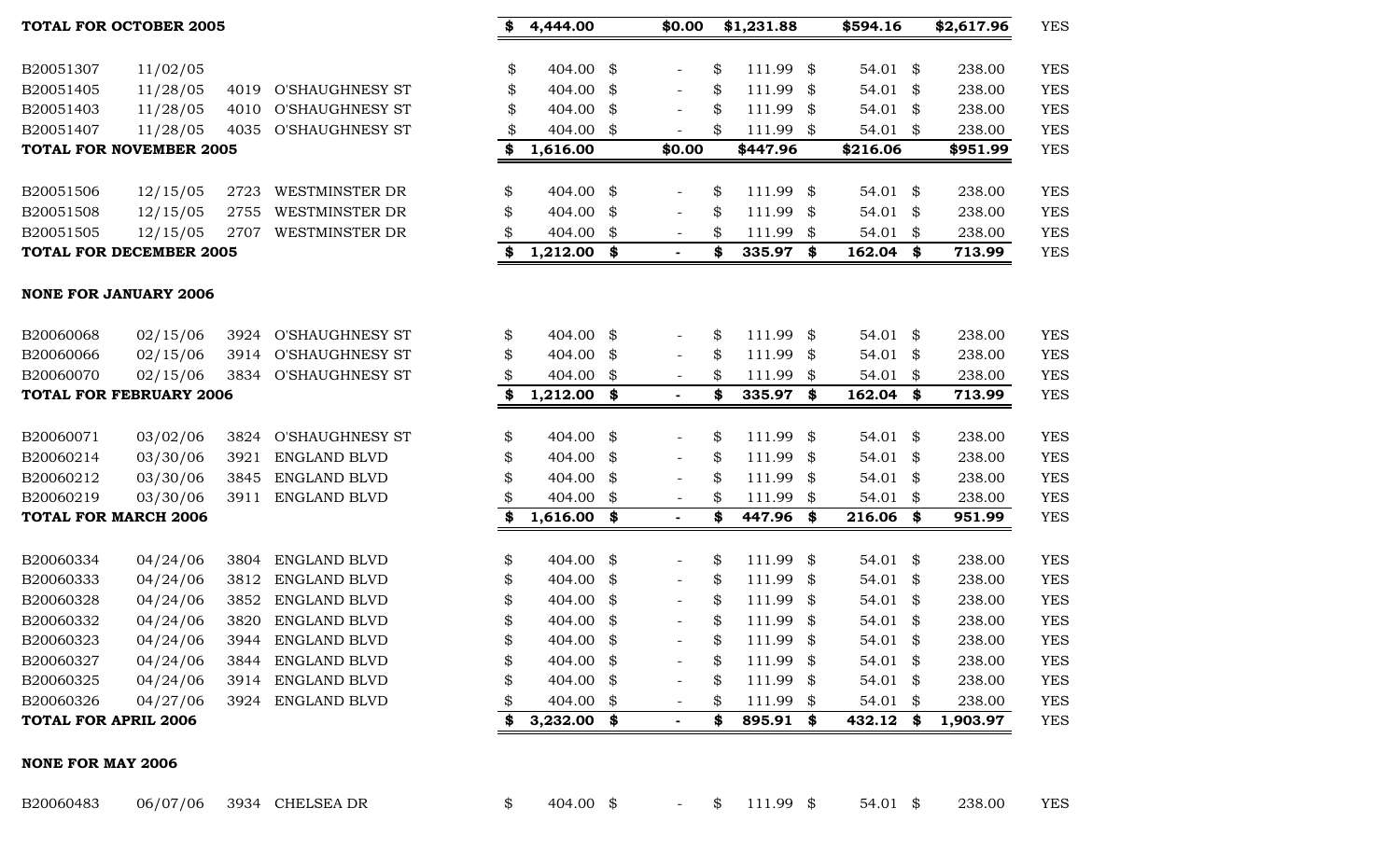| TOTAL FOR JUNE 2006 |          |      |              | 4,444.00                   | S | $\blacksquare$                  | \$1,231.88    | - 56 | 594.16     | S.   | 2,617.96 | <b>YES</b> |
|---------------------|----------|------|--------------|----------------------------|---|---------------------------------|---------------|------|------------|------|----------|------------|
| B20060593           | 06/15/06 | 3901 | MELROSE PL   | 404.00 \$                  |   | \$<br>$\overline{\phantom{0}}$  | $111.99$ \$   |      | 54.01 \$   |      | 238.00   | <b>YES</b> |
| B20060585           | 06/15/06 | 3922 | MELROSE PL   | \$<br>$404.00 \text{ }$ \$ |   | \$<br>$\overline{\phantom{a}}$  | $111.99$ \$   |      | 54.01 \$   |      | 238.00   | <b>YES</b> |
| B20060594           | 06/15/06 | 3932 | MELROSE PL   | \$<br>404.00 \$            |   | \$<br>$\overline{\phantom{a}}$  | .99\$<br>111  |      | $54.01$ \$ |      | 238.00   | <b>YES</b> |
| B20060581           | 06/15/06 | 3912 | MELROSE PL   | \$<br>404.00 \$            |   | \$<br>$\overline{\phantom{0}}$  | .99\$<br>111  |      | 54.01 \$   |      | 238.00   | <b>YES</b> |
| B20060592           | 06/15/06 | 3921 | MELROSE PL   | \$<br>404.00 \$            |   | \$<br>$\overline{\phantom{0}}$  | .99<br>111    | - \$ | $54.01$ \$ |      | 238.00   | <b>YES</b> |
| B20060583           | 06/15/06 | 3913 | CHELSEA DR   | \$<br>404.00 \$            |   | \$<br>$\overline{\phantom{a}}$  | .99<br>111    | - \$ | $54.01$ \$ |      | 238.00   | <b>YES</b> |
| B20060582           | 06/15/06 | 3903 | CHELSEA DR   | \$<br>404.00 \$            |   | \$<br>$\overline{\phantom{0}}$  | 111.99        | - \$ | $54.01$ \$ |      | 238.00   | <b>YES</b> |
| B20060485           | 06/07/06 | 3803 | ENGLAND BLVD | \$<br>404.00 \$            |   | \$.<br>$\overline{\phantom{a}}$ | .99 \$<br>111 |      | $54.01$ \$ |      | 238.00   | <b>YES</b> |
| B20060480           | 06/07/06 | 3939 | YORKSHIRE PL | \$<br>404.00 \$            |   | \$<br>$\overline{\phantom{a}}$  | $111.99$ \$   |      | $54.01$ \$ |      | 238.00   | <b>YES</b> |
| B20060488           | 06/07/06 | 3809 | ENGLAND BLVD | \$<br>404.00 \$            |   | \$<br>$\overline{\phantom{a}}$  | .99<br>111    | SS.  | 54.01      | - \$ | 238.00   | YES        |

## *RESIDENTIAL IMPACT FEE ALLOCATION 2000 to 2499 SQUARE FEET*

|                            |                                 |                                     |     |                  |               | <b>Parks</b><br><b>Allocation</b> | Fire<br><b>Allocation</b> |               | <b>Police</b><br><b>Allocation</b> |              | <b>Comm Svcs</b><br><b>Allocation</b> |          | <b>Is</b><br><b>Allocation</b> |  |
|----------------------------|---------------------------------|-------------------------------------|-----|------------------|---------------|-----------------------------------|---------------------------|---------------|------------------------------------|--------------|---------------------------------------|----------|--------------------------------|--|
| Permit#                    |                                 | <b>Receipt Date Project Address</b> |     | <b>Total Fee</b> |               | 51.13%                            |                           | 13.54%        |                                    | 6.55%        |                                       | 28.78%   | 100%?                          |  |
|                            |                                 |                                     |     |                  |               |                                   |                           |               |                                    |              |                                       |          |                                |  |
| B20050853                  | 07/26/05                        | ADDINGTON DR<br>4331                | \$  | 886.00           | \$            | 453.01 \$                         |                           | 119.96        | \$                                 | 58.03 \$     |                                       | 254.99   | <b>YES</b>                     |  |
| B20050701                  | 07/13/05                        |                                     | \$  | 886.00           | \$            | 453.01 \$                         |                           | 119.96        | \$                                 | 58.03 \$     |                                       | 254.99   | <b>YES</b>                     |  |
| B20050629                  | 07/27/05                        |                                     | \$  | 886.00           | \$            | 453.01 \$                         |                           | 119.96        | -\$                                | 58.03 $$$    |                                       | 254.99   | <b>YES</b>                     |  |
| B2050250                   | 07/19/05                        |                                     | \$  | $(886.00)$ \$    |               | $(453.01)$ \$                     |                           | $(119.96)$ \$ |                                    | $(58.03)$ \$ |                                       | (254.99) | <b>YES</b>                     |  |
| B20050689                  | 07/01/05                        |                                     | \$  | 886.00           | - \$          | $453.01$ \$                       |                           | 119.96 \$     |                                    | 58.03 \$     |                                       | 254.99   | <b>YES</b>                     |  |
| B20050791                  | 07/21/05                        |                                     |     | 886.00           | \$            | 453.01                            | - \$                      | 119.96        | \$                                 | 58.03        | \$                                    | 254.99   | <b>YES</b>                     |  |
| <b>TOTAL FOR JULY 2005</b> |                                 |                                     |     | 3,544.00         | \$            | $1,812.05$ \$                     |                           | 479.86        | \$                                 | $232.13$ \$  |                                       | 1,019.96 | <b>YES</b>                     |  |
|                            |                                 |                                     |     |                  |               |                                   |                           |               |                                    |              |                                       |          |                                |  |
| B20050863                  | 08/02/05                        |                                     | \$  | 886.00           | \$            | 453.01 \$                         |                           | 119.96        | \$                                 | 58.03 $$$    |                                       | 254.99   | <b>YES</b>                     |  |
| B20050739                  | 08/17/05                        |                                     | \$  | 886.00           | \$            | 453.01 \$                         |                           | 119.96        | \$                                 | 58.03        | \$                                    | 254.99   | <b>YES</b>                     |  |
|                            | <b>TOTAL FOR AUGUST 2005</b>    |                                     | \$  | 1,772.00         | \$            | $906.02$ \$                       |                           | 239.93        | \$                                 | $116.07$ \$  |                                       | 509.98   | <b>YES</b>                     |  |
|                            |                                 |                                     |     |                  |               |                                   |                           |               |                                    |              |                                       |          |                                |  |
| B20051074                  | 09/02/05                        |                                     | \$  | 886.00           | \$            | 453.01 \$                         |                           | 119.96        | \$                                 | 58.03 \$     |                                       | 254.99   | <b>YES</b>                     |  |
| B20050963                  | 09/07/05                        | 1744 S 05TH ST W                    | \$  | 886.00           | \$            | 453.01 \$                         |                           | 119.96        | \$                                 | 58.03 $$$    |                                       | 254.99   | <b>YES</b>                     |  |
| B20051090                  | 09/14/05                        |                                     |     | 886.00           | <sup>\$</sup> | 453.01 \$                         |                           | 119.96        | \$                                 | 58.03 $$$    |                                       | 254.99   | <b>YES</b>                     |  |
|                            | <b>TOTAL FOR SEPTEMBER 2005</b> |                                     | SS. | 2,658.00         |               | \$1,359.04                        |                           | \$359.89      |                                    | \$174.10     |                                       | \$764.97 | <b>YES</b>                     |  |
|                            |                                 |                                     |     |                  |               |                                   |                           |               |                                    |              |                                       |          |                                |  |
| B20051151                  | 10/06/05                        |                                     | \$  | 886.00           | \$            | 453.01 \$                         |                           | 119.96        | \$                                 | 58.03 $$$    |                                       | 254.99   | <b>YES</b>                     |  |
| B20051258                  | 10/11/05                        |                                     | \$  | 886.00           | \$            | 453.01 \$                         |                           | 119.96        | \$                                 | 58.03        | - \$                                  | 254.99   | <b>YES</b>                     |  |
| B20051263                  | 10/12/05                        |                                     | \$  | 886.00           | \$            | 453.01                            | \$                        | 119.96        | \$                                 | 58.03        | \$                                    | 254.99   | <b>YES</b>                     |  |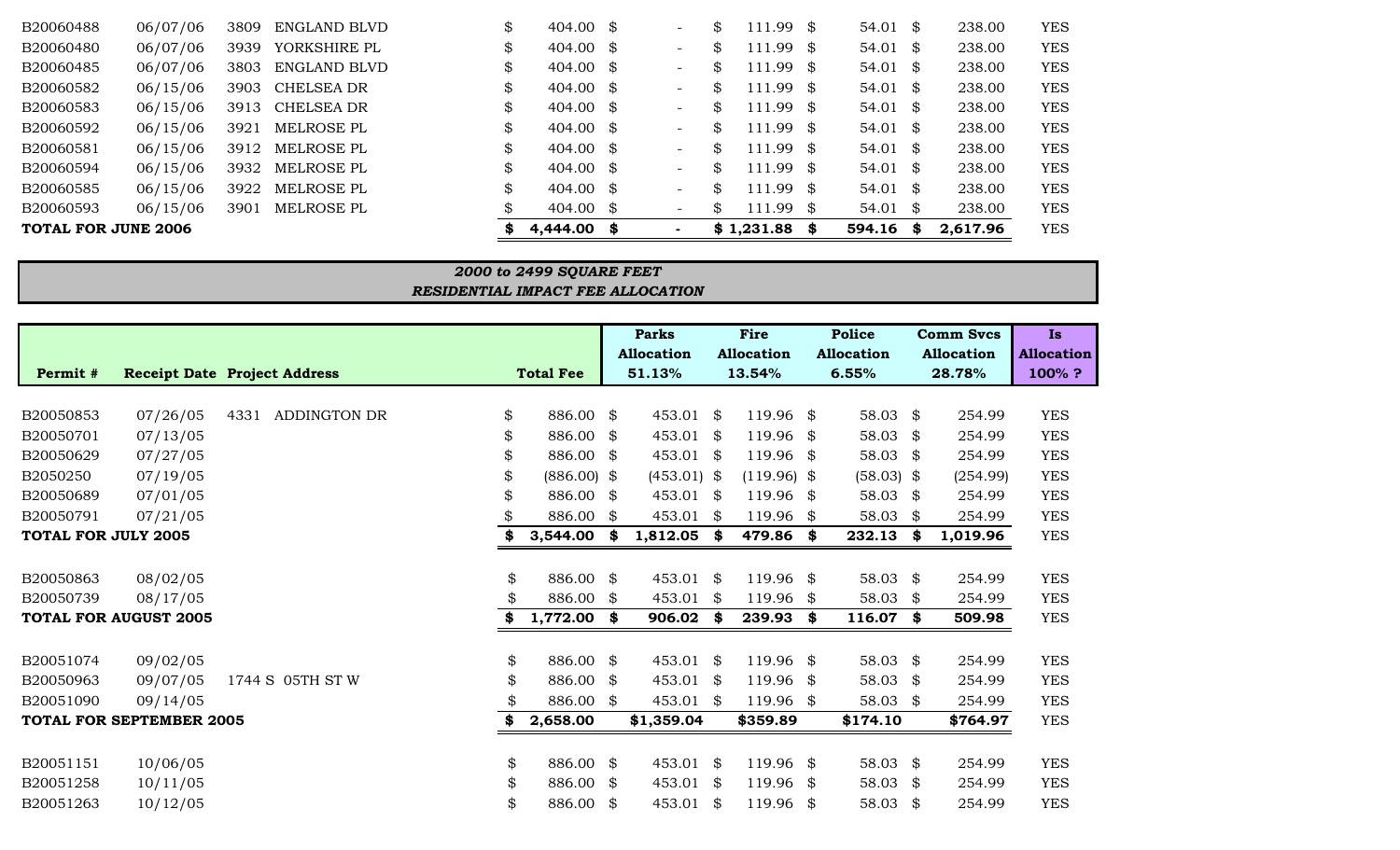| B20051254                      | 10/19/05 |      |                     | \$                   | 886.00 \$     | 453.01 \$      |      | 119.96 \$           | 58.03     | \$   | 254.99     | <b>YES</b> |
|--------------------------------|----------|------|---------------------|----------------------|---------------|----------------|------|---------------------|-----------|------|------------|------------|
| <b>TOTAL FOR OCTOBER 2005</b>  |          |      |                     |                      | 3,544.00      | \$1,812.05     |      | \$479.86            | \$232.13  |      | \$1,019.96 | <b>YES</b> |
|                                |          |      |                     |                      |               |                |      |                     |           |      |            |            |
| B20051333                      | 10/31/05 |      |                     | \$                   | 886.00 \$     | 453.01 \$      |      | 119.96 \$           | 58.03 \$  |      | 254.99     | <b>YES</b> |
| B20051289                      | 10/31/05 |      |                     | \$                   | 886.00 \$     | 453.01 \$      |      | 119.96 \$           | 58.03     | \$   | 254.99     | <b>YES</b> |
| B20051378                      | 11/04/05 |      | 8711 MASHIE LN      | \$                   | 886.00 \$     | 453.01 \$      |      | 119.96 \$           | 58.03     | \$   | 254.99     | <b>YES</b> |
| B20051344                      | 11/15/05 |      |                     |                      | 886.00 \$     | 453.01         | - \$ | 119.96 \$           | 58.03     | \$   | 254.99     | <b>YES</b> |
| B20051144                      | 11/23/05 |      |                     |                      | 886.00 \$     | 453.01 \$      |      | 119.96 \$           | 58.03 \$  |      | 254.99     | <b>YES</b> |
| <b>TOTAL FOR NOVEMBER 2005</b> |          |      |                     | \$                   | 4,430.00      | \$2,265.06     |      | \$599.82            | \$290.17  |      | \$1,274.95 | <b>YES</b> |
|                                |          |      |                     |                      |               |                |      |                     |           |      |            |            |
| B20051515                      | 12/09/05 | 4800 | STOREHOUSE WAY      | \$                   | 886.00 \$     | 453.01 \$      |      | 119.96 \$           | 58.03 \$  |      | 254.99     | <b>YES</b> |
| B20051466                      | 12/21/05 |      |                     | \$                   | 886.00 \$     | $453.01$ \$    |      | 119.96 \$           | 58.03 \$  |      | 254.99     | <b>YES</b> |
| B20051462                      | 12/29/05 | 5449 | <b>BIGFORK RD</b>   |                      | 886.00 \$     | 453.01         | \$   | 119.96 \$           | 58.03     | \$   | 254.99     | <b>YES</b> |
| <b>TOTAL FOR DECEMBER 2005</b> |          |      |                     | \$                   | 2,658.00      | \$<br>1,359.04 | - \$ | 359.89 \$           | 174.10    | \$   | 764.97     | <b>YES</b> |
|                                |          |      |                     |                      |               |                |      |                     |           |      |            |            |
| B20051422                      | 01/10/06 |      | 3115 CUMMINS WAY    | \$                   | 886.00 \$     | 453.01 \$      |      | 119.96 \$           | 58.03 \$  |      | 254.99     | <b>YES</b> |
| B20060035                      | 01/26/06 |      |                     | \$                   | 886.00 \$     | 453.01         | \$   | 119.96 \$           | 58.03     | \$   | 254.99     | <b>YES</b> |
| <b>TOTAL FOR JANUARY 2006</b>  |          |      |                     | \$                   | $1,772.00$ \$ | 906.02         | \$   | 239.93 \$           | 116.07    | \$   | 509.98     | <b>YES</b> |
|                                |          |      |                     |                      |               |                |      |                     |           |      |            |            |
| B20060051                      | 02/10/06 |      | 301 E SUSSEX AVE    | \$                   | $60.00$ \$    | 30.68 $$$      |      | $8.12 \text{ } $$   | 3.93 $$$  |      | 17.27      | <b>YES</b> |
| B20060123                      | 02/23/06 |      |                     | \$                   | 886.00 \$     | 453.01         | \$   | 119.96 \$           | 58.03     | \$   | 254.99     | <b>YES</b> |
| <b>TOTAL FOR FEBRUARY 2006</b> |          |      |                     | \$                   | 946.00 \$     | 483.69         | -\$  | 128.09 \$           | 61.96     | \$   | 272.26     | <b>YES</b> |
|                                |          |      |                     |                      |               |                |      |                     |           |      |            |            |
| B20060114                      | 03/02/06 |      |                     | \$                   | 886.00 \$     | 453.01 \$      |      | 119.96 \$           | 58.03 \$  |      | 254.99     | <b>YES</b> |
| B20050535                      | 03/13/06 |      |                     | \$                   | 886.00 \$     | 453.01 \$      |      | 119.96 \$           | 58.03 \$  |      | 254.99     | <b>YES</b> |
| B20060189                      | 03/22/06 |      | 1306 LILLY CT       | \$                   | 886.00 \$     | 453.01 \$      |      | 119.96 \$           | 58.03     | - \$ | 254.99     | <b>YES</b> |
| B20060104                      | 03/22/06 |      |                     | \$                   | 886.00 \$     | $453.01$ \$    |      | 119.96 \$           | 58.03     | - \$ | 254.99     | <b>YES</b> |
| B20060226                      | 03/23/06 |      |                     |                      | 886.00 \$     | 453.01 \$      |      | 119.96 \$           | 58.03     | \$   | 254.99     | <b>YES</b> |
| <b>TOTAL FOR MARCH 2006</b>    |          |      |                     | \$                   | 4,430.00 \$   | 2,265.06       | \$   | 599.82 \$           | 290.17    | \$   | 1,274.95   | <b>YES</b> |
|                                |          |      |                     |                      |               |                |      |                     |           |      |            |            |
| B20060280                      | 04/06/06 |      | 4711 POTTER PARK LP | \$                   | 886.00 \$     |                |      | 453.01 \$ 119.96 \$ | 58.03 \$  |      | 254.99     | <b>YES</b> |
| B20060232                      | 04/06/06 |      |                     | \$                   | 886.00 \$     | $453.01$ \$    |      | 119.96 \$           | 58.03 $$$ |      | 254.99     | <b>YES</b> |
| B20060316                      | 04/19/06 |      |                     |                      | 886.00 \$     | 453.01 \$      |      | 119.96 \$           | 58.03 \$  |      | 254.99     | <b>YES</b> |
| <b>TOTAL FOR APRIL 2006</b>    |          |      |                     |                      | $2,658.00$ \$ | $1,359.04$ \$  |      | 359.89 \$           | 174.10 \$ |      | 764.97     | <b>YES</b> |
| B20060495                      | 05/24/06 |      |                     | \$                   | 886.00 \$     | $453.01$ \$    |      | 119.96 \$           | 58.03 \$  |      | 254.99     | <b>YES</b> |
| <b>TOTAL FOR MAY 2006</b>      |          |      |                     | $\overline{\bullet}$ | 886.00 \$     | 453.01         | \$   | 119.96 \$           | 58.03 \$  |      | 254.99     | <b>YES</b> |
|                                |          |      |                     |                      |               |                |      |                     |           |      |            |            |
| B20060449                      | 06/08/06 |      | 4819 CHRISTIAN DR   | \$                   | $60.00$ \$    | 30.68 $$$      |      | 8.12 $$$            | 3.93 $$$  |      | 17.27      | <b>YES</b> |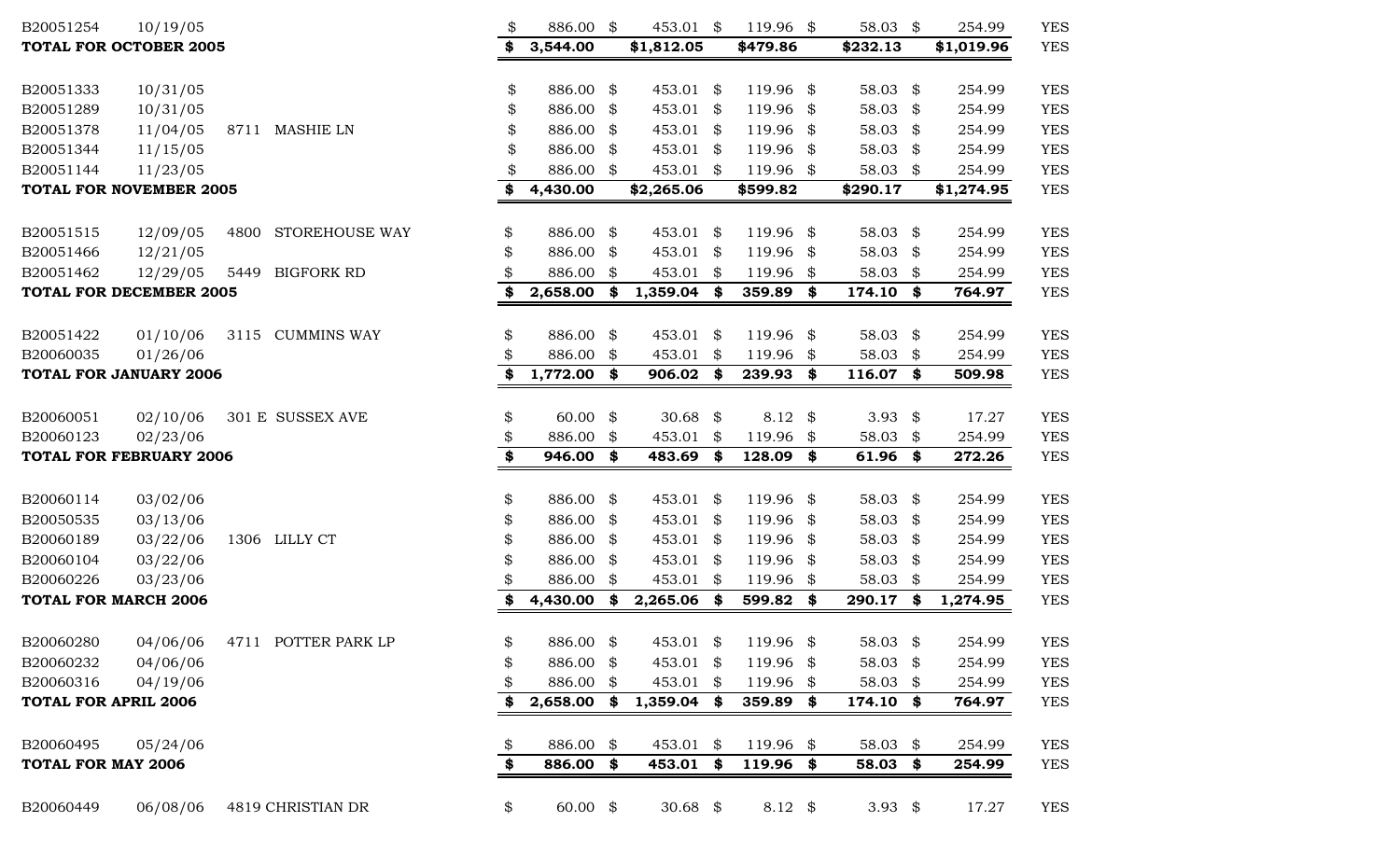| YES<br>69.07        |
|---------------------|
| YES<br>17.27        |
| YES<br>17.27        |
| <b>YES</b><br>17.27 |
|                     |

| <b>2000 to 2499 SQUARE FEET</b>                               |  |
|---------------------------------------------------------------|--|
| <b>RESIDENTIAL IMPACT FEE ALLOCATION - Pleasantview Homes</b> |  |

|                            |                                     |      |                        |                  |           | <b>Parks</b><br><b>Allocation</b> | Fire<br><b>Allocation</b> |           |    | <b>Police</b><br><b>Allocation</b> | <b>Comm Svcs</b><br><b>Allocation</b> | <b>Is</b><br><b>Allocation</b> |
|----------------------------|-------------------------------------|------|------------------------|------------------|-----------|-----------------------------------|---------------------------|-----------|----|------------------------------------|---------------------------------------|--------------------------------|
| Permit #                   | <b>Receipt Date Project Address</b> |      |                        | <b>Total Fee</b> |           | 0.00%                             |                           | 27.71%    |    | 13.40%                             | 58.89%                                | 100%?                          |
|                            |                                     |      |                        |                  |           |                                   |                           |           |    |                                    |                                       |                                |
| B20051303                  | 11/28/05                            |      |                        | \$               | 433.00    | \$<br>$\overline{\phantom{0}}$    | \$                        | 119.98    | \$ | 58.02 \$                           | 254.99                                | <b>YES</b>                     |
| B20051408                  | 11/28/05                            | 4024 | <b>LEXINGTON AVE</b>   | \$               | 433.00    | \$<br>$\overline{\phantom{a}}$    | \$                        | 119.98    | \$ | 58.02 \$                           | 254.99                                | <b>YES</b>                     |
| B20051401                  | 11/28/05                            | 4002 | <b>O'SHAUGHNESY ST</b> | \$               | 433.00 \$ |                                   | \$                        | 119.98 \$ |    | 58.02 \$                           | 254.99                                | <b>YES</b>                     |
|                            | <b>TOTAL FOR NOVEMBER 2005</b>      |      |                        | \$               | 1,299.00  | \$0.00                            |                           | \$359.95  |    | \$174.07                           | \$764.98                              | <b>YES</b>                     |
|                            |                                     |      |                        |                  |           |                                   |                           |           |    |                                    |                                       |                                |
| B20051507                  | 12/15/05                            | 2739 | <b>WESTMINSTER DR</b>  | \$               | 433.00    | \$                                | \$                        | 119.98    | \$ | 58.02 \$                           | 254.99                                | <b>YES</b>                     |
| B20051511                  | 12/15/05                            | 2791 | WESTMINSTER DR         | \$               | 433.00    | \$<br>$-$                         | \$                        | 119.98    | \$ | 58.02 $$$                          | 254.99                                | <b>YES</b>                     |
|                            | <b>TOTAL FOR DECEMBER 2005</b>      |      |                        | \$               | 866.00    | \$                                | \$                        | 239.97    | \$ | $116.04$ \$                        | 509.99                                | <b>YES</b>                     |
|                            | <b>NONE FOR JANUARY 2006</b>        |      |                        |                  |           |                                   |                           |           |    |                                    |                                       |                                |
| B20060067                  | 02/15/06                            |      | 3944 O'SHAUGHNESY ST   | \$               | 433.00    | \$                                | \$                        | 119.98    | \$ | 58.02 \$                           | 254.99                                | <b>YES</b>                     |
| B20060073                  | 02/15/06                            | 3904 | <b>O'SHAUGHNESY ST</b> | \$               | 433.00    | \$<br>$\overline{\phantom{a}}$    | \$                        | 119.98    | \$ | 58.02 \$                           | 254.99                                | <b>YES</b>                     |
|                            | <b>TOTAL FOR FEBRUARY 2006</b>      |      |                        | \$               | 866.00    | \$<br>$\sim$                      | \$                        | 239.97    | \$ | $116.04$ \$                        | 509.99                                | <b>YES</b>                     |
|                            |                                     |      |                        |                  |           |                                   |                           |           |    |                                    |                                       |                                |
| B20060072                  | 03/02/06                            |      | 3844 O'SHAUGHNESY ST   | \$               | 433.00    | \$                                | \$                        | 119.98 \$ |    | 58.02 \$                           | 254.99                                | <b>YES</b>                     |
| B20060069                  | 03/02/06                            | 3938 | YORKSHIRE PL           | \$               | 433.00    | \$<br>$\overline{\phantom{a}}$    | \$                        | 119.98    | \$ | 58.02 \$                           | 254.99                                | <b>YES</b>                     |
|                            | <b>TOTAL FOR MARCH 2006</b>         |      |                        | \$               | 866.00    | \$<br>$\sim$                      | \$                        | 239.97    | \$ | $116.04$ \$                        | 509.99                                | <b>YES</b>                     |
| <b>NONE FOR APRIL 2006</b> |                                     |      |                        |                  |           |                                   |                           |           |    |                                    |                                       |                                |
| <b>NONE FOR MAY 2006</b>   |                                     |      |                        |                  |           |                                   |                           |           |    |                                    |                                       |                                |

| <b>TOTAL FOR JUNE 2006</b> |          |                          |  | 866.00    |  | 239.97 \$        | 116.04   | 509.99 | YES        |
|----------------------------|----------|--------------------------|--|-----------|--|------------------|----------|--------|------------|
| B20060586                  |          | 06/15/06 3902 MELROSE PL |  | 433.00 \$ |  | $-$ \$ 119.98 \$ | 58.02 \$ | 254.99 | YES        |
| B20060482                  | 06/07/06 | 3904 CHELSEA DR          |  | 433.00 \$ |  | $$119.98$ \$     | 58.02 \$ | 254.99 | <b>YES</b> |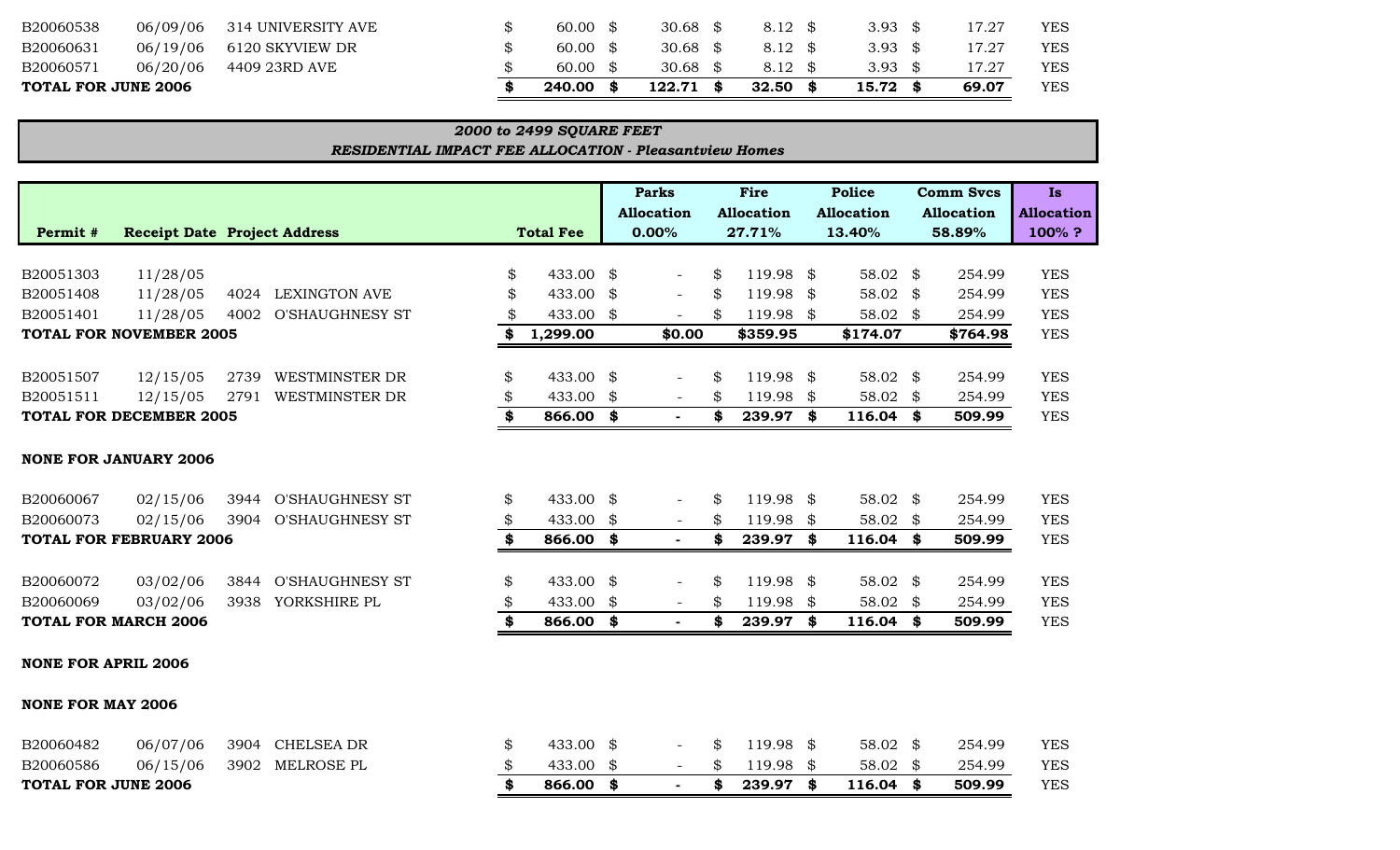## *RESIDENTIAL IMPACT FEE ALLOCATION 2500+ SQUARE FEET*

|                            |                              |                                     |                  |      | <b>Parks</b>      | <b>Fire</b>       | <b>Police</b>     | <b>Comm Svcs</b>  | <b>Is</b>         |
|----------------------------|------------------------------|-------------------------------------|------------------|------|-------------------|-------------------|-------------------|-------------------|-------------------|
|                            |                              |                                     |                  |      | <b>Allocation</b> | <b>Allocation</b> | <b>Allocation</b> | <b>Allocation</b> | <b>Allocation</b> |
| Permit #                   |                              | <b>Receipt Date Project Address</b> | <b>Total Fee</b> |      | 51.22%            | 13.53%            | 6.50%             | 28.75%            | 100%?             |
|                            |                              |                                     |                  |      |                   |                   |                   |                   |                   |
| B20050554                  | 07/27/05                     |                                     | \$<br>939.00     | \$   | 480.96 \$         | 127.05            | \$<br>$61.04$ \$  | 269.96            | <b>YES</b>        |
| B20050478                  | 07/05/05                     | <b>CUMMINS WAY</b><br>3120          | \$<br>939.00     | \$   | 480.96 \$         | 127.05            | \$<br>$61.04$ \$  | 269.96            | <b>YES</b>        |
| B20050728                  | 07/08/05                     |                                     | \$<br>939.00     | \$   | 480.96 \$         | 127.05            | \$<br>$61.04$ \$  | 269.96            | <b>YES</b>        |
| B20050680                  | 07/14/05                     |                                     | \$<br>939.00     | \$   | 480.96 \$         | 127.05            | \$<br>$61.04$ \$  | 269.96            | <b>YES</b>        |
| B20050577                  | 06/30/05                     | 6322 LOWER MILLER                   | \$<br>939.00     | \$   | 480.96 \$         | 127.05            | \$<br>$61.04$ \$  | 269.96            | <b>YES</b>        |
| B20050638                  | 07/06/05                     |                                     | \$<br>939.00     | \$   | 480.96 \$         | 127.05            | \$<br>61.04       | \$<br>269.96      | <b>YES</b>        |
| B20050804                  | 07/13/05                     |                                     | \$<br>939.00     | \$   | 480.96 \$         | 127.05            | \$<br>61.04       | \$<br>269.96      | <b>YES</b>        |
| B20050679                  | 07/14/05                     |                                     | \$<br>939.00     | \$   | 480.96 \$         | 127.05            | \$<br>$61.04$ \$  | 269.96            | <b>YES</b>        |
| B20050710                  | 07/19/05                     |                                     | \$<br>939.00     | \$   | 480.96 \$         | 127.05            | \$<br>$61.04$ \$  | 269.96            | <b>YES</b>        |
| B20050526                  | 07/26/05                     | SPANISH PEAKS DR<br>507             | \$<br>939.00     | \$   | 480.96 \$         | 127.05            | \$<br>$61.04$ \$  | 269.96            | <b>YES</b>        |
| B20050648                  | 07/27/05                     |                                     | 939.00           | \$   | 480.96            | \$<br>127.05      | \$<br>$61.04$ \$  | 269.96            | <b>YES</b>        |
| <b>TOTAL FOR JULY 2005</b> |                              |                                     | \$10,329.00      | \$   | 5,290.51          | \$1,397.51        | \$<br>671.39      | \$<br>2,969.59    | <b>YES</b>        |
|                            |                              |                                     |                  |      |                   |                   |                   |                   |                   |
| B20050745                  | 07/29/05                     |                                     | \$<br>939.00     | \$   | 480.96            | \$<br>127.05      | \$<br>61.04       | \$<br>269.96      | <b>YES</b>        |
| B20050630                  | 08/01/05                     |                                     | \$<br>939.00     | \$   | 480.96 \$         | 127.05            | \$<br>61.04       | \$<br>269.96      | <b>YES</b>        |
| B20050904                  | 08/09/05                     |                                     | \$<br>939.00     | \$   | 480.96 \$         | 127.05            | \$<br>61.04       | \$<br>269.96      | <b>YES</b>        |
| B20050867                  | 08/11/05                     |                                     | \$<br>939.00     | \$   | 480.96 \$         | 127.05            | \$<br>$61.04$ \$  | 269.96            | <b>YES</b>        |
| B20050727                  | 08/11/05                     |                                     | \$<br>939.00     | \$   | 480.96 \$         | 127.05            | \$<br>$61.04$ \$  | 269.96            | <b>YES</b>        |
| B20050945                  | 08/11/05                     |                                     | \$<br>939.00     | \$   | 480.96 \$         | 127.05            | \$<br>$61.04$ \$  | 269.96            | <b>YES</b>        |
| B20050591                  | 08/12/05                     |                                     | \$<br>939.00     | \$   | 480.96 \$         | 127.05            | \$<br>$61.04$ \$  | 269.96            | <b>YES</b>        |
| B20050891                  | 08/15/05                     |                                     | \$<br>939.00     | \$   | 480.96 \$         | 127.05            | \$<br>61.04       | \$<br>269.96      | <b>YES</b>        |
| B20051031                  | 08/18/05                     |                                     | \$<br>939.00     | \$   | 480.96 \$         | 127.05            | \$<br>61.04       | \$<br>269.96      | <b>YES</b>        |
| B20051032                  | 08/18/05                     |                                     | \$<br>939.00     | \$   | 480.96 \$         | 127.05            | \$<br>$61.04$ \$  | 269.96            | <b>YES</b>        |
| B20050957                  | 08/18/05                     | WEDGEWOOD CT<br>2616                | \$<br>939.00     | \$   | 480.96 \$         | 127.05            | \$<br>$61.04$ \$  | 269.96            | <b>YES</b>        |
| B20050668                  | 08/26/05                     |                                     | 939.00           | \$   | 480.96 \$         | 127.05            | \$<br>$61.04$ \$  | 269.96            | <b>YES</b>        |
|                            | <b>TOTAL FOR AUGUST 2005</b> |                                     | \$<br>11,268.00  | \$   | 5,771.47          | \$1,524.56        | \$<br>732.42      | \$<br>3,239.55    | <b>YES</b>        |
|                            |                              |                                     |                  |      |                   |                   |                   |                   |                   |
| B20050927                  | 08/31/05                     | 245 N DAVIS ST                      | \$<br>939.00 \$  |      | 480.96 \$         | 127.05 \$         | $61.04$ \$        | 269.96            | <b>YES</b>        |
| B20050832                  | 09/01/05                     | 2101 STRAND AVE                     | \$<br>939.00     | \$   | 480.96 \$         | 127.05            | \$<br>$61.04$ \$  | 269.96            | <b>YES</b>        |
| B20050811                  | 09/12/05                     | 2305 RIVER RD                       | \$<br>939.00     | \$   | 480.96 \$         | 127.05            | \$<br>$61.04$ \$  | 269.96            | <b>YES</b>        |
| B20051107                  | 09/14/05                     |                                     | \$<br>939.00     | - \$ | 480.96 \$         | 127.05            | \$<br>$61.04$ \$  | 269.96            | <b>YES</b>        |
| B20050965                  | 09/15/05                     |                                     | \$<br>939.00     | \$   | 480.96 \$         | 127.05 \$         | $61.04$ \$        | 269.96            | <b>YES</b>        |
| B20050964                  | 09/15/05                     |                                     | \$<br>939.00     | \$   | 480.96 \$         | 127.05 \$         | $61.04$ \$        | 269.96            | <b>YES</b>        |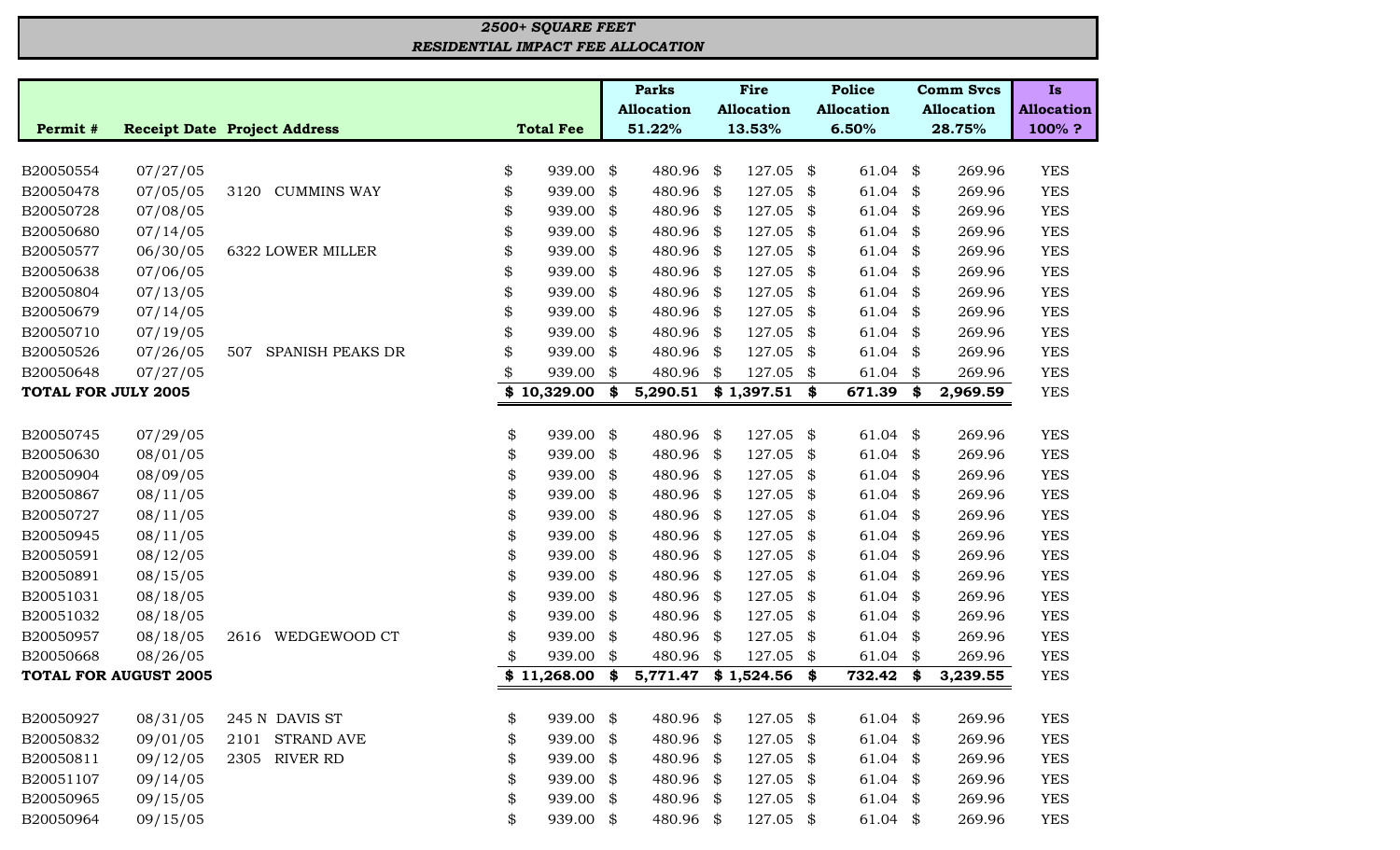| B20051066 | 09/19/05                        |      |                        | \$<br>939.00    | \$  | 480.96      | \$   | 127.05     | \$<br>61.04        | \$  | 269.96     | <b>YES</b> |
|-----------|---------------------------------|------|------------------------|-----------------|-----|-------------|------|------------|--------------------|-----|------------|------------|
| B20051129 | 09/28/05                        |      |                        | \$<br>939.00    | \$  | 480.96 \$   |      | 127.05     | \$<br>61.04 $$$    |     | 269.96     | <b>YES</b> |
| B20051130 | 09/28/05                        |      |                        | \$<br>939.00    | \$  | 480.96 \$   |      | 127.05 \$  | $61.04$ \$         |     | 269.96     | <b>YES</b> |
|           | <b>TOTAL FOR SEPTEMBER 2005</b> |      |                        | \$<br>8,451.00  |     | \$4,328.60  |      | \$1,143.42 | \$549.32           |     | \$2,429.66 | <b>YES</b> |
|           |                                 |      |                        |                 |     |             |      |            |                    |     |            |            |
| B20051150 | 10/06/05                        |      |                        | \$<br>939.00    | \$  | 480.96 \$   |      | 127.05     | \$<br>61.04 $$$    |     | 269.96     | <b>YES</b> |
| B20051034 | 10/06/05                        |      |                        | \$<br>939.00    | \$  | 480.96 \$   |      | 127.05     | \$<br>$61.04$ \$   |     | 269.96     | <b>YES</b> |
| B20051264 | 10/12/05                        |      |                        | \$<br>939.00    | \$  | 480.96 \$   |      | 127.05     | \$<br>61.04        | \$  | 269.96     | <b>YES</b> |
| B20051284 | 10/13/05                        | 2619 | MUIRFIELD CT           | \$<br>939.00    | \$  | 480.96 \$   |      | 127.05     | \$<br>$61.04$ \$   |     | 269.96     | <b>YES</b> |
| B20051176 | 10/17/05                        |      |                        | \$<br>939.00    | \$  | 480.96 \$   |      | 127.05     | \$<br>$61.04$ \$   |     | 269.96     | <b>YES</b> |
| B20051322 | 10/20/05                        |      |                        | \$<br>939.00    | \$  | 480.96 \$   |      | 127.05     | \$<br>$61.04$ \$   |     | 269.96     | <b>YES</b> |
| B20051323 | 10/20/05                        |      |                        | \$<br>939.00    | \$  | 480.96      | - \$ | 127.05     | \$<br>61.04 $$$    |     | 269.96     | <b>YES</b> |
| B20051104 | 10/21/05                        |      |                        | \$<br>939.00 \$ |     | 480.96      | \$   | 127.05 \$  | 61.04 $$$          |     | 269.96     | <b>YES</b> |
|           | <b>TOTAL FOR OCTOBER 2005</b>   |      |                        | \$<br>7,512.00  |     | \$3,847.65  |      | \$1,016.37 | \$488.28           |     | \$2,159.70 | <b>YES</b> |
|           |                                 |      |                        |                 |     |             |      |            |                    |     |            |            |
| B20050576 | 10/31/05                        |      |                        | \$<br>939.00 \$ |     | 480.96 \$   |      | 127.05     | \$<br>61.04 $$$    |     | 269.96     | <b>YES</b> |
| B20051356 | 10/31/05                        |      |                        | \$<br>939.00    | \$  | 480.96 \$   |      | 127.05     | \$<br>61.04        | -\$ | 269.96     | <b>YES</b> |
| B20051185 | 11/02/05                        |      |                        | \$<br>939.00    | \$  | 480.96 \$   |      | 127.05     | \$<br>$61.04$ \$   |     | 269.96     | <b>YES</b> |
| B20051377 | 11/08/05                        | 8707 | <b>MASHIE LN</b>       | \$<br>939.00    | \$  | 480.96 \$   |      | 127.05     | \$<br>$61.04$ \$   |     | 269.96     | <b>YES</b> |
| B20051389 | 11/10/05                        | 6024 | <b>COBURG LN</b>       | \$<br>939.00    | \$  | 480.96 \$   |      | 127.05     | \$<br>$61.04$ \$   |     | 269.96     | <b>YES</b> |
| B20051342 | 11/15/05                        |      |                        | \$<br>939.00    | \$  | 480.96      | -\$  | 127.05     | \$<br>$61.04$ \$   |     | 269.96     | <b>YES</b> |
| B20051343 | 11/15/05                        |      |                        | \$<br>939.00    | \$  | 480.96 \$   |      | 127.05     | \$<br>61.04        | \$  | 269.96     | <b>YES</b> |
| B20051445 | 11/16/05                        | 8717 | <b>MASHIE LN</b>       | \$<br>939.00    | \$  | 480.96 \$   |      | 127.05     | \$<br>61.04        | \$  | 269.96     | <b>YES</b> |
| B20051446 | 11/16/05                        | 2503 | MUIRFIELD CT           | \$<br>939.00    | \$  | 480.96 \$   |      | 127.05     | \$<br>$61.04$ \$   |     | 269.96     | <b>YES</b> |
| B20051320 | 11/16/05                        |      |                        | \$<br>939.00    | \$  | 480.96 \$   |      | 127.05     | \$<br>$61.04$ \$   |     | 269.96     | <b>YES</b> |
| B20051321 | 11/16/05                        |      |                        | \$<br>939.00 \$ |     | 480.96 \$   |      | 127.05 \$  | $61.04$ \$         |     | 269.96     | <b>YES</b> |
|           | <b>TOTAL FOR NOVEMBER 2005</b>  |      |                        | \$10,329.00     |     | \$5,290.51  |      | \$1,397.51 | \$671.39           |     | \$2,969.59 | <b>YES</b> |
| B20051392 | 12/06/05                        | 2307 | <b>RIVER RD</b>        | \$<br>939.00 \$ |     | 480.96 \$   |      | 127.05     | \$<br>$61.04$ \$   |     | 269.96     | <b>YES</b> |
| B20051496 | 12/13/05                        | 5391 | <b>CANYON RIVER RD</b> | \$<br>939.00    | \$  | 480.96      | -\$  | 127.05     | \$<br>61.04 $$$    |     | 269.96     | <b>YES</b> |
| B20051531 | 12/14/05                        |      | 6018 AVON LN           | \$<br>939.00    | \$  | 480.96      | \$   | 127.05     | \$<br>61.04        | \$  | 269.96     | <b>YES</b> |
| B20051388 | 12/14/05                        |      | 5215 DUTTON CT         | \$<br>939.00 \$ |     | 480.96 \$   |      | 127.05 \$  | $61.04$ \$         |     | 269.96     | <b>YES</b> |
| B20051476 | 12/22/05                        |      |                        | \$<br>939.00    | \$  | 480.96 \$   |      | 127.05     | \$<br>61.04 $$$    |     | 269.96     | <b>YES</b> |
|           | <b>TOTAL FOR DECEMBER 2005</b>  |      |                        | \$<br>4,695.00  | \$  | 2,404.78 \$ |      | 635.23     | \$<br>305.18 \$    |     | 1,349.81   | <b>YES</b> |
|           |                                 |      |                        |                 |     |             |      |            |                    |     |            |            |
|           |                                 |      |                        |                 |     |             |      |            |                    |     |            |            |
| B20060020 | 01/13/06                        |      | 12 CONTOUR RD          | \$<br>53.00 $$$ |     | 27.15 \$    |      | $7.17$ \$  | 3.45 $\frac{1}{2}$ |     | 15.24      | <b>YES</b> |
| B20051545 | 01/03/06                        |      |                        | \$<br>939.00    | -\$ | 480.96 \$   |      | 127.05     | \$<br>61.04 $$$    |     | 269.96     | <b>YES</b> |
| B20051538 | 01/04/06                        |      | 5401 BIGFORK RD        | \$<br>939.00 \$ |     | 480.96 \$   |      | 127.05 \$  | 61.04 $$$          |     | 269.96     | <b>YES</b> |
| B20051535 | 01/10/06                        |      |                        | \$<br>939.00 \$ |     | 480.96 \$   |      | 127.05 \$  | 61.04 \$           |     | 269.96     | <b>YES</b> |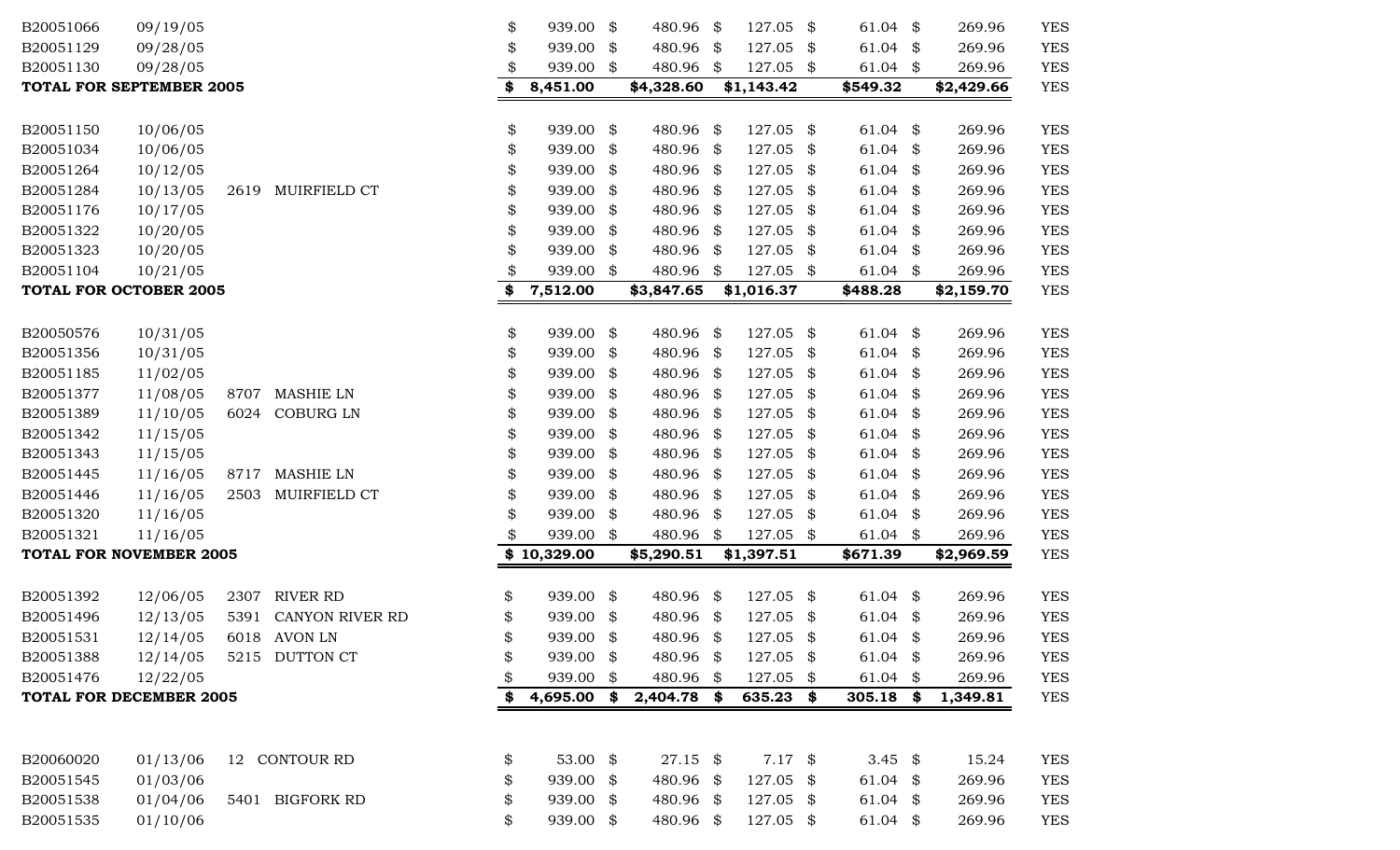| B20051569                      | 01/11/06 |      | 1076 ANGLERS BEND WAY  | \$<br>939.00 \$   | 480.96         | \$   | 127.05         | \$   | 61.04               | \$  | 269.96   | <b>YES</b> |
|--------------------------------|----------|------|------------------------|-------------------|----------------|------|----------------|------|---------------------|-----|----------|------------|
| B20051534                      | 01/12/06 |      |                        | \$<br>939.00 \$   | 480.96 \$      |      | 127.05 \$      |      | 61.04 $$$           |     | 269.96   | <b>YES</b> |
| B20051567                      | 01/13/06 |      |                        | \$<br>939.00 \$   | 480.96         | - \$ | 127.05 \$      |      | 61.04 $$$           |     | 269.96   | <b>YES</b> |
| B20060023                      | 01/24/06 | 1094 | ANGLERS BEND WAY       | \$<br>939.00 \$   | 480.96         | \$   | 127.05         | - \$ | 61.04               | \$  | 269.96   | <b>YES</b> |
| B20060024                      | 01/24/06 |      | 1088 ANGLERS BEND WAY  | \$<br>939.00 \$   | 480.96         | \$   | 127.05 \$      |      | 61.04               | \$  | 269.96   | <b>YES</b> |
| B20051542                      | 01/30/06 |      | 6118 HOBSON LN         | 939.00 \$         | 480.96         | \$   | 127.05 \$      |      | 61.04               | \$  | 269.96   | <b>YES</b> |
| <b>TOTAL JANUARY 2006</b>      |          |      |                        | \$<br>8,504.00 \$ | 4,355.75       |      | $$1,150.59$ \$ |      | 552.76 \$           |     | 2,444.90 | <b>YES</b> |
|                                |          |      |                        |                   |                |      |                |      |                     |     |          |            |
| B20060027                      | 02/01/06 |      |                        | \$<br>939.00 \$   | 480.96 \$      |      | 127.05 \$      |      | 61.04 $$$           |     | 269.96   | <b>YES</b> |
| B20051521                      | 02/06/06 |      |                        | \$<br>939.00 \$   | 480.96 \$      |      | 127.05 \$      |      | 61.04               | \$  | 269.96   | <b>YES</b> |
| B20060052                      | 02/08/06 |      |                        | \$<br>939.00 \$   | 480.96 \$      |      | 127.05 \$      |      | 61.04 $$$           |     | 269.96   | <b>YES</b> |
| B20060035                      | 02/09/06 |      |                        | \$<br>53.00 $$$   | 27.15          | - \$ | $7.17$ \$      |      | 3.45 $$$            |     | 15.24    | <b>YES</b> |
| B20060040                      | 02/13/06 | 2739 | <b>CARNOUSTIE WAY</b>  | \$<br>939.00 \$   | 480.96         | \$   | 127.05 \$      |      | 61.04               | \$  | 269.96   | <b>YES</b> |
| B20060048                      | 02/16/06 |      |                        | \$<br>939.00 \$   | 480.96         | \$   | 127.05 \$      |      | 61.04               | \$  | 269.96   | <b>YES</b> |
| B20060063                      | 02/16/06 |      |                        | \$<br>939.00 \$   | 480.96         | \$   | 127.05 \$      |      | 61.04               | \$  | 269.96   | <b>YES</b> |
| B20060100                      | 02/17/06 |      |                        | \$<br>939.00 \$   | 480.96         | \$   | 127.05 \$      |      | 61.04               | \$  | 269.96   | <b>YES</b> |
| B20060041                      | 02/24/06 |      | 231 E KENT AVE         | \$<br>53.00 \$    | 27.15          | \$   | $7.17$ \$      |      | 3.45 $$$            |     | 15.24    | <b>YES</b> |
| <b>TOTAL FOR FEBRUARY 2006</b> |          |      |                        | \$<br>6,679.00    | \$<br>3,420.98 | \$   | 903.67 \$      |      | 434.14              | \$  | 1,920.21 | <b>YES</b> |
|                                |          |      |                        |                   |                |      |                |      |                     |     |          |            |
| B20060109                      | 03/02/06 |      |                        | \$<br>939.00 \$   | 480.96 \$      |      | 127.05 \$      |      | 61.04 $$$           |     | 269.96   | <b>YES</b> |
| B20051540                      | 03/13/06 |      | 6124 HOBSON LN         | \$<br>939.00 \$   | 480.96         | - \$ | 127.05 \$      |      | 61.04 $$$           |     | 269.96   | <b>YES</b> |
| B20060093                      | 03/13/06 | 3916 | TIMBERLANE             | \$<br>53.00 $$$   | 27.15          | \$   | $7.17$ \$      |      | 3.45 $$$            |     | 15.24    | <b>YES</b> |
| B20060134                      | 03/14/06 | 2650 | <b>TANBARK WAY</b>     | \$<br>939.00 \$   | 480.96         | \$   | 127.05 \$      |      | 61.04               | \$  | 269.96   | <b>YES</b> |
| B20060132                      | 03/14/06 |      | 8601 PHANTOM WAY       | \$<br>939.00 \$   | 480.96         | \$   | 127.05 \$      |      | 61.04               | \$  | 269.96   | <b>YES</b> |
| B20060143                      | 03/16/06 |      |                        | \$<br>939.00 \$   | 480.96         | \$   | 127.05 \$      |      | 61.04               | -\$ | 269.96   | <b>YES</b> |
| B20060105                      | 03/16/06 |      |                        | \$<br>939.00 \$   | 480.96         | \$   | 127.05 \$      |      | 61.04 $$$           |     | 269.96   | <b>YES</b> |
| B20060144                      | 03/16/06 |      |                        | \$<br>939.00 \$   | 480.96         | \$   | 127.05 \$      |      | 61.04 $$$           |     | 269.96   | <b>YES</b> |
| B20050875                      | 03/22/06 | 5277 | <b>CANYON RIVER RD</b> | 939.00 \$         | 480.96         | \$   | 127.05 \$      |      | 61.04 $$$           |     | 269.96   | <b>YES</b> |
| B20060159                      | 03/29/06 |      |                        | \$<br>939.00 \$   | 480.96         | \$   | 127.05 \$      |      | 61.04 $\frac{1}{2}$ |     | 269.96   | <b>YES</b> |
| <b>TOTAL FOR MARCH 2006</b>    |          |      |                        | \$<br>8,504.00    | \$<br>4,355.75 |      | $$1,150.59$ \$ |      | 552.76              | \$  | 2,444.90 | <b>YES</b> |
|                                |          |      |                        |                   |                |      |                |      |                     |     |          |            |
| B20060235                      | 04/03/06 |      | 6111 AVON LN           | \$<br>939.00 \$   | 480.96 \$      |      | 127.05 \$      |      | 61.04 $\frac{1}{2}$ |     | 269.96   | <b>YES</b> |
| B20060263                      | 04/05/06 |      | 6021 HOBSON LN         | \$<br>939.00 \$   | 480.96         | \$   | 127.05 \$      |      | 61.04               | \$  | 269.96   | <b>YES</b> |
| B20060233                      | 04/06/06 |      |                        | \$<br>939.00 \$   | 480.96         | \$   | 127.05 \$      |      | $61.04$ \$          |     | 269.96   | <b>YES</b> |
| B20051242                      | 04/06/06 |      | 406 SPANISH PEAKS DR   | \$<br>939.00 \$   | 480.96         | - \$ | 127.05 \$      |      | 61.04 $$$           |     | 269.96   | <b>YES</b> |
| B20060242                      | 04/10/06 |      |                        | \$<br>939.00 \$   | 480.96         | - \$ | 127.05 \$      |      | $61.04$ \$          |     | 269.96   | <b>YES</b> |
| B20060258                      | 04/11/06 |      |                        | \$<br>939.00 \$   | 480.96         | \$   | 127.05 \$      |      | $61.04$ \$          |     | 269.96   | <b>YES</b> |
| B20060174                      | 04/13/06 |      |                        | \$<br>939.00 \$   | 480.96         | \$   | 127.05 \$      |      | 61.04               | \$  | 269.96   | <b>YES</b> |
| B20060312                      | 04/14/06 |      | 2321 WYOMING ST        | \$<br>53.00 \$    | 27.15          | \$   | $7.17$ \$      |      | 3.45 $$$            |     | 15.24    | <b>YES</b> |
| B20060172                      | 04/25/06 |      |                        | \$<br>939.00 \$   | 480.96 \$      |      | 127.05 \$      |      | 61.04 $$$           |     | 269.96   | <b>YES</b> |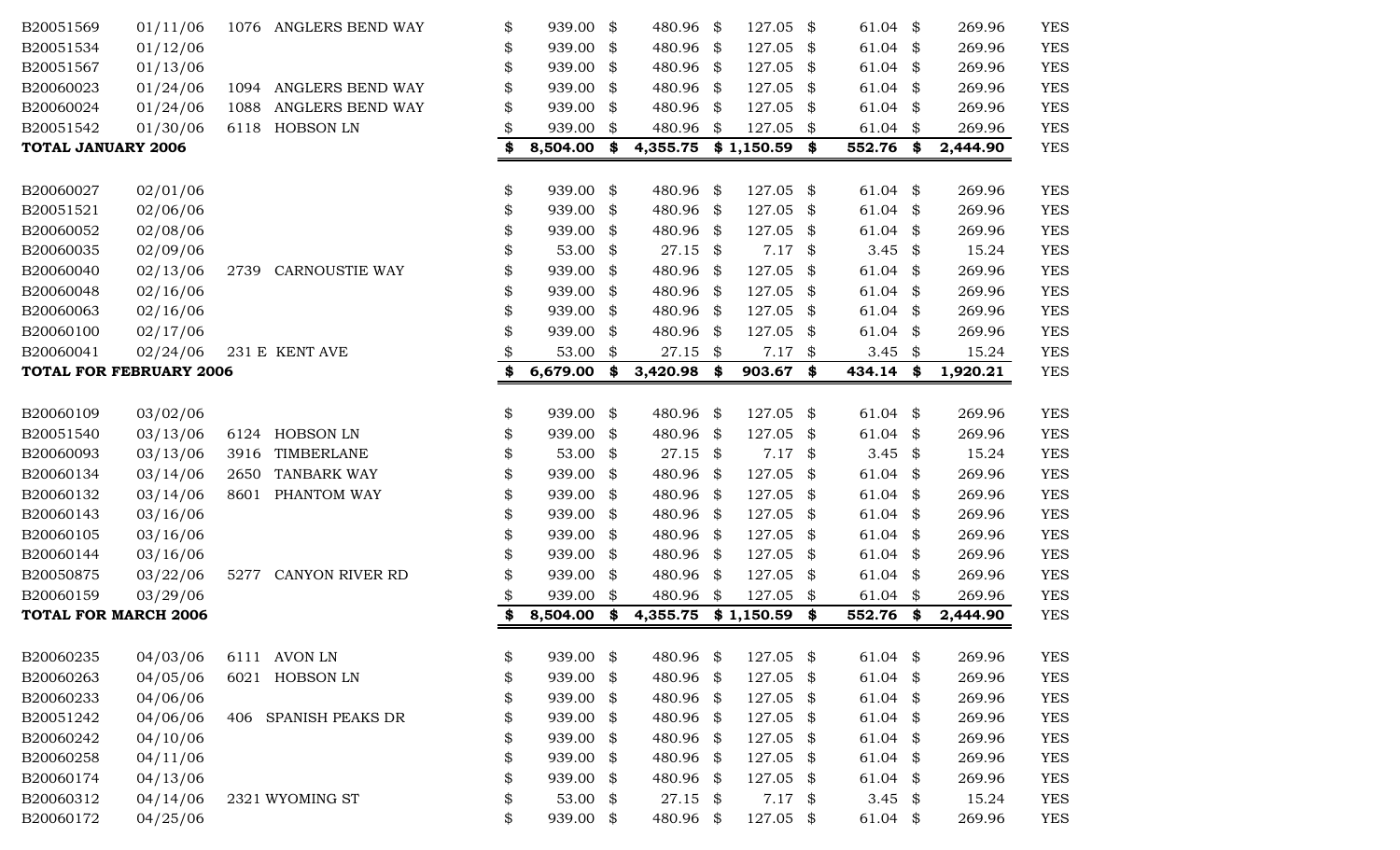| B20060322                   | 04/27/06 | 5449 PROSPECT DR             | \$<br>53.00     | \$<br>27.15               | \$  | 7.17           | \$   | 3.45               | \$   | 15.24    | <b>YES</b> |
|-----------------------------|----------|------------------------------|-----------------|---------------------------|-----|----------------|------|--------------------|------|----------|------------|
| <b>TOTAL FOR APRIL 2006</b> |          |                              | \$<br>7,618.00  | \$<br>3,901.94 \$1,030.72 |     |                | \$   | 495.17 \$          |      | 2,190.18 | <b>YES</b> |
|                             |          |                              |                 |                           |     |                |      |                    |      |          |            |
| B20060190                   | 05/15/06 |                              | \$<br>939.00 \$ | 480.96 \$                 |     | 127.05 \$      |      | $61.04$ \$         |      | 269.96   | <b>YES</b> |
| B20060455                   | 05/18/06 | 2618 MUIRFIELD CT            | \$<br>939.00 \$ | 480.96 \$                 |     | 127.05         | - \$ | 61.04 \$           |      | 269.96   | <b>YES</b> |
| B20051166                   | 05/22/06 | 1857 S 11 ST W               | \$<br>53.00 $$$ | $27.15$ \$                |     | $7.17$ \$      |      | 3.45 $\frac{1}{2}$ |      | 15.24    | <b>YES</b> |
| B20060397                   | 05/22/06 |                              | \$<br>939.00 \$ | 480.96 \$                 |     | 127.05         | \$   | $61.04$ \$         |      | 269.96   | <b>YES</b> |
| B20060423                   | 05/23/06 |                              | \$<br>939.00 \$ | 480.96 \$                 |     | 127.05         | -\$  | $61.04$ \$         |      | 269.96   | <b>YES</b> |
| B20060440                   | 05/25/06 |                              | 939.00 \$       | 480.96 \$                 |     | 127.05         | - \$ | $61.04$ \$         |      | 269.96   | <b>YES</b> |
| B20060433                   | 05/25/06 | SAINT MICHAEL DR<br>2925     | 939.00          | \$<br>480.96 \$           |     | 127.05         | \$   | $61.04$ \$         |      | 269.96   | <b>YES</b> |
| <b>TOTAL FOR MAY 2006</b>   |          |                              | 5,687.00        | \$<br>$2,912.88$ \$       |     | 769.45 \$      |      | $369.66$ \$        |      | 1,635.01 | <b>YES</b> |
|                             |          |                              |                 |                           |     |                |      |                    |      |          |            |
| B20060546                   | 06/01/06 |                              | \$<br>939.00 \$ | 480.96 \$                 |     | 127.05 \$      |      | $61.04$ \$         |      | 269.96   | <b>YES</b> |
| B20060346                   | 06/06/06 | <b>BIGFORK RD</b><br>5444    | \$<br>939.00 \$ | 480.96 \$                 |     | 127.05         | - \$ | 61.04 \$           |      | 269.96   | <b>YES</b> |
| B20060165                   | 06/12/06 | <b>DUNCAN DR</b><br>4180     | \$<br>939.00 \$ | 480.96 \$                 |     | 127.05 \$      |      | $61.04$ \$         |      | 269.96   | <b>YES</b> |
| B20060551                   | 06/15/06 |                              | 939.00 \$       | 480.96 \$                 |     | 127.05 \$      |      | $61.04$ \$         |      | 269.96   | <b>YES</b> |
| B20060609                   | 06/15/06 | 2204 38TH ST                 | 53.00 $$$       | $27.15$ \$                |     | $7.17$ \$      |      | 3.45 $$$           |      | 15.24    | <b>YES</b> |
| B20060633                   | 06/16/06 | 2809 DEWSWEEPER LP           | \$<br>939.00 \$ | 480.96 \$                 |     | 127.05 \$      |      | $61.04$ \$         |      | 269.96   | <b>YES</b> |
| B20060695                   | 06/21/06 |                              | 939.00 \$       | 480.96 \$                 |     | 127.05         | \$   | $61.04$ \$         |      | 269.96   | <b>YES</b> |
| B20060704                   | 06/21/06 | <b>KENSINGTON AVE</b><br>448 | 939.00 \$       | 480.96 \$                 |     | 127.05 \$      |      | $61.04$ \$         |      | 269.96   | <b>YES</b> |
| B20060622                   | 06/23/06 | 115 JUSTUS LN                | \$<br>939.00 \$ | 480.96 \$                 |     | 127.05         | \$   | 61.04 \$           |      | 269.96   | <b>YES</b> |
| B20060657                   | 06/28/06 | 810 EVANS AVE                | 53.00 $$$       | $27.15$ \$                |     | $7.17$ \$      |      | 3.45 $$$           |      | 15.24    | <b>YES</b> |
| B20060531                   | 06/28/06 |                              | 939.00 \$       | 480.96 \$                 |     | 127.05 \$      |      | $61.04$ \$         |      | 269.96   | <b>YES</b> |
| B20060642                   | 06/30/06 | 4251 WILD FOX                | 53.00 $$$       | $27.15$ \$                |     | $7.17$ \$      |      | 3.45 $\frac{1}{2}$ |      | 15.24    | <b>YES</b> |
| B20060777                   | 06/30/06 |                              | 939.00 \$       | 480.96                    | -\$ | 127.05 \$      |      | $61.04$ \$         |      | 269.96   | <b>YES</b> |
| <b>TOTAL FOR JUNE 2006</b>  |          |                              | 9,549.00        | \$<br>4,891.00            |     | $$1,291.98$ \$ |      | 620.69             | - \$ | 2,745.34 | <b>YES</b> |
|                             |          |                              |                 |                           |     |                |      |                    |      |          |            |

| <b>ALL OTHER RESIDENTIAL</b>      |
|-----------------------------------|
| RESIDENTIAL IMPACT FEE ALLOCATION |
|                                   |

|                            |          |                                     |     |                  |      | Parks                  | Fire              |      | <b>Police</b>        |    | Comm Svcs         | <b>Is</b>         |
|----------------------------|----------|-------------------------------------|-----|------------------|------|------------------------|-------------------|------|----------------------|----|-------------------|-------------------|
|                            |          |                                     |     |                  |      | <b>Allocation</b>      | <b>Allocation</b> |      | <b>Allocation</b>    |    | <b>Allocation</b> | <b>Allocation</b> |
| Permit #                   |          | <b>Receipt Date Project Address</b> |     | <b>Total Fee</b> |      | 51.16%                 | 13.60%            |      | 6.44%                |    | 28.80%            | $100\%$ ?         |
|                            |          |                                     |     |                  |      |                        |                   |      |                      |    |                   |                   |
| B20050744                  | 07/26/05 | MCELMURRY HOMES INC                 |     | $1,118.00$ \$    |      | 571.97 \$              | $152.05$ \$       |      | 72.00 \$             |    | 321.98            | <b>YES</b>        |
| B20050496                  | 07/14/05 | KEYSTONE HOMES LLC                  | \$. | .677.00          | - \$ | 857.95 \$              | 228.07            | - \$ | $108.00 \text{ }$ \$ |    | 482.98            | <b>YES</b>        |
| B20050017                  | 07/22/05 |                                     |     | 4,792.00         | -8   | $2,451.59$ \$          | 651.71 \$         |      | 308.60 $\frac{1}{2}$ |    | 1,380.10          | <b>YES</b>        |
| <b>TOTAL FOR JULY 2005</b> |          |                                     | S.  | 7,587.00         | S    | $3,881.51$ \$ 1,031.83 |                   |      | 488.60               | -8 | 2,185.06          | YES               |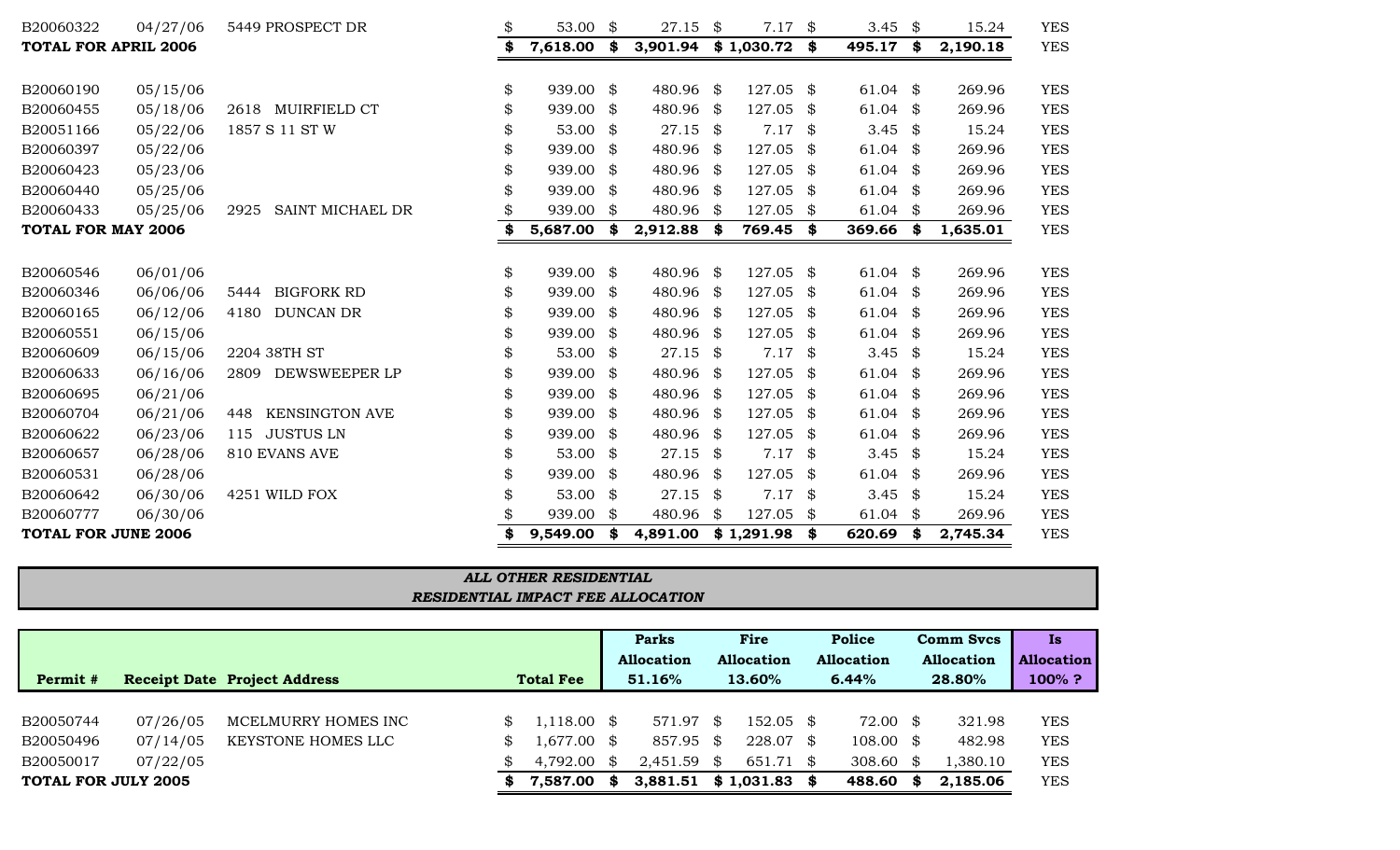| B20050885                      | 08/23/05             | 4355 BIRDIE CT        |          | 2,236.00                       | \$   | $1,143.94$ \$                       | 304.10 \$              |      | 144.00 \$            | 643.97           | <b>YES</b>               |
|--------------------------------|----------------------|-----------------------|----------|--------------------------------|------|-------------------------------------|------------------------|------|----------------------|------------------|--------------------------|
| B20050586                      | 08/25/05             |                       | \$       | 2,795.00                       | \$   | 1,429.92 \$                         | 380.12 \$              |      | 180.00 \$            | 804.96           | <b>YES</b>               |
| B20041745                      | 08/09/05             | 5102 VILLAGE VIEW WAY | \$       | $3,354.00$ \$                  |      | $1,715.91$ \$                       | 456.14 \$              |      | 216.00 \$            | 965.95           | <b>YES</b>               |
| <b>TOTAL FOR AUGUST 2005</b>   |                      |                       | \$       | 8,385.00                       | \$   | 4,289.77                            | $$1,140.36$ \$         |      | 539.99               | \$<br>2,414.88   | <b>YES</b>               |
| B20051158                      | 11/04/05             | 2220 EVERARD CT       | \$       | $1,118.00$ \$                  |      | 571.97 \$                           | 152.05 \$              |      | 72.00 \$             | 321.98           | <b>YES</b>               |
| B20051276                      | 11/14/05             | 1944 S 13TH ST W      |          | $1,118.00$ \$                  |      | 571.97 \$                           | 152.05 \$              |      | 72.00 \$             | 321.98           | <b>YES</b>               |
| <b>TOTAL FOR NOVEMBER 2005</b> |                      |                       | \$       | 2,236.00                       |      | \$1,143.94                          | \$304.10               |      | \$144.00             | \$643.97         | <b>YES</b>               |
| <b>NONE FOR DECEMBER 2005</b>  |                      |                       |          |                                |      |                                     |                        |      |                      |                  |                          |
| B20060021                      | 01/27/06             | 2464 MCDONALD AVE     | \$       | 72.00 \$                       |      | 36.84 $$$                           | $9.79$ \$              |      | 4.64 $\frac{1}{2}$   | 20.74            | <b>YES</b>               |
| <b>TOTAL FOR JANUARY 2006</b>  |                      |                       | \$       | 72.00 \$                       |      | $36.84$ \$                          | $9.79$ \$              |      | 4.64 $$$             | 20.74            | <b>YES</b>               |
| B20051369                      | 01/31/06             | 231 E ALDER ST        | \$       | $1,118.00$ \$                  |      | 571.97 \$                           | 152.05 \$              |      | 72.00 \$             | 321.98           | <b>YES</b>               |
| B20060044                      | 02/01/06             | 103 BROADVIEW PL      | \$       | 198.00                         | - \$ | $101.30$ \$                         | $26.93$ \$             |      | $12.75$ \$           | 57.02            | <b>YES</b>               |
| B20050990                      | 02/03/06             | 4629 BRISBANE PL      | \$       | 799.00                         | \$   | 408.77 \$                           | 108.66 \$              |      | 51.46 \$             | 230.11           | <b>YES</b>               |
| B20050990                      | 02/03/06             | 4629 BRISBANE PL      |          | 27.00                          | \$   | $13.81$ \$                          | 3.67 $$$               |      | $1.74$ \$            | 7.78             | <b>YES</b>               |
| B20051571                      | 02/17/06             | 1101 S 3RD ST         |          | 2,236.00                       | S    | $1,143.94$ \$                       | 304.10 $\text{\$}$     |      | 144.00 \$            | 643.97           | <b>YES</b>               |
| <b>TOTAL FOR FEBRUARY 2006</b> |                      |                       | \$       | 4,378.00                       | \$   | 2,239.78 \$                         | 595.41 \$              |      | 281.94 \$            | 1,260.86         | <b>YES</b>               |
| B20060202                      | 03/22/06             | 1302 A&B LILLY CT     | \$       | 1,118.00                       | \$   | 571.97                              | \$<br>152.05           | \$   | 72.00 \$             | 321.98           | <b>YES</b>               |
| <b>TOTAL FOR MARCH 2006</b>    |                      |                       | \$       | 1,118.00                       | \$   | 571.97 \$                           | 152.05                 | - \$ | 72.00 \$             | 321.98           | <b>YES</b>               |
|                                |                      |                       |          |                                |      |                                     |                        |      |                      |                  |                          |
| B20060111                      | 04/10/06             | 314 EVANS AVE         | \$       | 145.00 \$                      |      | 74.18 \$                            | 19.72 \$               |      | $9.34$ \$            | 41.76            | <b>YES</b>               |
| B20060087                      | 04/26/06             |                       | \$       | 201.00 \$                      |      | $102.83$ \$                         | 27.34 \$               |      | $12.94$ \$           | 57.89            | <b>YES</b>               |
| B20060011                      | 04/12/06             | 2904 TINA AVE         | \$       | $3,354.00$ \$                  |      | $1,715.91$ \$                       | 456.14 \$              |      | 216.00 \$            | 965.95           | <b>YES</b>               |
| B20060010                      | 04/12/06             | 2902 TINA AVE         |          | 4,472.00 \$                    |      | 2,287.88 \$                         | 608.19 \$              |      | 288.00 \$            | 1,287.94         | <b>YES</b>               |
| B20060264                      | 04/12/06             | 1020 PHILIPS ST       |          | $1,118.00$ \$                  |      | 571.97 \$                           | 152.05 \$              |      | 72.00 \$             | 321.98           | <b>YES</b>               |
| <b>TOTAL FOR APRIL 2006</b>    |                      |                       | \$.      |                                |      | 9,290.00 \$ 4,752.76 \$ 1,263.44 \$ |                        |      | 598.28 \$            | 2,675.52         | <b>YES</b>               |
| <b>NONE FOR MAY 2006</b>       |                      |                       |          |                                |      |                                     |                        |      |                      |                  |                          |
| B20060403                      | 06/05/06             | 620 E SUSSEX AVE      | \$       | 113.00 \$                      |      | 57.81 $\frac{1}{2}$                 | 15.37 \$               |      | $7.28$ \$            | 32.54            | <b>YES</b>               |
| B20060471                      | 06/19/06             |                       | \$       | $1,118.00$ \$                  |      | 571.97 \$                           | 152.05 \$              |      | 72.00 \$             | 321.98           | <b>YES</b>               |
| B20060417                      | 06/19/06             |                       | \$       | 1,934.40 \$                    |      | 989.64 \$                           | 263.08 \$              |      | 124.58 \$            | 557.11           | <b>YES</b>               |
| B20051501<br>B20060510         | 06/20/06<br>06/27/06 | 222 INEZ ST           | \$<br>\$ | $1,118.00$ \$<br>$1,118.00$ \$ |      | 571.97 \$<br>571.97 \$              | 152.05 \$<br>152.05 \$ |      | 72.00 \$<br>72.00 \$ | 321.98<br>321.98 | <b>YES</b><br><b>YES</b> |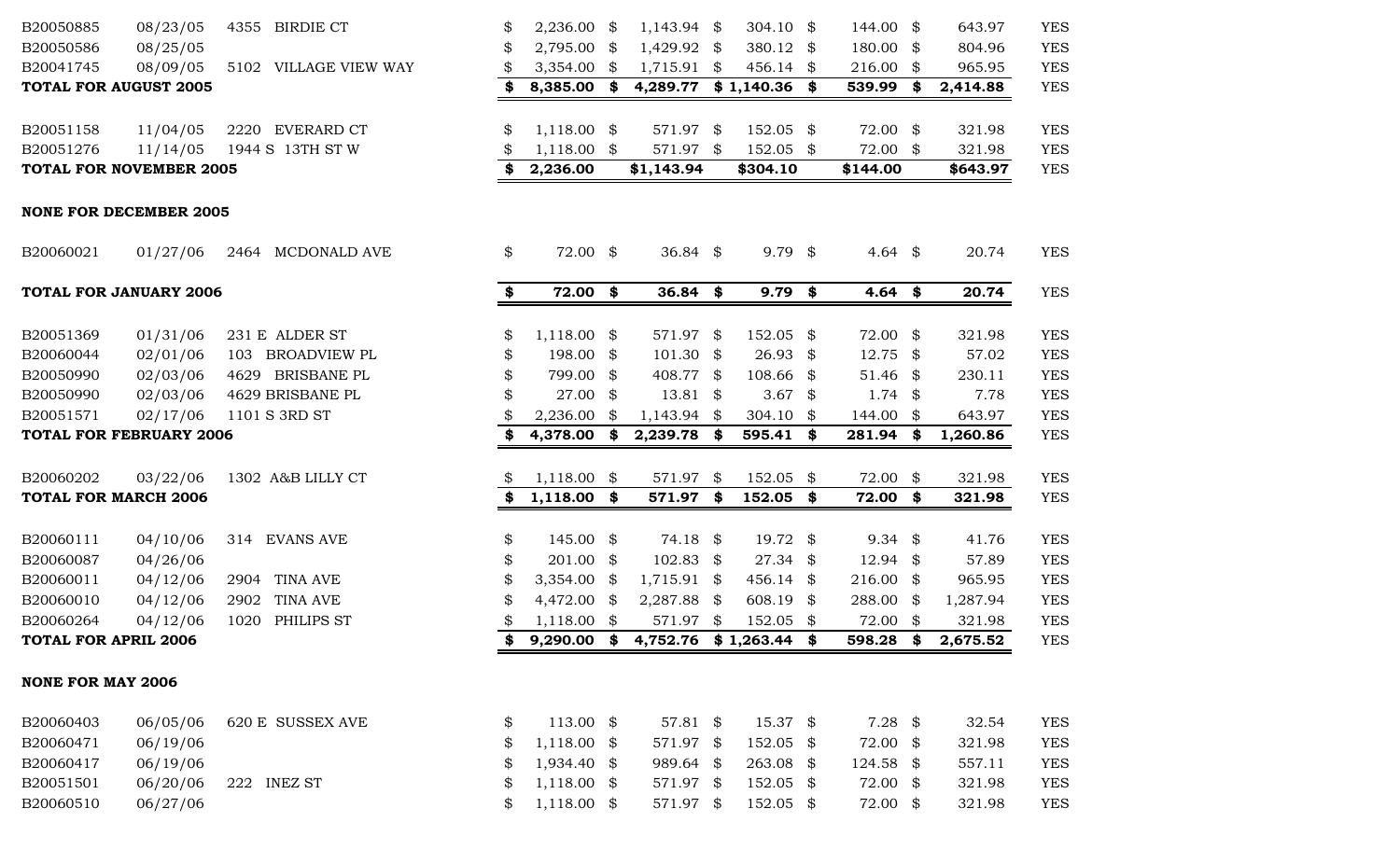**TOTAL FOR JUNE 2006 \$ 5,401.40 \$ 2,763.36 \$ 734.59 \$ 347.85 \$ 1,555.60** YES

#### *COMMERCIAL/SHOP CENTER IMPACT FEE ALLOCATION <50,000 SQUARE FEET*

|                                         |                                 |                                     |                         |                  |                            | Fire<br><b>Allocation</b> |                            | <b>Police</b><br><b>Allocation</b> |          | <b>Comm Svcs</b><br><b>Allocation</b> | <b>Is</b><br><b>Allocation</b> |
|-----------------------------------------|---------------------------------|-------------------------------------|-------------------------|------------------|----------------------------|---------------------------|----------------------------|------------------------------------|----------|---------------------------------------|--------------------------------|
| Permit #                                |                                 | <b>Receipt Date Project Address</b> |                         | <b>Total Fee</b> |                            | 29.84%                    |                            | 17.74%                             |          | 52.42%                                | 100%?                          |
|                                         |                                 |                                     |                         |                  |                            |                           |                            |                                    |          |                                       |                                |
| B20050743<br><b>TOTAL FOR JULY 2005</b> | 07/25/05                        | 2000 W BROADWAY                     | \$<br>\$                | 106.14<br>106.14 | \$<br>\$                   | 31.67<br>31.67            | \$<br>\$                   | 18.83<br>18.83                     | \$<br>\$ | 55.64<br>55.64                        | <b>YES</b><br><b>YES</b>       |
|                                         |                                 |                                     |                         |                  |                            |                           |                            |                                    |          |                                       |                                |
| B20050333                               | 08/10/05                        | 3108 CLARK ST                       | \$                      | 375.31           | \$                         | 111.99                    | \$                         | 66.58                              | \$       | 196.74                                | <b>YES</b>                     |
| B20050164                               | 08/01/05                        | 3130 N RESERVE ST                   | \$                      | 453.66           | $\boldsymbol{\mathcal{Z}}$ | 135.37                    | $\boldsymbol{\mathcal{S}}$ | 80.48                              | \$       | 237.81                                | <b>YES</b>                     |
| B20050164                               | 08/01/05                        | 3130 N RESERVE ST                   | \$                      | 1,573.00         | \$                         | 469.38                    | \$                         | 279.05                             | \$       | 824.57                                | <b>YES</b>                     |
|                                         | <b>TOTAL FOR AUGUST 2005</b>    |                                     | \$                      | 2,401.97         | \$                         | 716.75                    | \$                         | 426.11                             | \$       | 1,259.11                              | <b>YES</b>                     |
|                                         |                                 |                                     |                         |                  |                            |                           |                            |                                    |          |                                       |                                |
| B20050786                               | 09/02/05                        | 1605 RUSSELL ST                     | \$                      | 3,166.96         | \$                         | 945.02                    | $\boldsymbol{\mathcal{S}}$ | 561.82 \$                          |          | 1,660.12                              | <b>YES</b>                     |
| B20050852                               | 09/13/05                        | 3720 N RESERVE ST                   | \$                      | 5,495.68         | \$                         | 1,639.91                  | \$                         | 974.93                             | \$       | 2,880.84                              | <b>YES</b>                     |
| B20050692                               | 09/29/05                        | 1615 WYOMING ST                     | \$                      | 6,249.60         | \$                         | 1,864.88                  | \$                         | 1,108.68                           | \$       | 3,276.04                              | <b>YES</b>                     |
| B20051035                               | 09/27/05                        | MONTANA ST<br>1400                  | \$                      | 585.00           | \$                         | 174.56                    | \$                         | 103.78 \$                          |          | 306.66                                | <b>YES</b>                     |
|                                         | <b>TOTAL FOR SEPTEMBER 2005</b> |                                     |                         | \$15,497.24      |                            | \$4,624.38                |                            | \$2,749.21                         |          | \$8,123.65                            | <b>YES</b>                     |
|                                         |                                 |                                     |                         |                  |                            |                           |                            |                                    |          |                                       |                                |
| B20051088                               | 10/17/05                        | <b>BROOKS ST</b><br>3623            | \$                      | 1,187.82         | \$                         | 354.45                    | \$                         | 210.72                             | \$       | 622.66                                | <b>YES</b>                     |
| B20050740                               | 10/28/05                        |                                     | \$                      | 1,694.40         | \$                         | 505.61                    | \$                         | 300.59                             | \$       | 888.20                                | <b>YES</b>                     |
| B20050868                               | 10/24/05                        | 1410<br><b>RUSSELL ST</b>           | \$                      | 2,590.43         | \$                         | 772.98                    | \$                         | 459.54                             | \$       | 1,357.90                              | <b>YES</b>                     |
| B20050058                               | 10/24/05                        |                                     | \$                      | 3,422.90         | \$                         | 1,021.39                  |                            | 607.22 \$                          |          | 1,794.28                              | <b>YES</b>                     |
|                                         | <b>TOTAL FOR OCTOBER 2005</b>   |                                     | \$                      | 8,895.55         |                            | \$2,654.43                |                            | \$1,578.07                         |          | \$4,663.05                            | <b>YES</b>                     |
|                                         |                                 |                                     |                         |                  |                            |                           |                            |                                    |          |                                       |                                |
| B20050940                               | 11/02/05                        | <b>COMMERCE ST</b><br>212           | \$                      | 847.20           | \$                         | 252.80                    | \$                         | 150.29                             | \$       | 444.10                                | <b>YES</b>                     |
|                                         | <b>TOTAL FOR NOVEMBER 2005</b>  |                                     | \$                      | 847.20           |                            | \$252.80                  |                            | \$150.29                           |          | \$444.10                              | <b>YES</b>                     |
| B20051126                               | 12/27/05                        | 2120 W BROADWAY                     | \$                      | 138.88           | \$                         | 41.44                     | \$                         | 24.64                              | \$       | 72.80                                 | <b>YES</b>                     |
|                                         | <b>TOTAL FOR DECEMBER 2005</b>  |                                     | $\overline{\mathbf{3}}$ | 138.88           | \$                         | 41.44                     | \$                         | 24.64                              | \$       | 72.80                                 | <b>YES</b>                     |
|                                         |                                 |                                     |                         |                  |                            |                           |                            |                                    |          |                                       |                                |
| B20051489                               | 01/18/06                        | 2730 RESERVE ST                     | \$                      | 548.58           | \$                         | 163.70                    | \$                         | 97.32                              | \$       | 287.57                                | <b>YES</b>                     |
|                                         | <b>TOTAL FOR JANUARY 2006</b>   |                                     | \$                      | 548.58           | \$                         | 163.70                    | \$                         | 97.32                              | \$       | 287.57                                | <b>YES</b>                     |

**NONE FOR FEBRUARY 2006**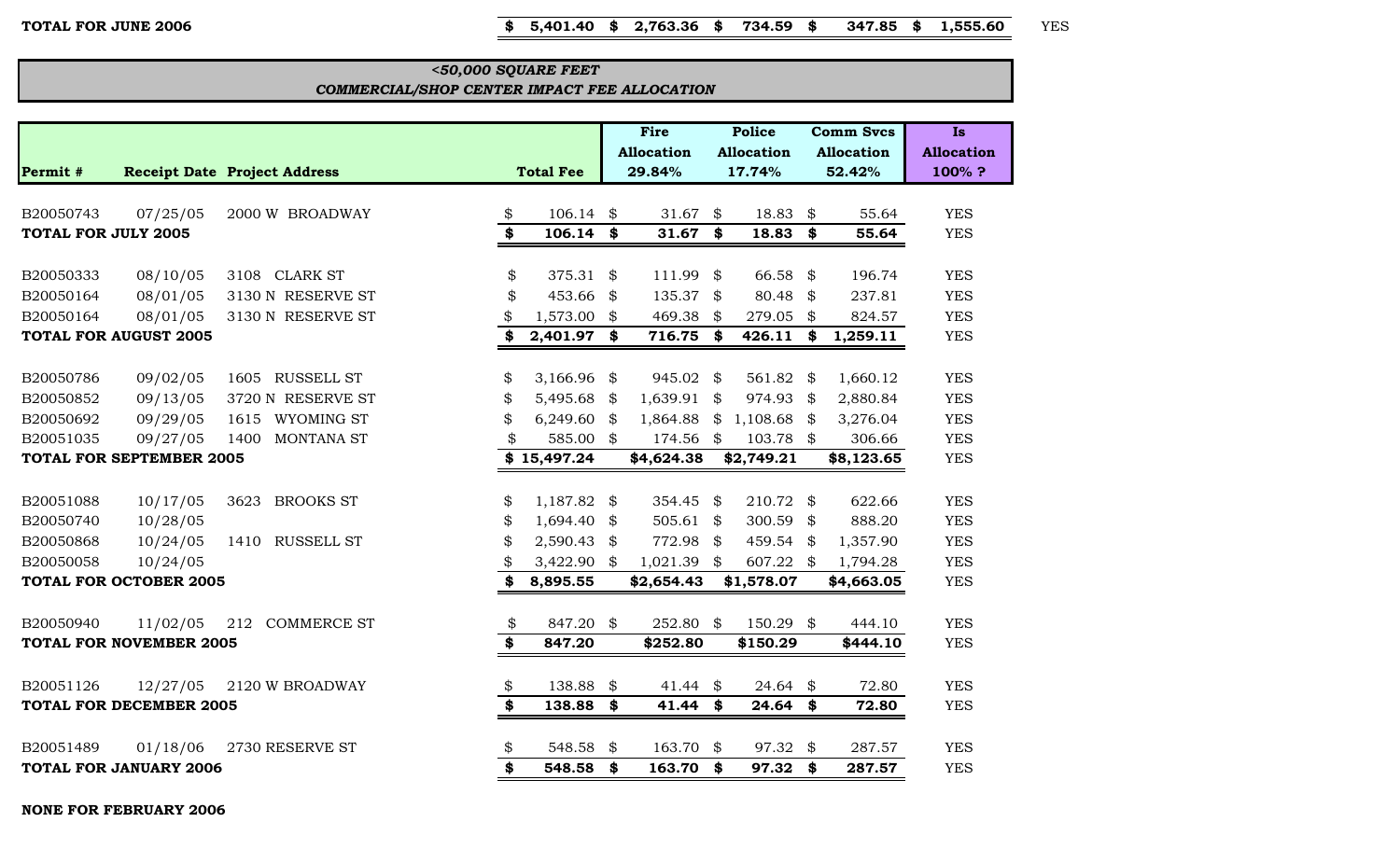| TOTAL FOR MAY 2006          |          |                              |     | 246.19   | S    | 73.46    | S.   | $43.67$ \$          |      | 129.05   | <b>YES</b> |
|-----------------------------|----------|------------------------------|-----|----------|------|----------|------|---------------------|------|----------|------------|
| B20060314                   | 05/09/06 | 1261 DAKOTA ST               |     | 246.19   | - \$ | 73.46    | - \$ | 43.67 $\frac{1}{2}$ |      | 129.05   | <b>YES</b> |
| <b>TOTAL FOR APRIL 2006</b> |          |                              |     | 6.152.79 | S    | 1,835.99 |      | \$1,091.50          | - \$ | 3,225.29 | <b>YES</b> |
| B20060153                   | 04/06/06 | 6501 LOWER MILLER CREEK ROAD | \$. | 6.152.79 | -SS  | 1,835.99 |      | $$1,091.50$ \$      |      | 3.225.29 | <b>YES</b> |
| <b>TOTAL FOR MARCH 2006</b> |          |                              |     | 1,757.93 | SS.  | 524.57   | S    | $311.86$ \$         |      | 921.51   | <b>YES</b> |
| B20051478                   | 03/13/06 | 1175 CLARK FORK DR           | \$  | 1,637.93 | -\$  | 488.76   | \$   | 290.57              | - \$ | 858.60   | <b>YES</b> |
| B20051478                   | 03/13/06 | 1175 CLARK FORK DR           | \$  | 120.00   | - \$ | 35.81    | \$   | $21.29$ \$          |      | 62.90    | YES        |

#### **NONE FOR JUNE 2006**

#### *OFFICE/INSTITUTIONAL IMPACT FEE ALLOCATION <25,000 SQUARE FEET*

|                            |                                 |                                     |                  | Fire<br><b>Allocation</b> |     | <b>Police</b><br><b>Allocation</b> |     | <b>Comm Svcs</b><br><b>Allocation</b> | Is.<br><b>Allocation</b> |
|----------------------------|---------------------------------|-------------------------------------|------------------|---------------------------|-----|------------------------------------|-----|---------------------------------------|--------------------------|
| Permit #                   |                                 | <b>Receipt Date Project Address</b> | <b>Total Fee</b> | 31.39%                    |     | 13.75%                             |     | 54.86%                                | 100%?                    |
|                            |                                 |                                     |                  |                           |     |                                    |     |                                       |                          |
| B20041743                  | 07/22/05                        | <b>400 W BROADWAY</b>               | 2160.58 \$       | 678.21                    | \$  | 297.08                             | \$  | 1,185.29                              | <b>YES</b>               |
| <b>TOTAL FOR JULY 2005</b> |                                 |                                     | 2160.58 \$       | 678.21                    | \$  | 297.08                             | \$  | 1,185.29                              | <b>YES</b>               |
|                            |                                 |                                     |                  |                           |     |                                    |     |                                       |                          |
| B20050418                  | 08/03/05                        | 316 EXPRESSWAY                      | 3388.77 \$       | 1,063.73                  | -\$ | 465.96 \$                          |     | 1,859.08                              | <b>YES</b>               |
| B20050525                  | 08/15/05                        | <b>FAMOUS DAVES RIBS</b>            | 3546.40 \$       | 1,113.21                  | \$  | 487.63                             | \$  | 1,945.56                              | <b>YES</b>               |
|                            | <b>TOTAL FOR AUGUST 2005</b>    |                                     | 6935.17 \$       | 2,176.95                  | \$  | 953.59                             | \$  | 3,804.63                              | <b>YES</b>               |
|                            |                                 |                                     |                  |                           |     |                                    |     |                                       |                          |
| B20050579                  | 08/31/05                        | U OF M HEALTH SCIENCE MECH          | 188.69 \$        | 59.23 \$                  |     | $25.94$ \$                         |     | 103.52                                | <b>YES</b>               |
| B20050601                  | 09/14/05                        | MONTGOMERY BUILDING                 | 1588.21 \$       | 498.54                    | \$  | 218.38                             | -\$ | 871.29                                | <b>YES</b>               |
| B20050601                  | 09/02/05                        | MONTGOMERY BUILDING                 | 10732.00 \$      | 3,368.77                  | \$  | 1,475.65                           | \$  | 5,887.58                              | <b>YES</b>               |
| B20050631                  | 09/01/05                        | U OF M JOURNALISM BLDG              | 31319.20 \$      | 9,831.10                  | \$  | 4,306.39                           | \$  | 17,181.71                             | <b>YES</b>               |
|                            | <b>TOTAL FOR SEPTEMBER 2005</b> |                                     |                  | 43828.10 \$13,757.64      |     | \$6,026.36                         |     | \$24,044.10                           | <b>YES</b>               |
|                            |                                 |                                     |                  |                           |     |                                    |     |                                       |                          |
| B20051161                  | 10/26/05                        | 900 N ORANGE STREET                 | 998.33 \$        | 313.38 $$$                |     | 137.27 \$                          |     | 547.68                                | <b>YES</b>               |
| B20050733                  | 10/28/05                        | 1345 CLARK FORK ROAD                | 1812.66 \$       | 568.99                    | \$  | $249.24$ \$                        |     | 994.43                                | <b>YES</b>               |
| B20050601                  | 10/21/05                        | MONTGOMERY BUILDING                 | 2500.05 \$       | 784.77                    | -\$ | 343.76 \$                          |     | 1,371.53                              | <b>YES</b>               |
| B20051154                  | 10/27/05                        | 2975 STOCKYARD ROAD                 | 5820.30 \$       | 1,826.99                  | \$  | 800.29                             | \$  | 3,193.02                              | <b>YES</b>               |
|                            | <b>TOTAL FOR OCTOBER 2005</b>   |                                     | 11131.34 \$      | 3,494.13                  |     | \$1,530.56                         |     | 6,106.65                              | <b>YES</b>               |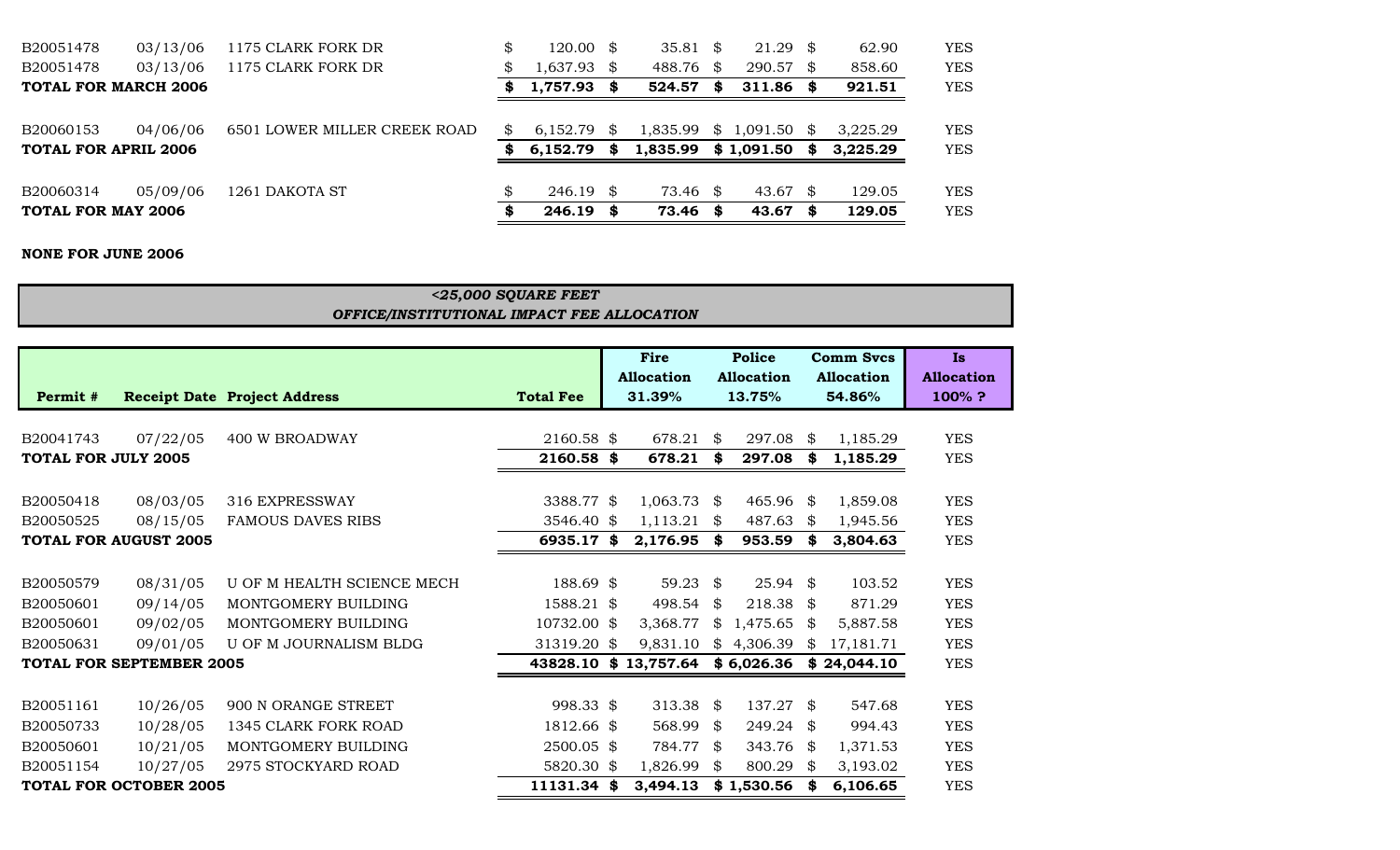| B20051318                      | 11/28/05 | 2975 STOCKYARD ROAD | 5686.50 \$  | 1,784.99 \$               | 781.89 \$           | 3,119.61 | <b>YES</b> |
|--------------------------------|----------|---------------------|-------------|---------------------------|---------------------|----------|------------|
| B20051124                      | 11/09/05 | MAURER CONSTRUCTION | 8673.59 \$  | $2,722.64$ \$ 1,192.62 \$ |                     | 4,758.33 | <b>YES</b> |
| <b>TOTAL FOR NOVEMBER 2005</b> |          |                     | 14360.09 \$ | $4,507.63$ \$1,974.51 \$  |                     | 7,877.95 | <b>YES</b> |
| <b>NONE FOR DECEMBER 2005</b>  |          |                     |             |                           |                     |          |            |
| B20051274                      | 01/18/06 | 2420 W. BROADWAY    | $71.42$ \$  | $22.42 \text{ }$ \$       | $9.82 \text{ } $$   | 39.18    | <b>YES</b> |
| B20060021                      | 01/27/06 | 2464 MCDONALD AVE   | 669.00 \$   | $210.00$ \$               | 91.99 \$            | 367.01   | <b>YES</b> |
| <b>TOTAL FOR JANUARY 2006</b>  |          |                     | 740.42 \$   | 232.42                    | \$<br>$101.81$ \$   | 406.19   | <b>YES</b> |
| <b>NONE FOR FEBRUARY 2006</b>  |          |                     |             |                           |                     |          |            |
| B20060080                      | 03/27/06 | 500 W BROADWAY      | 401.40 \$   | $126.00 \text{ }$ \$      | 55.19 $\frac{1}{2}$ | 220.21   | <b>YES</b> |
| B20060119                      | 03/29/06 | 2100 BOW STREET     | $269.61$ \$ | $84.63$ \$                | 37.07 \$            | 147.91   | <b>YES</b> |
| <b>TOTAL FOR MARCH 2006</b>    |          |                     | 671.01 \$   | $210.63$ \$               | $92.26$ \$          | 368.12   | <b>YES</b> |
| <b>NONE FOR APRIL 2006</b>     |          |                     |             |                           |                     |          |            |
| <b>NONE FOR MAY 2006</b>       |          |                     |             |                           |                     |          |            |
| B20060408                      | 06/01/06 | HARDY CLINIC        | 5994.91 \$  | 1,881.80 \$               | 824.30 \$           | 3,288.81 | <b>YES</b> |
| B20060431                      | 06/07/06 | 241 E ALDER ST      | 1204.20 \$  | 378.00 \$                 | $165.58$ \$         | 660.62   | <b>YES</b> |
| <b>TOTAL FOR JUNE 2006</b>     |          |                     | 7199.11 \$  | $2,259.80$ \$             | $989.88$ \$         | 3,949.43 | <b>YES</b> |

| <b>LIGHT INDUSTRIAL</b><br>OFFICE/INSTITUTIONAL IMPACT FEE ALLOCATION |      |                                                                                                                                                                                                                                                                                                                                    |                  |                                                           |
|-----------------------------------------------------------------------|------|------------------------------------------------------------------------------------------------------------------------------------------------------------------------------------------------------------------------------------------------------------------------------------------------------------------------------------|------------------|-----------------------------------------------------------|
|                                                                       |      |                                                                                                                                                                                                                                                                                                                                    |                  |                                                           |
|                                                                       | Fire | Police                                                                                                                                                                                                                                                                                                                             | <b>Comm Svcs</b> |                                                           |
|                                                                       |      | $\overline{a}$ and $\overline{a}$ and $\overline{a}$ and $\overline{a}$ and $\overline{a}$ and $\overline{a}$ and $\overline{a}$ and $\overline{a}$ and $\overline{a}$ and $\overline{a}$ and $\overline{a}$ and $\overline{a}$ and $\overline{a}$ and $\overline{a}$ and $\overline{a}$ and $\overline{a}$ and $\overline{a}$ and |                  | $\mathbf{A}$ and $\mathbf{A}$ are assumed to $\mathbf{A}$ |

| Permit #  |                                           | <b>Receipt Date Project Address</b> | <b>Total Fee</b>          |   |                        | Police<br>Allocation<br>$6.52\%$ |             | <b>Comm Svcs</b><br><b>Allocation</b><br>59.49% |                                | Is<br><b>Allocation</b><br>$100\%$ ? |
|-----------|-------------------------------------------|-------------------------------------|---------------------------|---|------------------------|----------------------------------|-------------|-------------------------------------------------|--------------------------------|--------------------------------------|
| B20051518 | 01/17/06<br><b>TOTAL FOR JANUARY 2006</b> | PLATT ELECTRIC                      | $1,950.00$ \$<br>1,950.00 | S | 662.81 \$<br>662.81 \$ |                                  | $127.14$ \$ |                                                 | 127.14 \$ 1,160.06<br>1.160.06 | <b>YES</b><br><b>YES</b>             |

| <b>WAREHOUSING</b>                         |
|--------------------------------------------|
| OFFICE/INSTITUTIONAL IMPACT FEE ALLOCATION |
|                                            |

|  | Fire              | <b>Police</b>     | <b>Comm Svcs</b>  | ∖LS               |
|--|-------------------|-------------------|-------------------|-------------------|
|  | <b>Allocation</b> | <b>Allocation</b> | <b>Allocation</b> | <b>Allocation</b> |